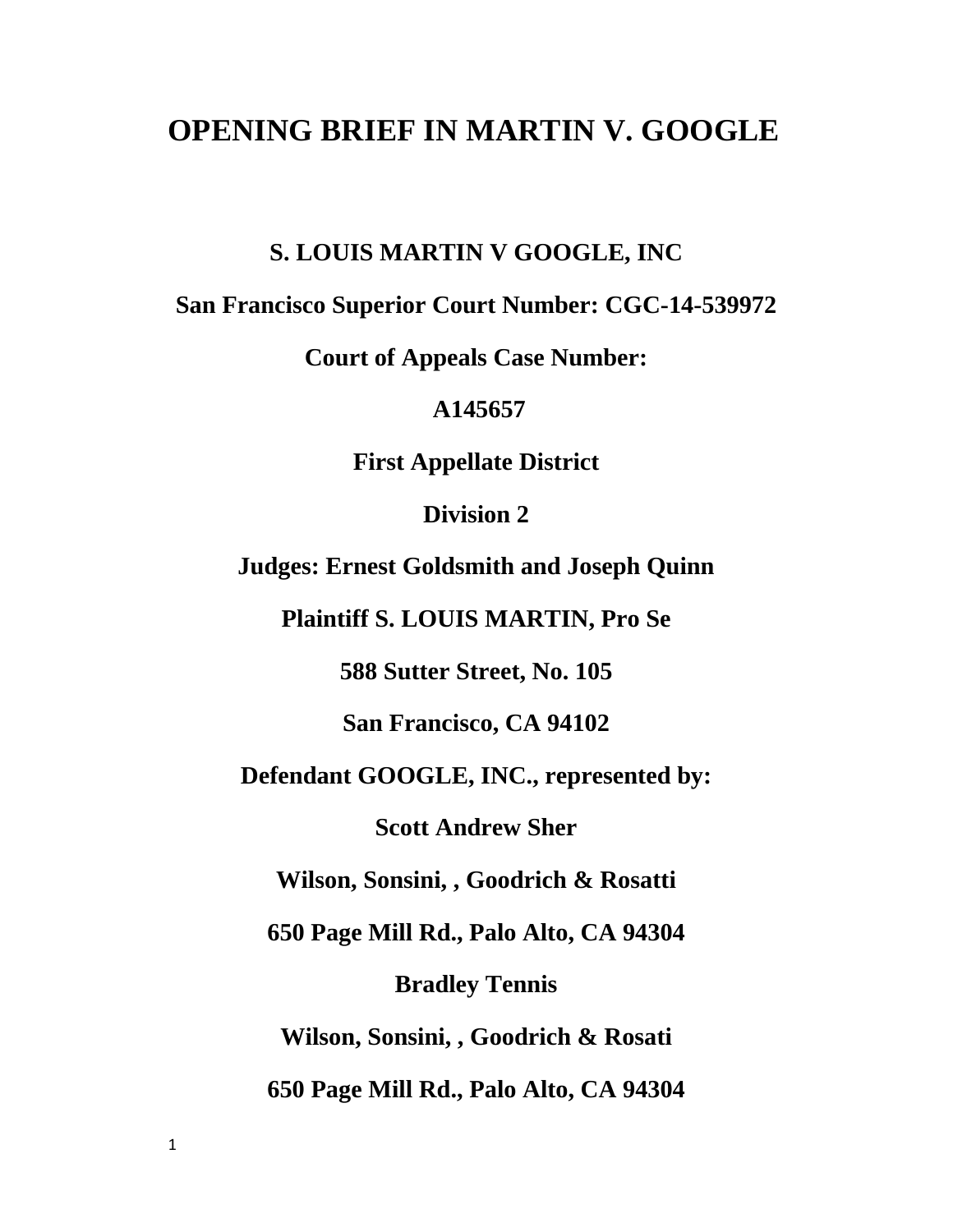# **TABLE OF CONTENTS**

| California Business and Professional Codes 5 |  |
|----------------------------------------------|--|
|                                              |  |
|                                              |  |
|                                              |  |
|                                              |  |
|                                              |  |
|                                              |  |
| Human Perspective, Legal Perspective 15, 17  |  |
| 1. Incorrect Legal Basis of Judgment         |  |
|                                              |  |
| • What $\text{cep } 425.16$ requires,        |  |
| doesn't require 22                           |  |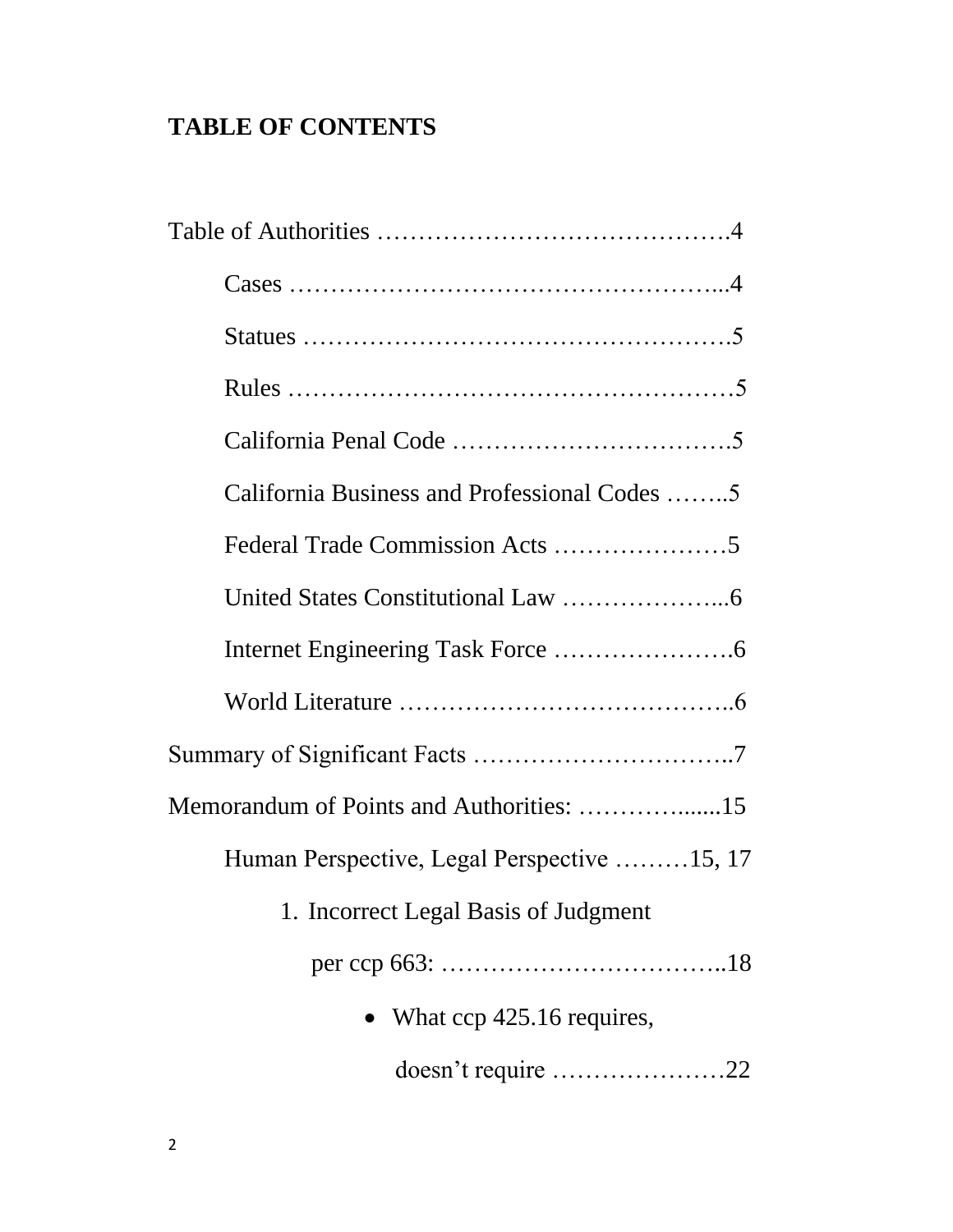| Summary of legal errors 26                              |
|---------------------------------------------------------|
|                                                         |
| 2. Judgment Not Consistent With or Not                  |
| Supported by the Facts per ccp 663 $(1)$ 35             |
| • New "competent" evidence $\dots 36$                   |
| • Killing publishers $\dots \dots \dots \dots \dots 40$ |
| 3. Google Has Not Met Its Burden 45                     |
| • Where the worst may be first,                         |
| the best last $\dots\dots\dots\dots\dots\dots\dots$     |
| • No content, no nothing $\dots \dots \dots 53$         |
| 4. Other Issues Ignored by the Court                    |
|                                                         |
|                                                         |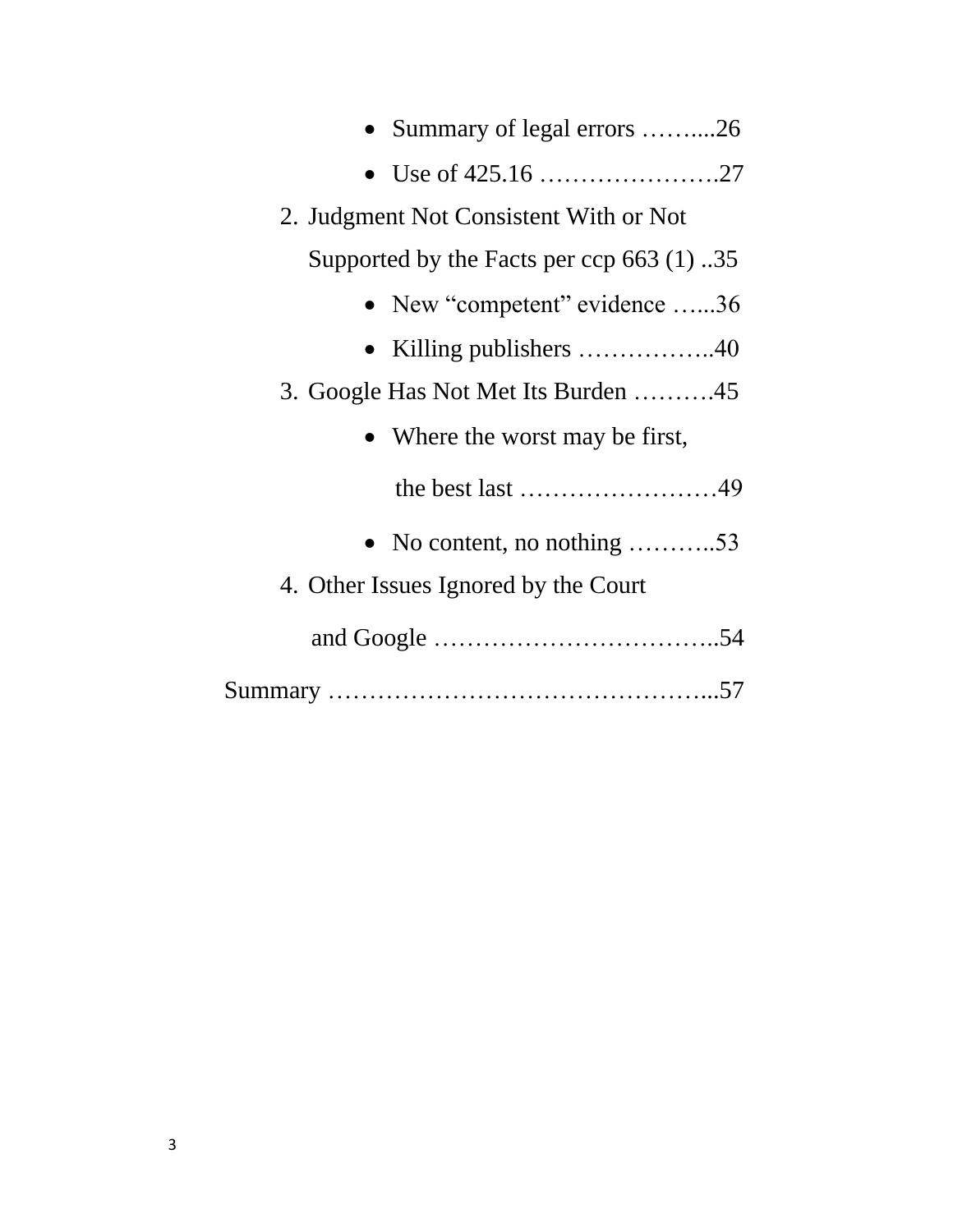#### **TABLE OF AUTHORITIES**

#### **Cases**

Tamkin v CBS Broadcasting,

193 Cal.App.4th 133 (2011) ………………53 Braun v. Chronicle Publishing,

52 Cal.App.4th 1036, 61 Cal.Rptr.2d 58 ….53 Sorrell v. IMS Health Inc.,

No. 10-779 131 S.Ct. 2653 (2011) ……30, 54 Olsen v Harbison, 191 Cal.App.4th 325 (2010) ...24 PLATYPUS WEAR, INC.

V Martin GOLDBERG,

166 Cal.App.4th 772 (2008) ………………25 Virginia v. Black. 538 U.S. 343 (2003) ……...…47 Flatley v Mauro, 46 Cal.Rptr.3d 606 (2006) ...…44 Court of Massachusetts COMMONWEALTH v. John REX,

No. SJC–11480. Decided: July 9, 2014 ,,....56 WILLIAMS-YULEE v. FLORIDA BAR,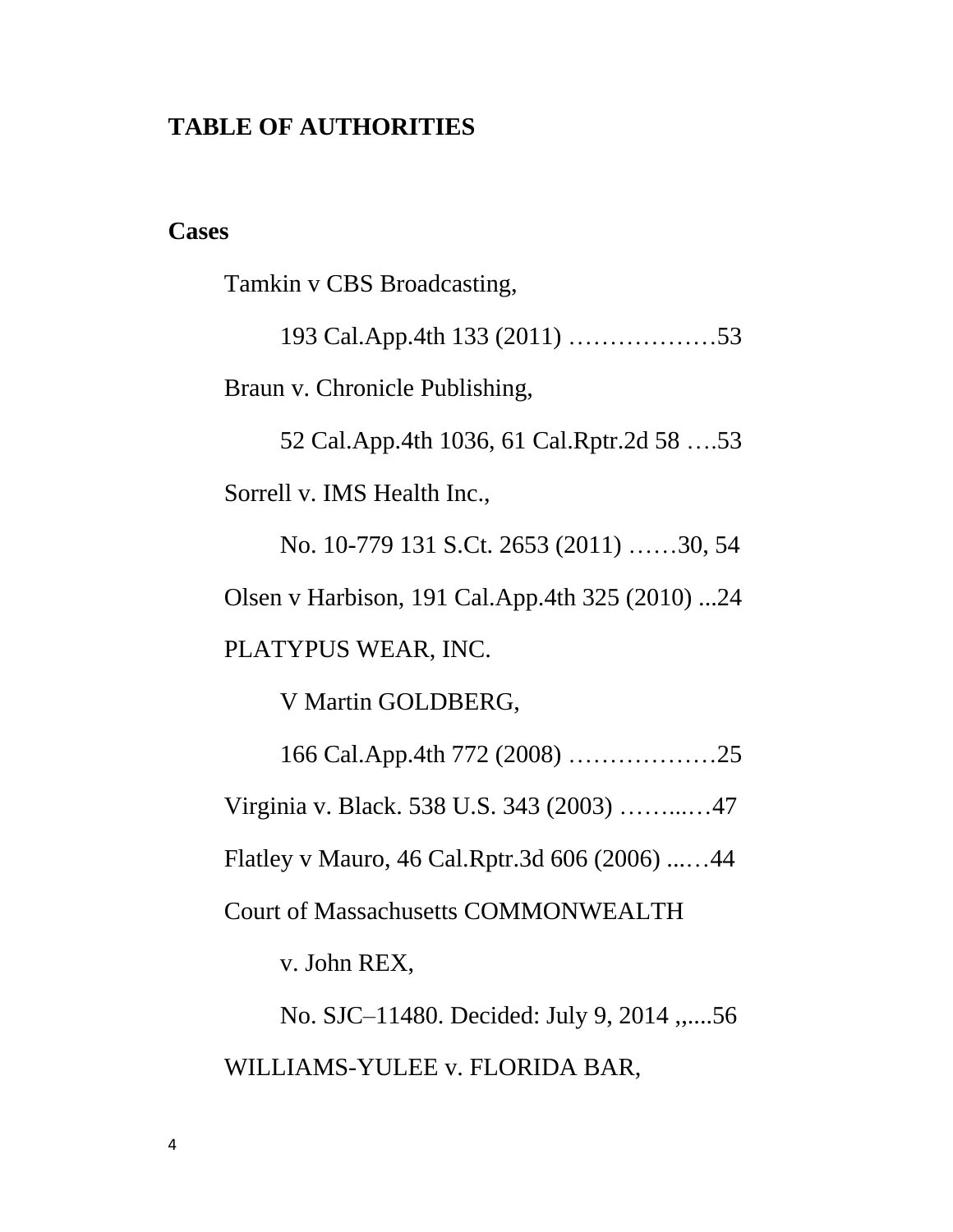No. 13–1499, 575 U.S. \_\_ (2015) ……..….26

#### **Statues**

| Cal. Civ. Proc. Code § 663 11, 17, 18, 27, 35, 39  |
|----------------------------------------------------|
|                                                    |
| Cal. Civ. Proc. Code § 425.16 , 5, 7, 8, 9, 10, 11 |
|                                                    |
| Cal. Civ. Proc. Code § 430.30 25, 27, 33, 58       |
|                                                    |
|                                                    |

# **Rules**

Cal. Rules of Court § 3.1312 …………...27, 33, 58

# **California Penal Code**

|  | Cal. Penal Code § 182 (5) 23, 27, 43, 59 |
|--|------------------------------------------|
|--|------------------------------------------|

Cal. Penal Code § 484-502.9 …………………..54

## **California Business and Professional Codes**

Bus. & Prof. Code § 17200-17210 ……………..46

Bus. & Prof. Code § 17500-17509 ……………..46

## **Federal Trade Commission Acts**

Section 5 …………………9, 30, 43, 46, 49, 52, 58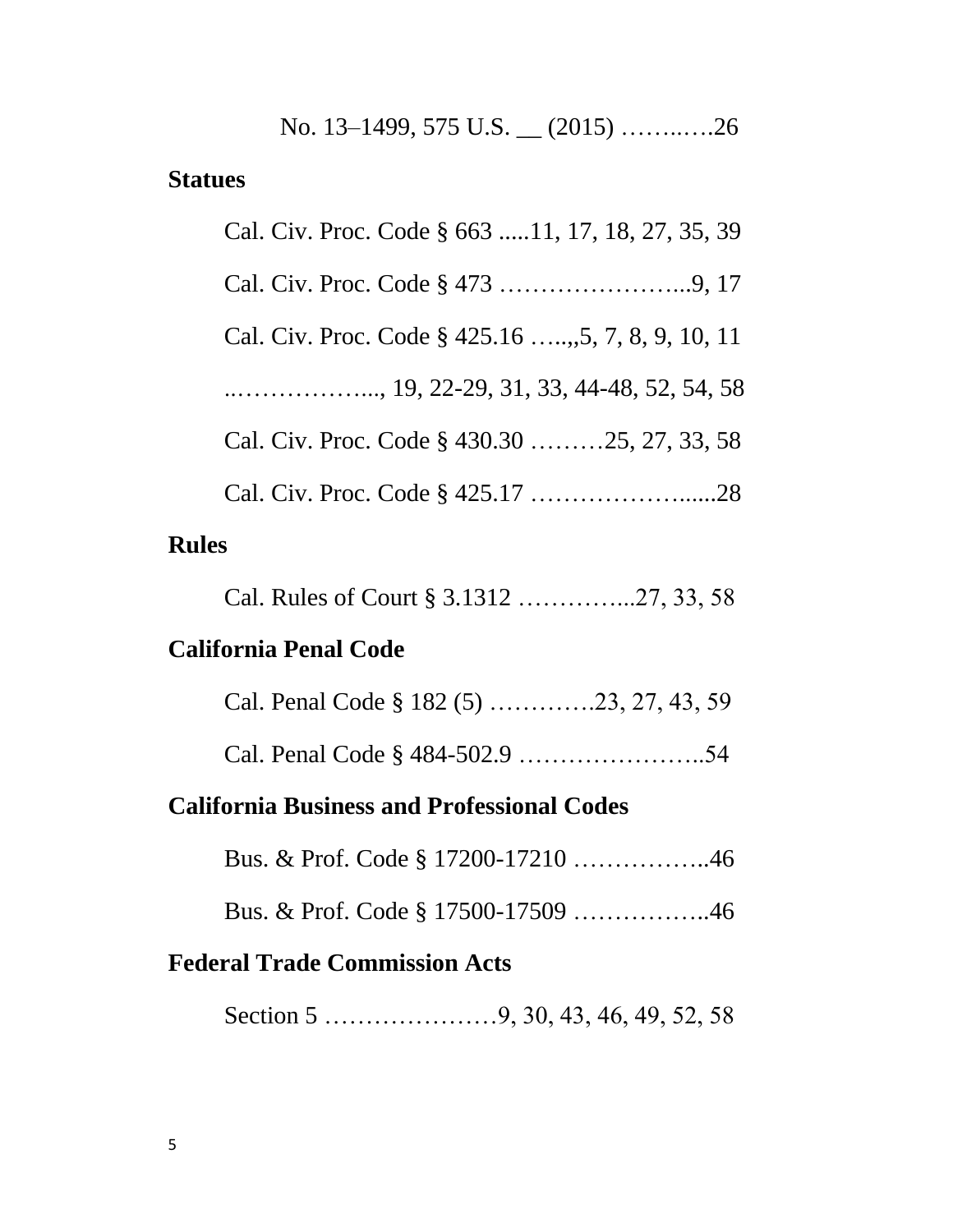# **United States Constitutional Laws**

| Sherman Act, 26 Stat. 209, 15 U.S.C. §§ 1–7 30 |
|------------------------------------------------|
|                                                |
| Clayton Act, 5 U.S.C.A. § 1 et seq. (1890) 30  |
| <b>Communications Decency Act,</b>             |
|                                                |
| . 4 17 . <sup>9</sup> The all <b>Therman</b>   |

# **Internet Engineering Task Force**

RFC 7258, http://tools.ietf.org/html/rfc7258... 6, 59

# **World Literature**

| Candide, ou l'Optimisme, Voltaire 32 |  |
|--------------------------------------|--|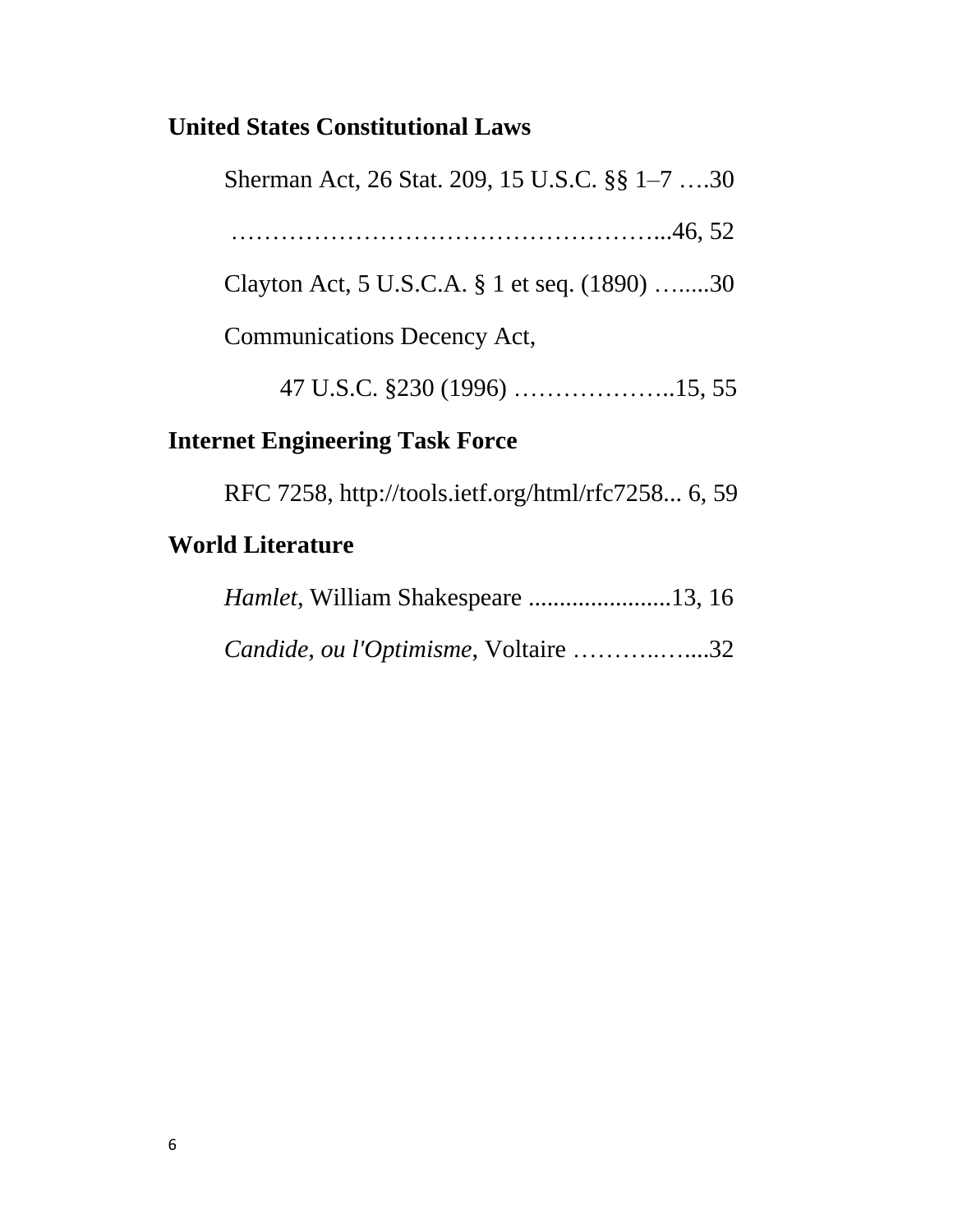#### **SUMMARY OF SIGNIFICANT FACTS**

This action seeks relief for S. LOUIS MARTIN for having his business destroyed by GOOGLE, INC., via deception and anticompetitive behavior. S. LOUIS MARTIN seeks compensation of five-million dollars. The judgment appealed from is as fraudulent as the methods used by Google to destroy S. LOUIS MARTIN's business. In a friendly collaboration with the court, the Defendant used every means possible to prevent the case and facts from seeing the light of day. Martin wasted over a year in Superior Court in San Francisco without a single pleading being read, no question every asked by Judge Ernest Goldsmith, and the Defendant writing all the judge's orders, denials, and judgments. Google's attorneys might just have well put on judicial robes and sat on the bench with the judge.

The judgment appealed from simply affirms the 425.16 based Special Motion to Strike of 13 November 2014, for which the Plaintiff S. LOUIS MARTION filed: first a motion

7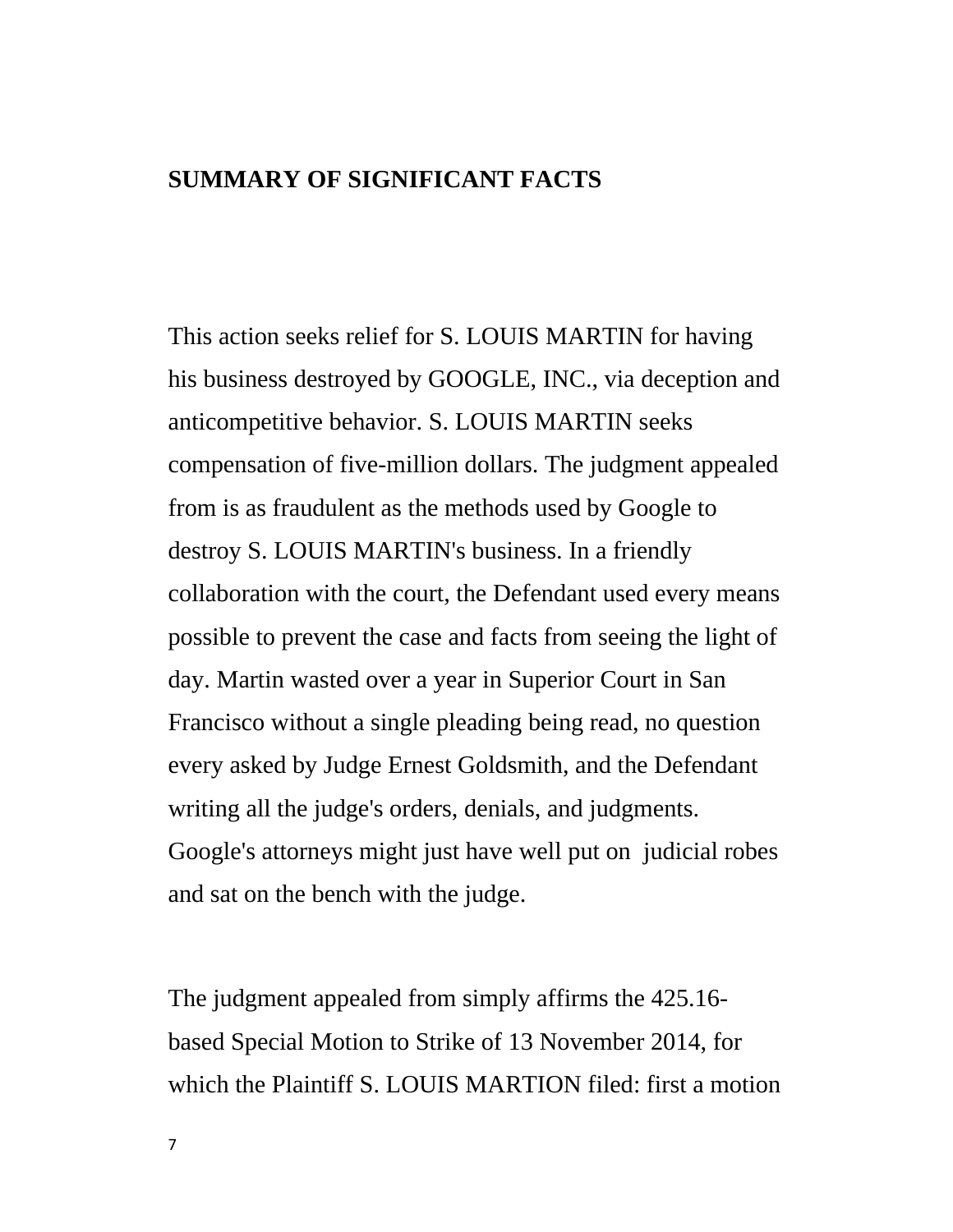to vacate; then, when that was denied and judgment was entered, a motion to vacate the judgment. At no time were Plaintiff's arguments ever heard or considered, and no question was ever asked, in what appeared to be a "done deal" to kill the case from the outset. Ccp 425.16, California's Anti-SLAPP law, was the weapon used.

The appeal is from a judgment under 904.1 (a) (2) and is timely, as has been shown in the Civil Case Information Statement accepted by the court.

The facts are thoroughly discussed below in the Memorandum of Points below, with summaries of each point included, but here is an overall summary of the facts in the case:

A 425.16 Special Motion to Strike was used to kill the case, preventing any real consideration or discussion. 425.16 may be a handy tool to kill meritless lawsuits, but it is even a handier tool to kill meritorious ones. In the case of S. LOUIS MARTIN V GOOGLE, INC., the case was highly meritorious, and its use was fallacious for this reason: 425.16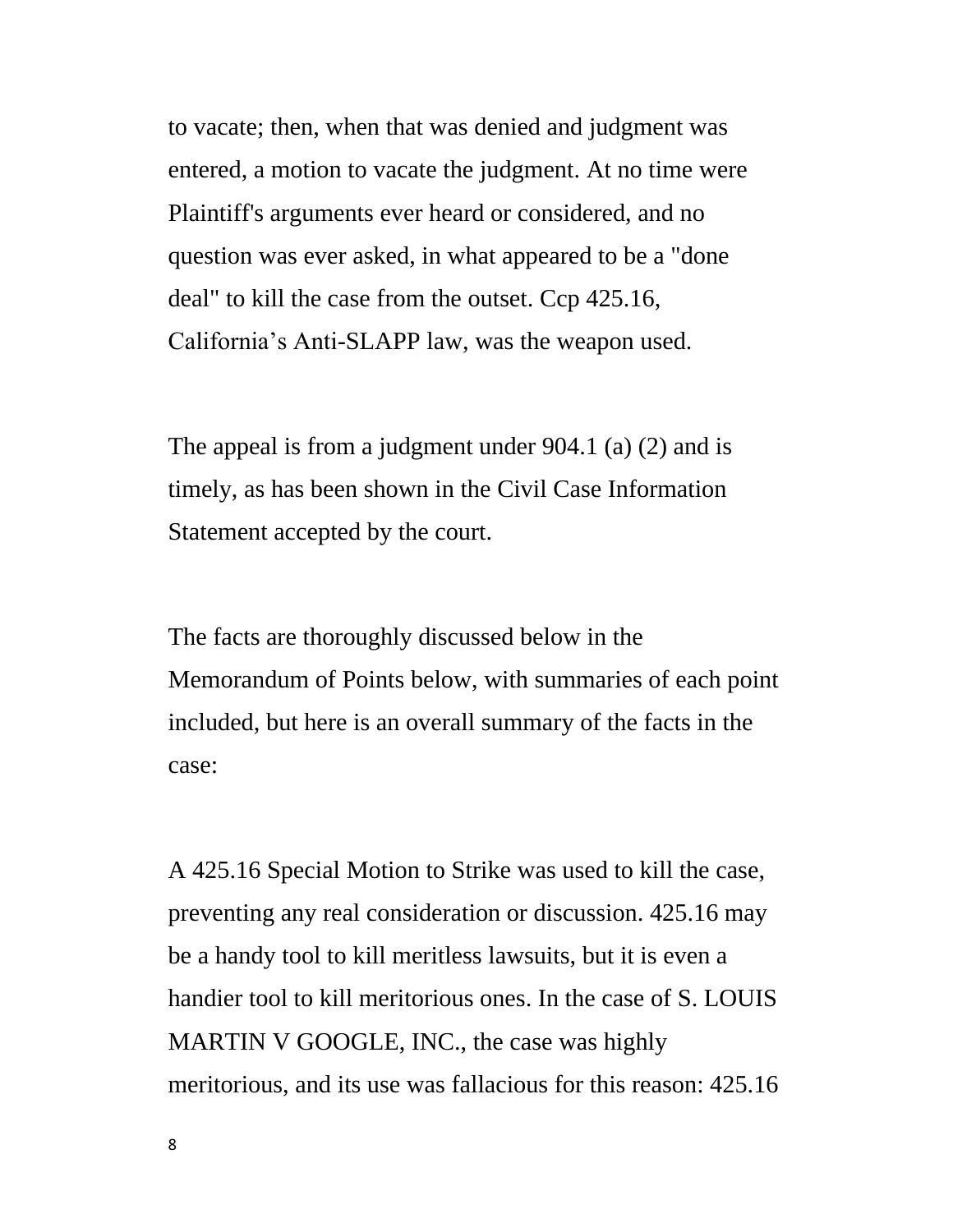does not provide protection to speech that is deceptive per Section 5 of the Federal Trade Communication Act. And Google's search results fit that description to a T. This was clearly laid out in the pleadings. But the judge in this case suppressed the majority of the pleadings (5 of 7) and refused to read the ones that he did not suppress. This was a fine deal for Defendant Google and a rotten one for Plaintiff S. LOUIS MARTIN.

First, the judge made the false statement, verifiable in the Register of Actions, that no opposition to the 425.16-based motion was filed. Fact: It was combined with the opposition and rebuttal to the Demurrer, which was appropriate, as the issues were nearly identical. But the fact is, 425.16 *does not require* an opposition. What it *does require*, per 425.16 (b) (2), is that the judge read the pleadings, which he did not do. Instead he suppressed the majority of the pleadings. This in itself constitutes Obstruction of Justice. It is abundantly clear from the pleadings that the Plaintiff had an excellent chance of prevailing in the case. And he had the backing of almost every expert in the industry.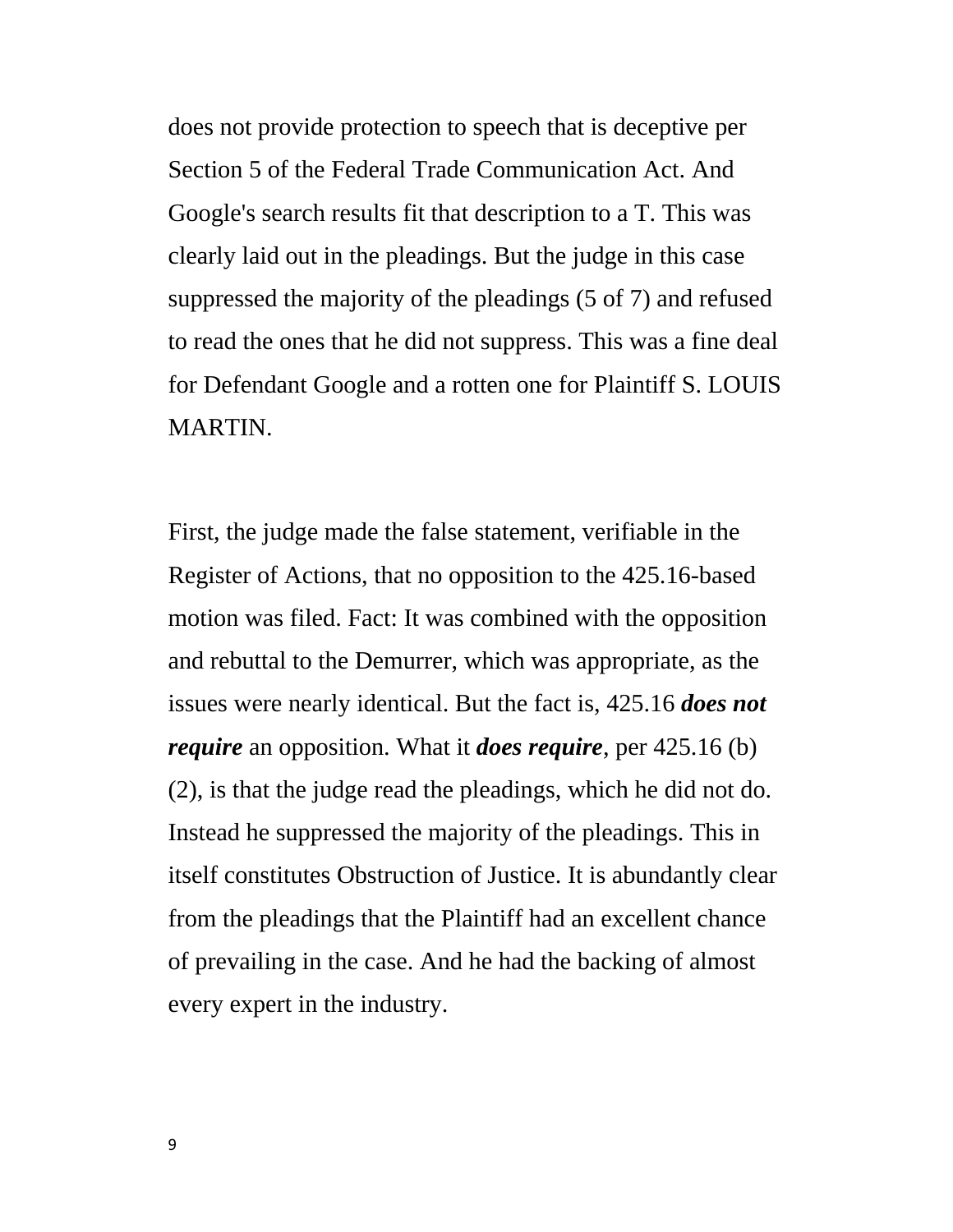Failure to follow the rules of 425.16 is malfeasance, and denial that an opposition to 425.16 was filed is perjury, as this was the statement made in the order to strike. One suppressed pleading, "Shifting Search Scenarios, Extreme Bias," shows Google's motive for its deception. It can make orders of magnitude more money by killing high-quality publishers who get in their way of returning unmarked ads as search results.

There were two false statement made by the judge in his order granting the motion to strike. One was that Google had "met its burden" of proof that its activity arose from constitutionally protected activity. That may sound nice, roll easily off the tongue, but it is a false statement when you are talking about deceptive speech. Deceptive speech is not protected speech, just as yelling "fire" in a crowded theatre is not protected speech. Second, the judge said that the Plaintiff had failed to oppose the motion to strike. Look in the Register of Actions and you will see that this is not the case. But not filing an opposition is not a failure because it is not a requirement. The requirement is that the judge read or consider the pleadings.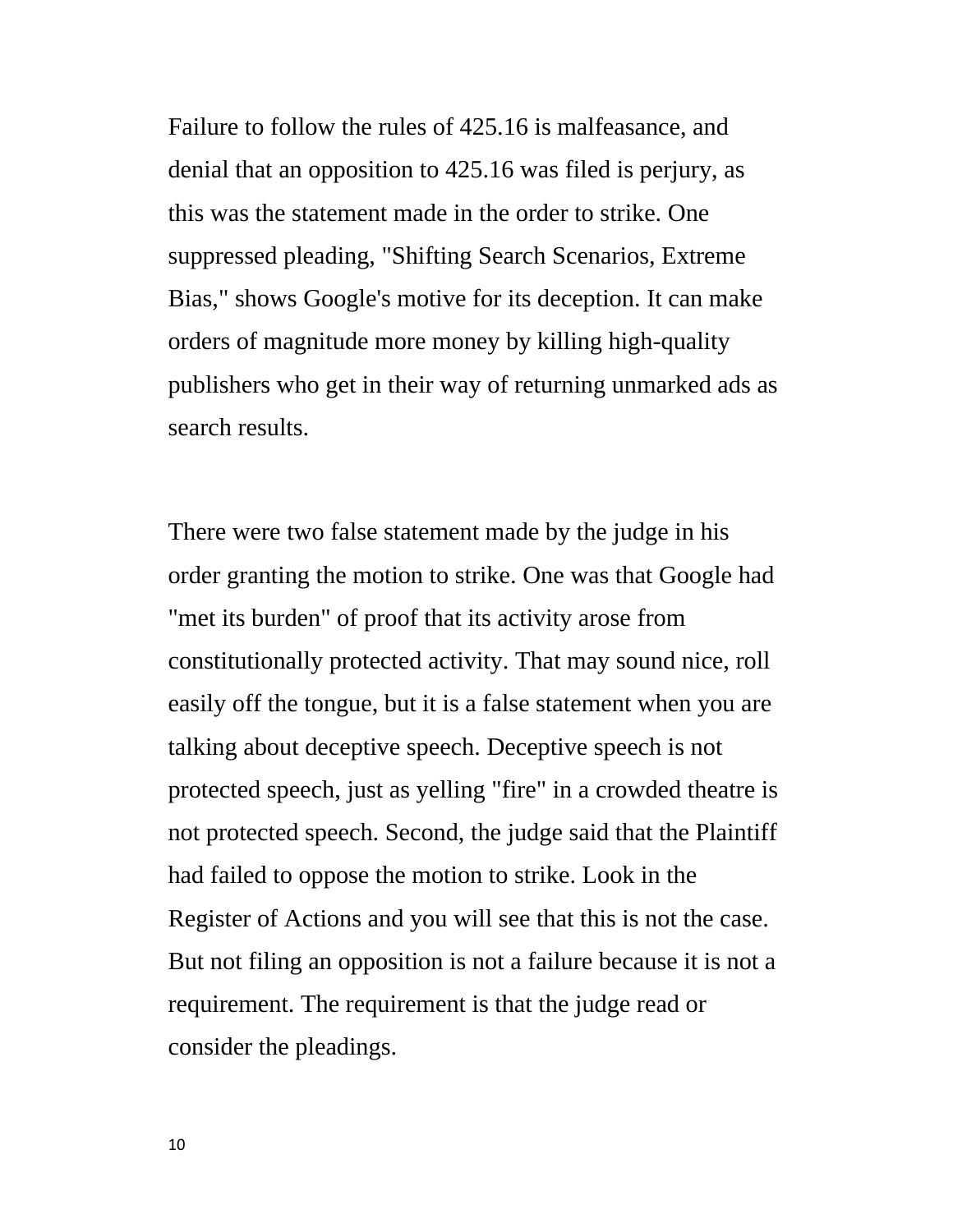Another blatantly false statement was made by the other judge in the case, Joseph Quinn, in the denial of the motion to vacate the judgment. This came in his statement that the Plaintiff had failed to address ccp 663. The Plaintiff's whole argument for vacating the case was based on 663 (1) and (2). The Plaintiff showed copious instances of legal errors, especially regarding 425.16, and demonstrated that the judgment was out of touch with reality and all known facts in the matter. The denial was written by Google in advance of the hearing, so what else would be expected? But surely this judge knew that he was signing was a false statement.

It should also be pointed out that Google's 425.16-based motion to strike was filed 73 days after the complaint, was not flagged by the court as late, and no Motion for Leave or application for delay was filed. In fact, the judge noted nothing about this and proceeded as if it were timely. It was not, showing a pattern of favoritism throughout all these proceedings. Note also that the Demurrer was filed 30 days late, again with no request or flagging by the clerk or judge. This is simply unfair and undemocratic.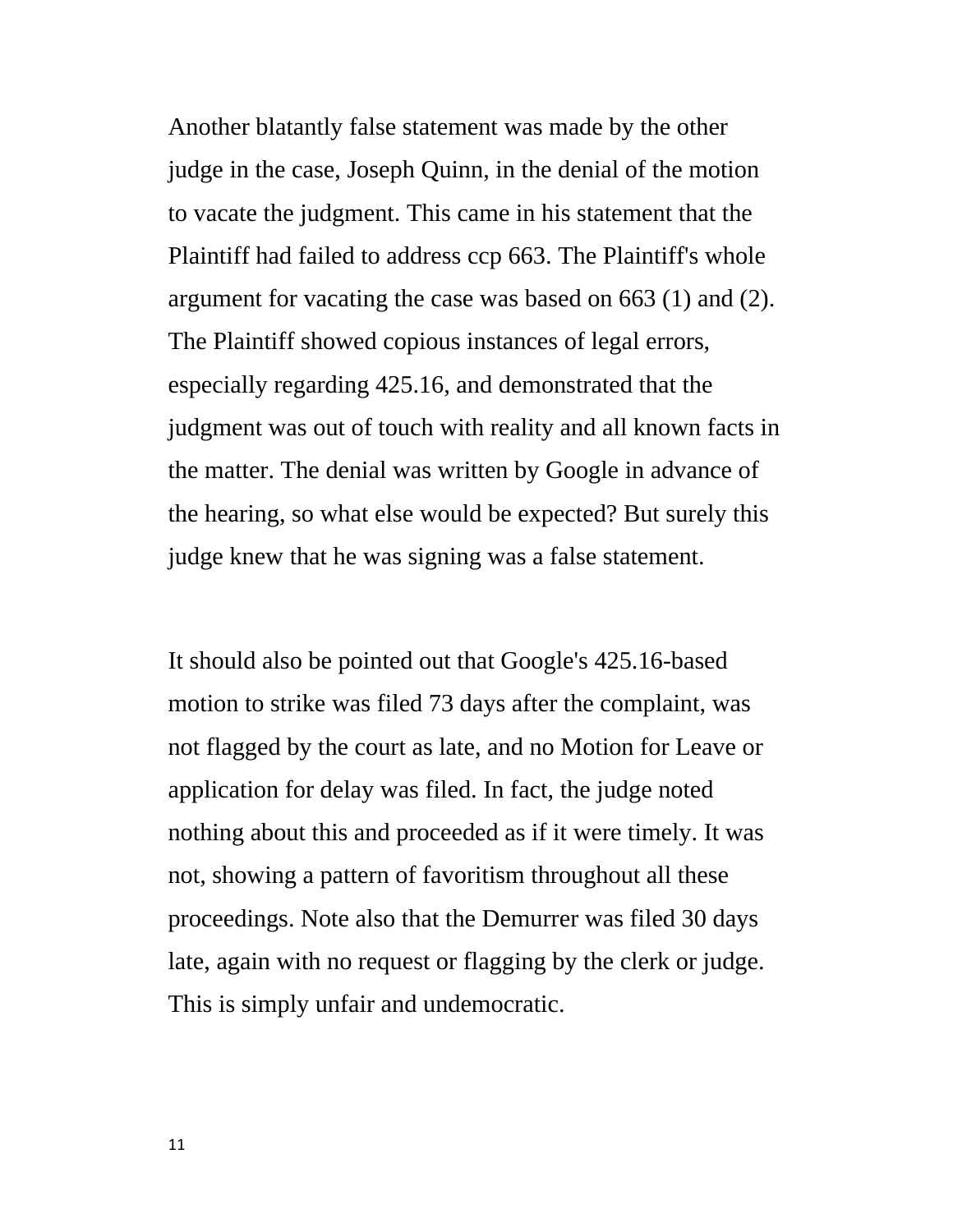While on the theme of Google's untimeliness, it should also be noted that Google did not file its request for judgment, following the granting of the special motion to strike, for five months. It is due in five days! But again, no consequences for Google.

In fact, no request for a delay was ever made by Google! And request for continuance filed by S. LOUIS MARTIN regarding investigation of perjury by the judge and computer hacking by Google -- truly a good causes for a delay! -- was denied.

This lawsuit began with Google using the Communication Decency Act in "bad faith" to remove CoastNews.com from Google search results, as CoastNews.com's restaurant listings were interfering with Google's unmarked paid advertisement. Based on quality, CoastNews.com had occupied the top positions in San Francisco restaurants searches for a number of years. Then in May 3013 Google claimed that CoastNews.com was a pornography site because there was one article on a popular nudist colony in the Santa Cruz Mountains! Google ceased ad delivery. CoastNews.com is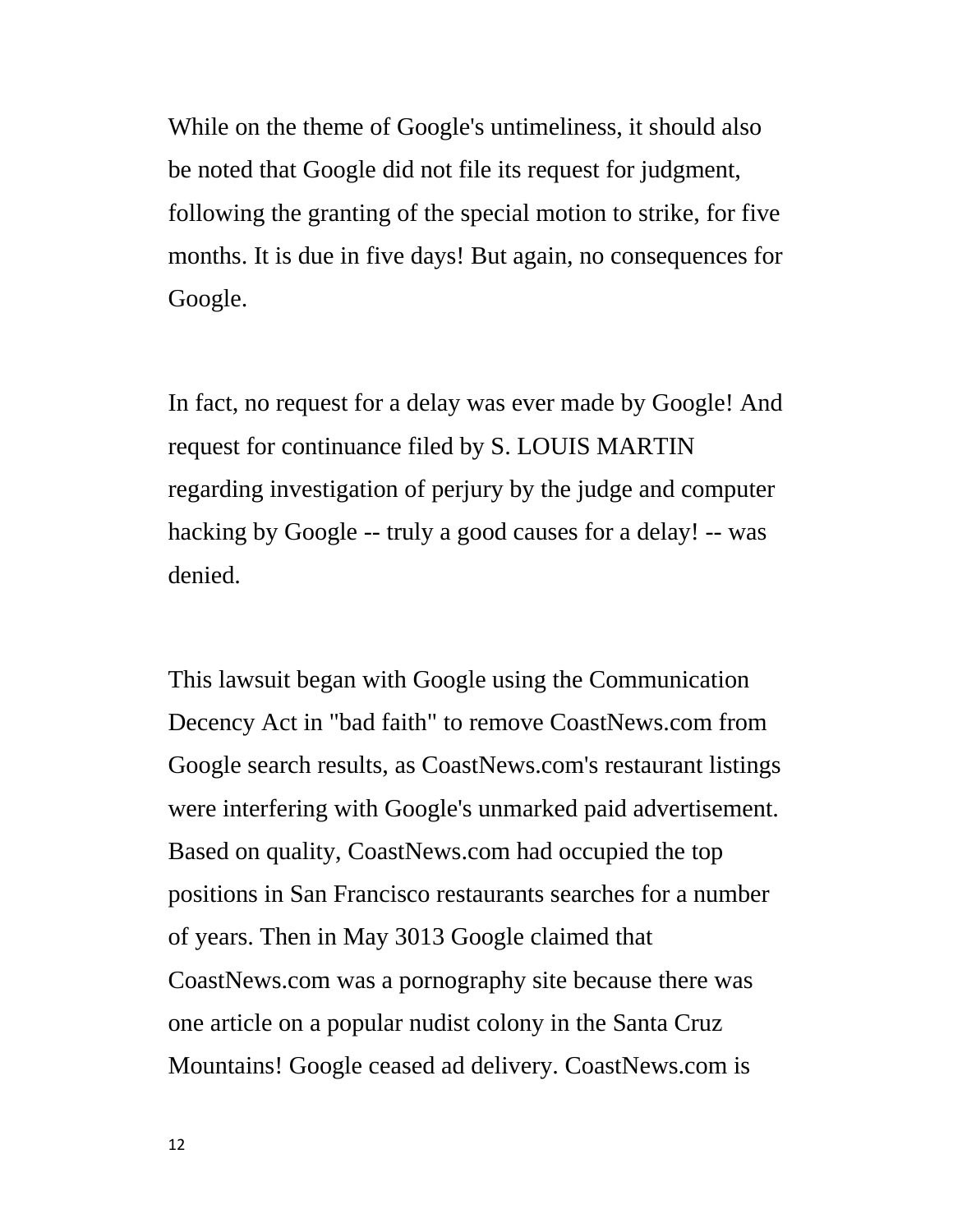not a pornography site, while Google is the biggest conduit of pornography in the world. However, per Google's request, CoastNews.com removed Google's *AdSence* code from this page. Google's appeal automated appeals process then said that there could be another problem, but it would not say what it was. This was nothing but a sham to get CoastNews.com out of the way of the rigged delivery of ads that are dressed up to look like honest search results.

From beginning to end -- from the filing of the complaint to judgment -- this case appears to be a done deal between the court and Google, involving perjury, malfeasance, and obstruction of justice, as well as Google hacking of the CoastNews.com computer. It smacks loudly of collusion and corruption. To William Shakespeare, who said over 400 hundred years ago,

*In the corrupted currents of this world Offense's gilded hand may shove by justice, And oft 'tis seen the wicked prize itself Buys out the law; ...*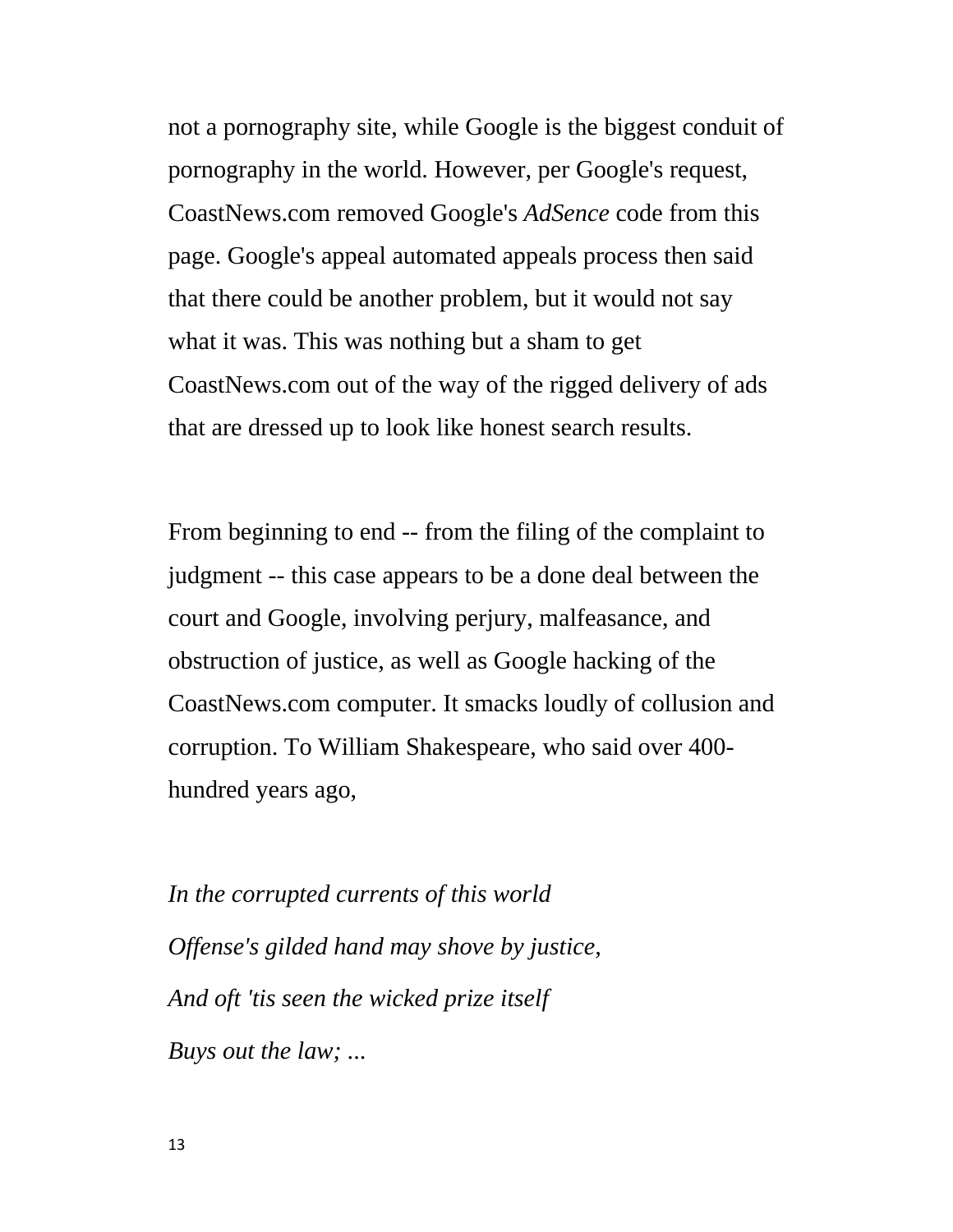this would be nothing new. Still it leaves a bitter taste.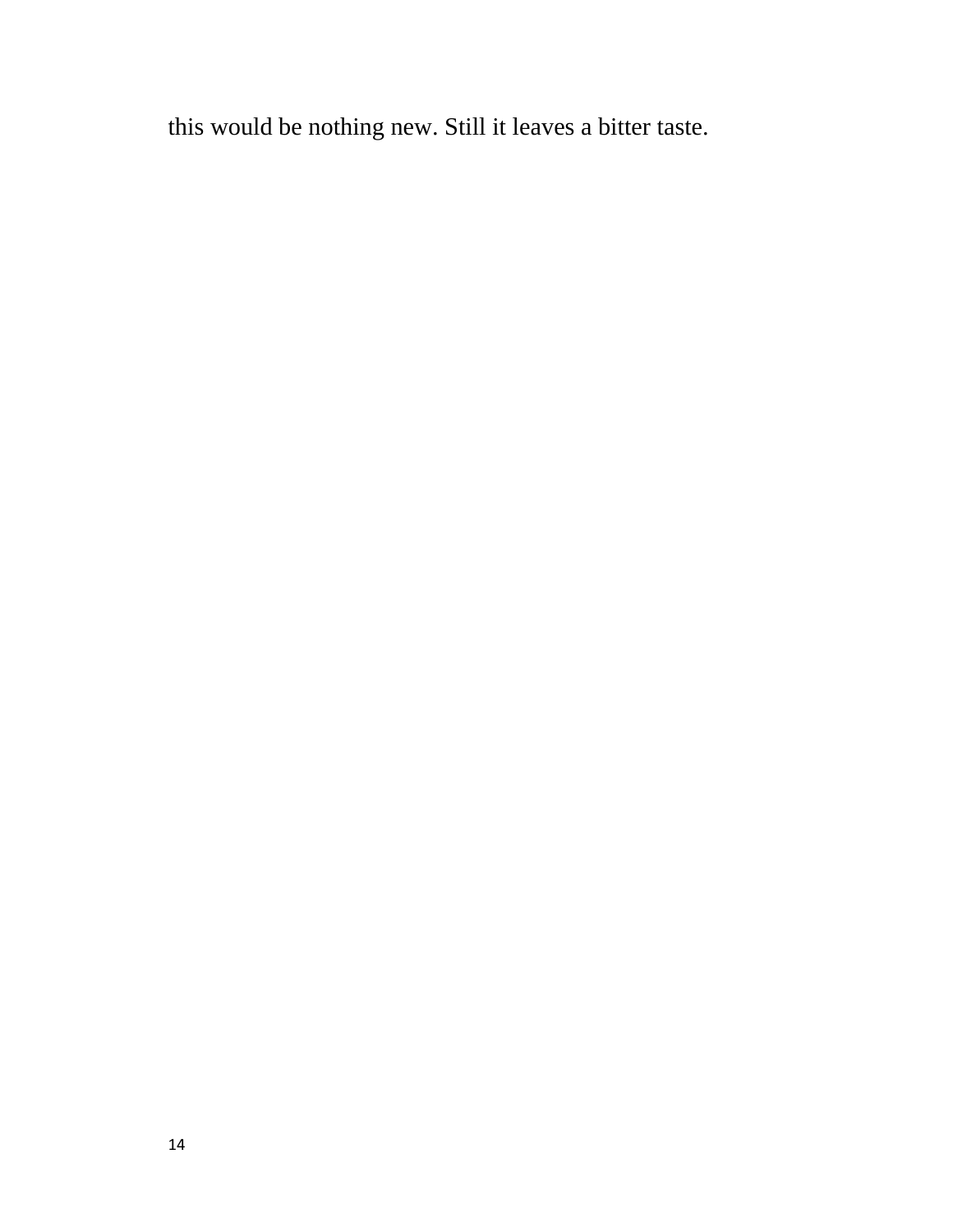#### **MEMORANDUM OF POINTS AND AUTHORITIES:**

# **OPENING BRIEF IN MARTIN V GOOGLE, INC. (A145657):**

#### **I. Introduction: The Human perspective**

The human story of Martin v. Google, Inc., is chilling. After years of hard work by one company, CNS Publishing, Inc., later reduced to former-CEO S. Louis Martin, another muchlarger one decides to destroy the smaller one. The motive? Money, of course, and a take-it-all model of profitability not seen in years. The big company can make orders of magnitude more (three+ as will be shown later) with the little company out of the way. And what is the method used to destroy the little guy? In the Internet Age, it is simply to make the little guy invisible, to "disappear" him, with the false accusation that the little guy is violating the Communications Decency Act, which he is not, while the Big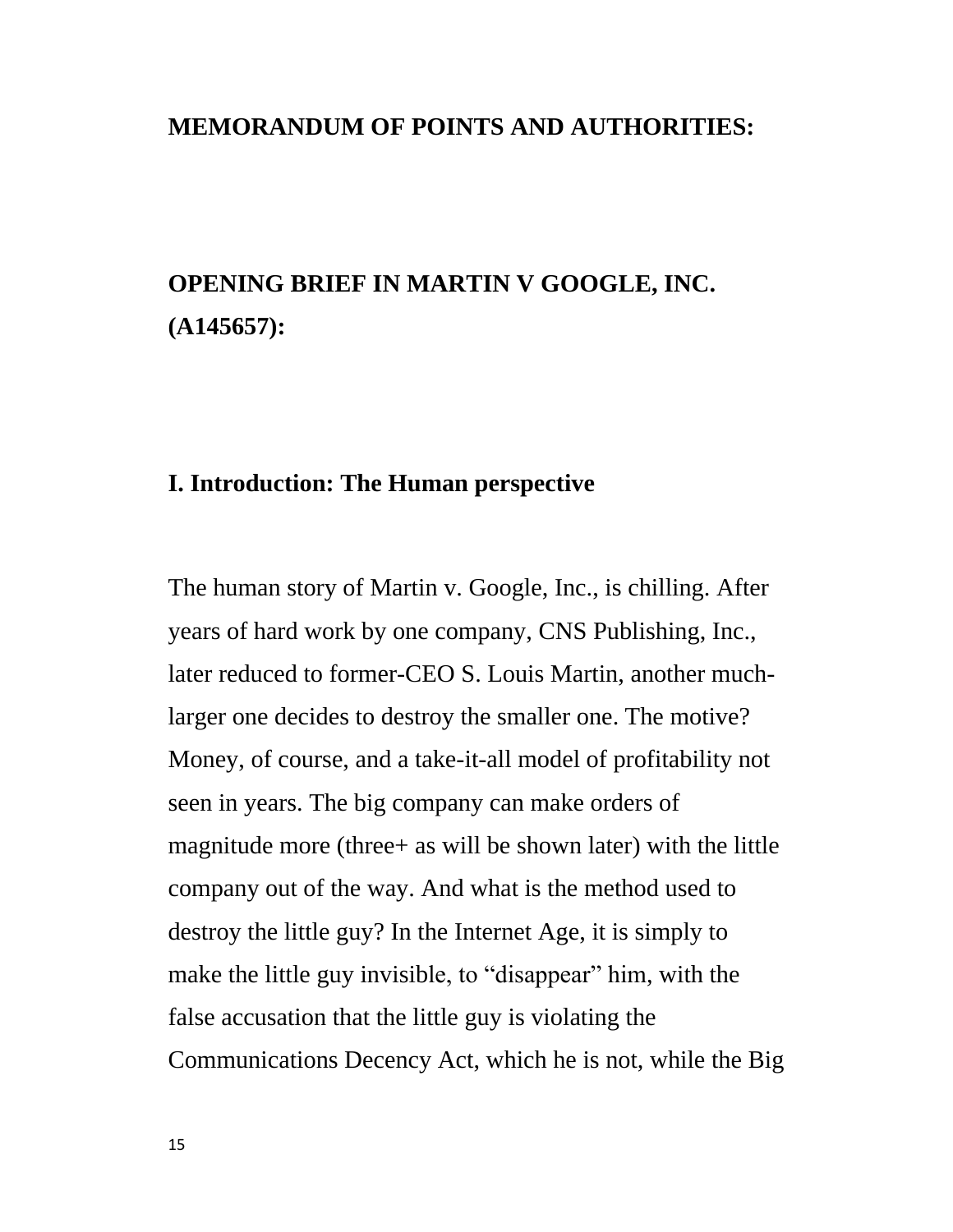Guy is the Master Pornographer of all time. Hypocrisy? So what? Who cares if it's true? Demur to it!

We live in era where passing gas in the Post Office has the same legal protection as reading Shakespeare's "Hamlet" in the park. Say what you want, gesture as you will, you're protected. And the Big Guy, being an unregulated monopoly, has the power. All it has to do is remove the little guy from the network, pull his plug. With political connections everywhere and money to burn, it is no problem. The gilded hand shoves justice aside, while the prize itself buys out the law, to paraphrase the bard. In fact to many it is a success story, like "American Sniper". Anything to protect "buddies" is moral conduct in furtherance of ... well, something.

That is the human perspective, once considered important but no longer. Now let us take a look from a legal point of view at how all this played out in the court.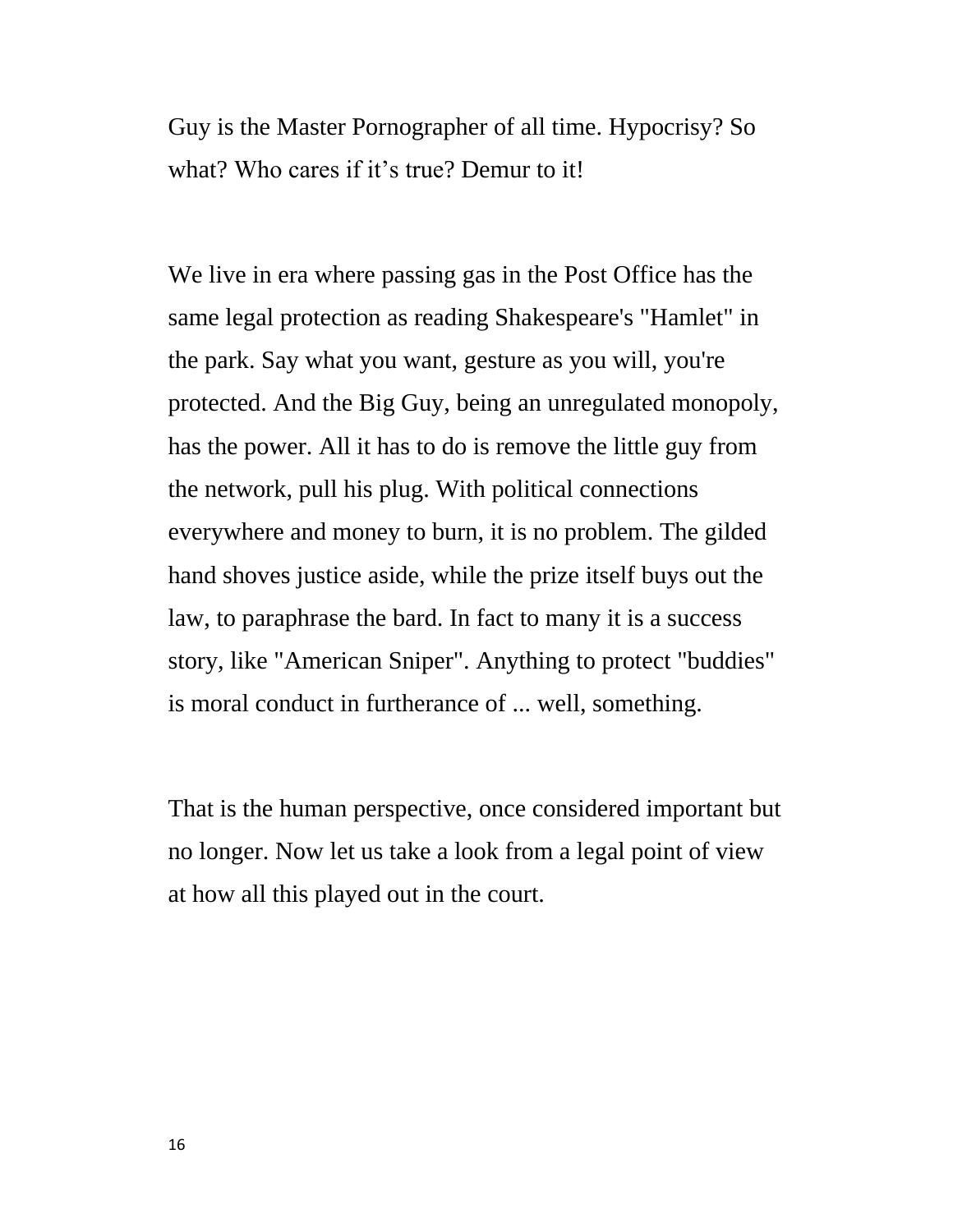## **II. Legal Perspective**

On 29 June 2015 Plaintiff S. LOUIS MARTIN, per ccp 663 (1), asked that the judgment be set aside based on (1) numerous legal errors made by the court as well as  $(2)$  a judgment "not consistent with or not supported by the facts."

The motions was denied, stating that "Plaintiff does not set forth a valid grounds for vacating the judgment" per ccp 473 or 663. (See page 159 in Appellant's Appendix.)

This is blatantly false. The arguments presented at the hearing were clearly and explicitly based on ccp 663 (1). (Ccp 473 was inappropriate.) In fact, the opening statement by S. LOUIS MARTIN began:

*Well, my argument is based around ccp 663.1, which says that the judgment may be set aside and another judgment rendered if there is an incorrect or erroneous legal basis for*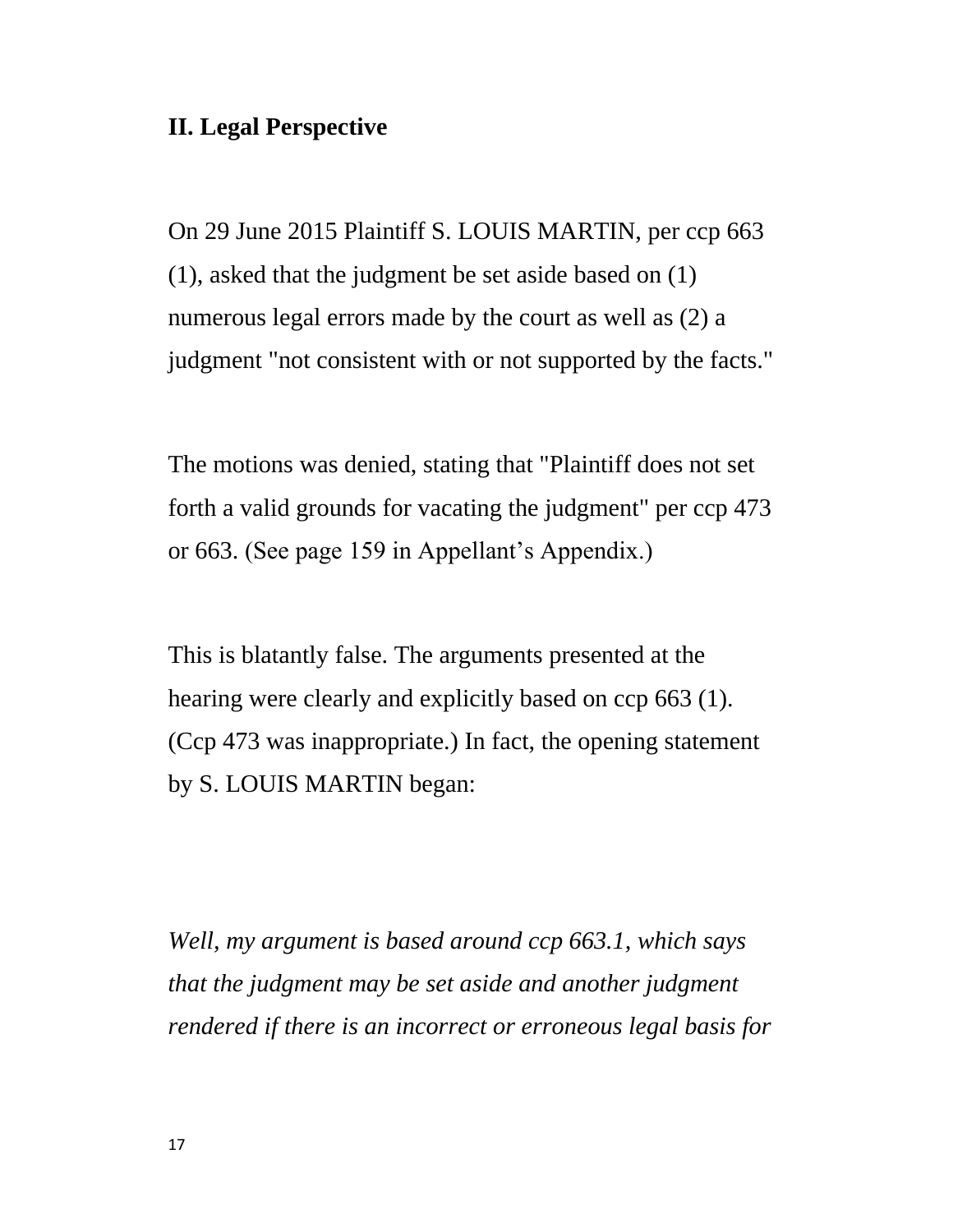*the judgment, or the judgment is not supported by facts. And I will argue both of those cases are true ...*

The Plaintiff then proceeded to a detailed description of the legal errors and a judgment not consistent with the facts.

Please see the testimony for 29 June 2015.

Let me reiterated those arguments.

#### **1. Incorrect Legal Basis of Judgment per ccp 663 (1)**

*Summary of Point 1: Gross legal errors were made in this case, apparently with the intention to throw it to Defendant Google. It is the old story of power and money buying out the law. Google wrote the court orders, judgments, and denials; the court questioned nothing, asking not a signal question. This is all clear from the Register of Actions, the suppression of the Plaintiff's pleadings, and the court's failure to follow*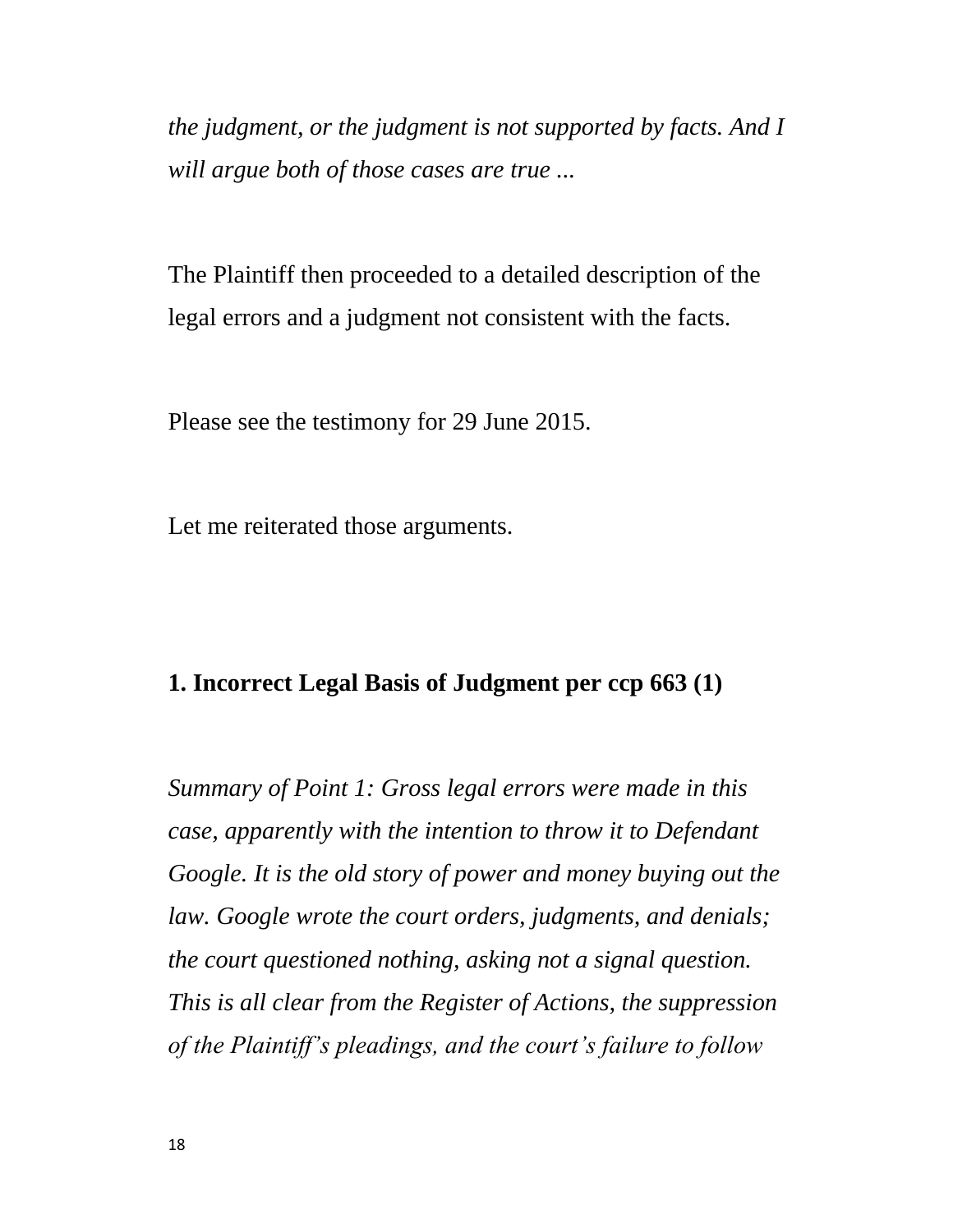*the law, especially regarding 425.16, the special motion to strike. The details regarding these violations follow.*

In the 13 November 2014 order granting the Defendant's Special Motion to Strike pursuant to ccp 425.16 (see page 121 in Appellant's Apendix), Judge Goldsmith made numerous legal errors in the order granting the Special Motion to Strike. The most egregious is this statement:

*Plaintiff has failed to file an opposition to Defendant's Motion, and has produced no evidence supporting a probability of success.*

This rolls off the tongue pretty easily, but let us examine the facts.

Fact 1: The Plaintiff did file an opposition (see page 77 in Appellant's Appendix); the judge simply refused to read or acknowledge it. And if read, it would have demonstrated a high probability of success. It is in the Register of Actions with a filing date of 10 September 2014 (see page 164 in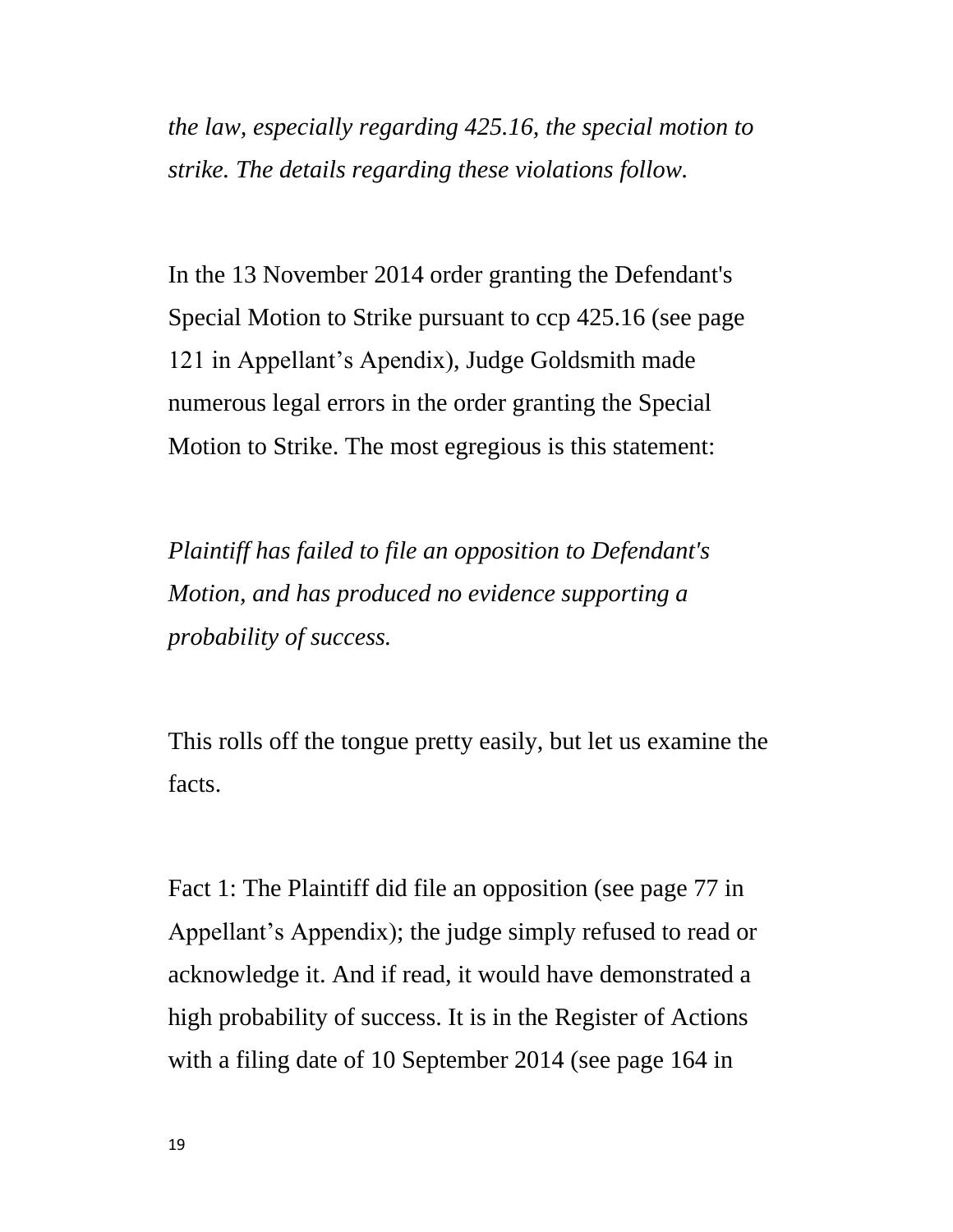Appellant's Appendix). Nevertheless, and despite objections, the order was signed in open court.

Fact 2: But there were five other critical documents filed that also demonstrated a high probability of success (see pages 91, 96, 108, 111, 115 in the Appellant's Appendix). The problem, however, was this: All had been made invisible (unviewable) by the court without any explanation despite numerous demands for one. Had these documents been viewed, they, too would have demonstrated a high probability of success.

Of the seven pleadings filed by the Plaintiff, only two showed up in the Register of Actions as viewable. (The five others were treated as if they did not exist.) This issue was raised in all three hearing. In all three hearings the court did not respond to the issue, maintaining the stony silence of one tacitly invoking the Fifth Amendment. In desperation the day before the 13 November 2014 hearing, Martin double-filed documents with the same result: None was ever made viewable, and no explanation was ever offered. (See Register of Actions, page 164 in the Appellants Appendix, for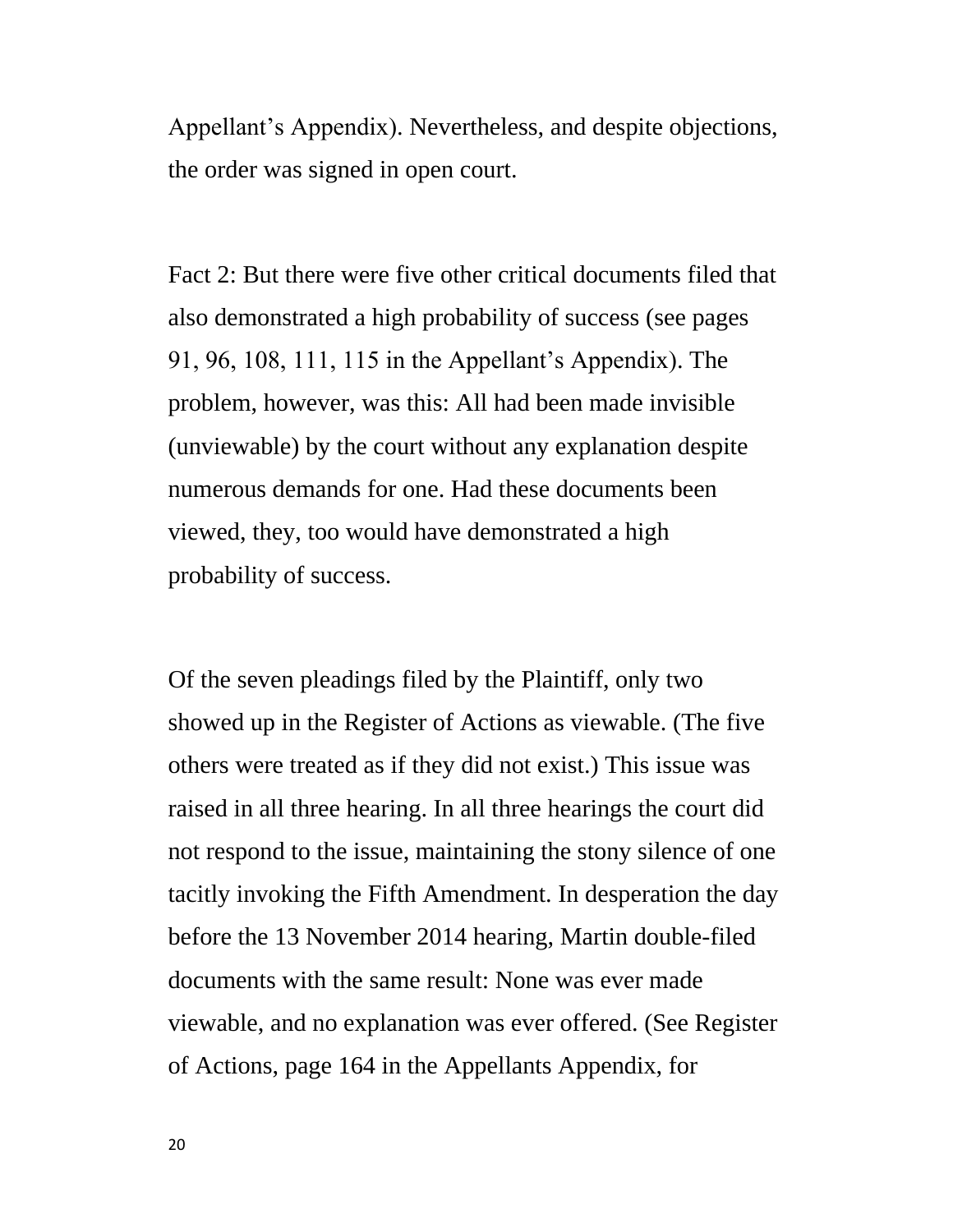verification of double-filing.) Martin made inquiries at the Clerk, Records, and the Court Administration offices. No explanation was offered there either. And Martin made phone call after phone call. None was returned. Martin also wrote the Presiding Judge of the court, asking for some explanation. (Please see "Document Filing and Public Viewablity: An Open Letter to San Francisco Superior Court Presiding Judge Cynthia Ming-mei Lee." This letter can be viewed here: [http://coastnews.com/google/viewability](http://coastnews.com/google/viewability-question-letter-1.html)[question-letter-1.html](http://coastnews.com/google/viewability-question-letter-1.html) .) Plaintiff Martin received no reply. Was the entire court tacitly invoking the Fifth Amendment? So it seemed.

Fact 3: An examination of other Superior Court cases by a third party revealed that occasionally documents were not viewable. *But in the case of S. LOUIS MARTIN V GOOGLE, INC. the suppression of pleadings was systematic and extensive.* Note that 100 percent of Google's pleadings were viewable in the Register of Actions. With 100 percent of Defendant Google's filings viewable and only 28 percent of Plaintiff's Martin's filings viewable, this can hardly be called fair or democratic. Moreover, university law schools and members of the press were interested in the case.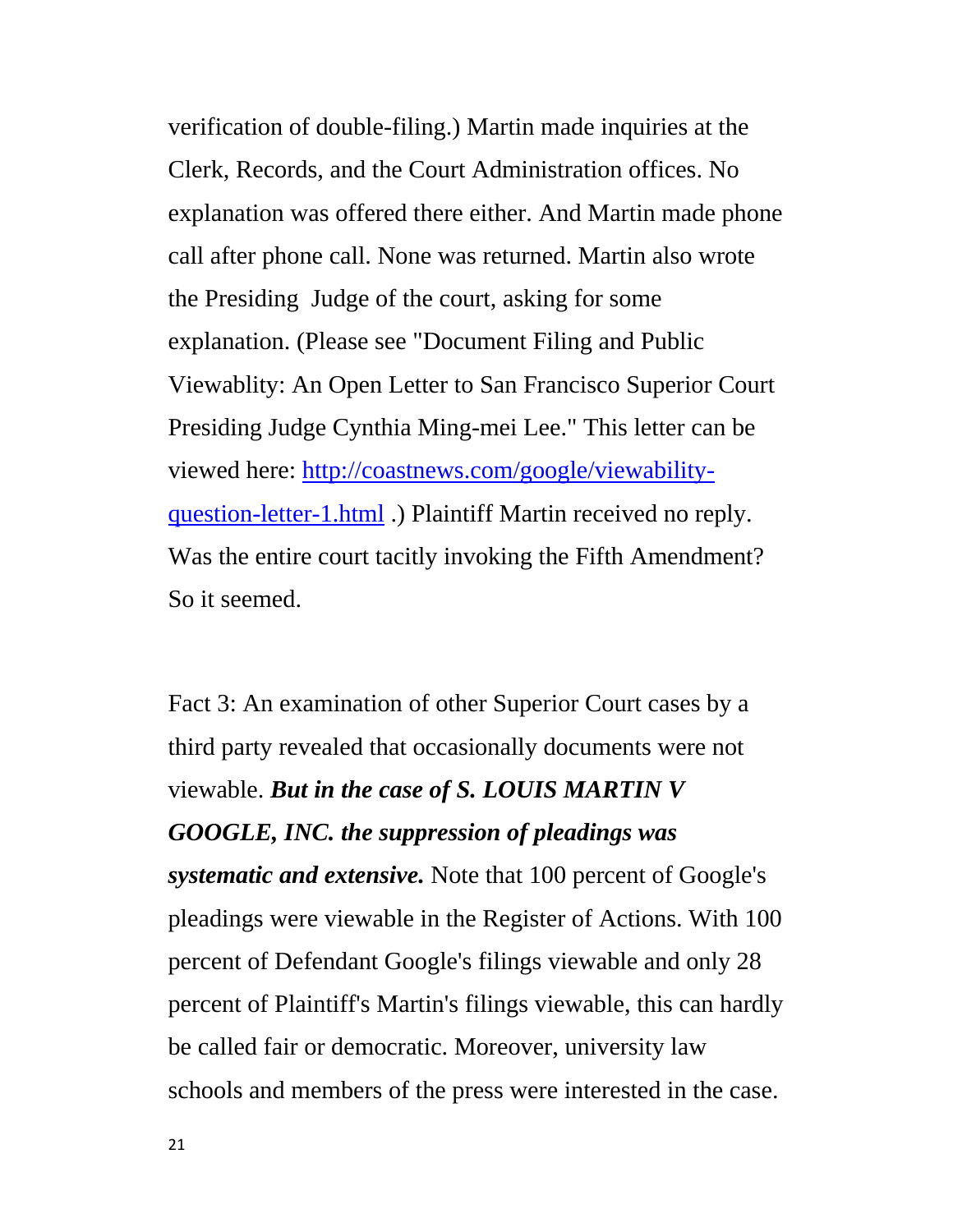Harvard and Santa Clara universities even posted the Complaint, which they were able to access, on their own websites. But they could not view the supporting pleadings. What more could the Defendant ask for!

## *What ccp 425.16 requires, doesn't require*

But the fact is, 425.16 *does not require* an opposition on the part of the Plaintiff. What it *does require*, per 425.16 (b) (1), is that the judge determine "that the plaintiff has established that there is a probability that the plaintiff will prevail on the claim." That is what 425.16 *actually requires*.

And 424.16 (b) (2) specifies just how the court is to determine that:

*In making its determination, the court shall consider the pleadings, and supporting and opposing affidavits stating the facts upon which the liability or defense is based.*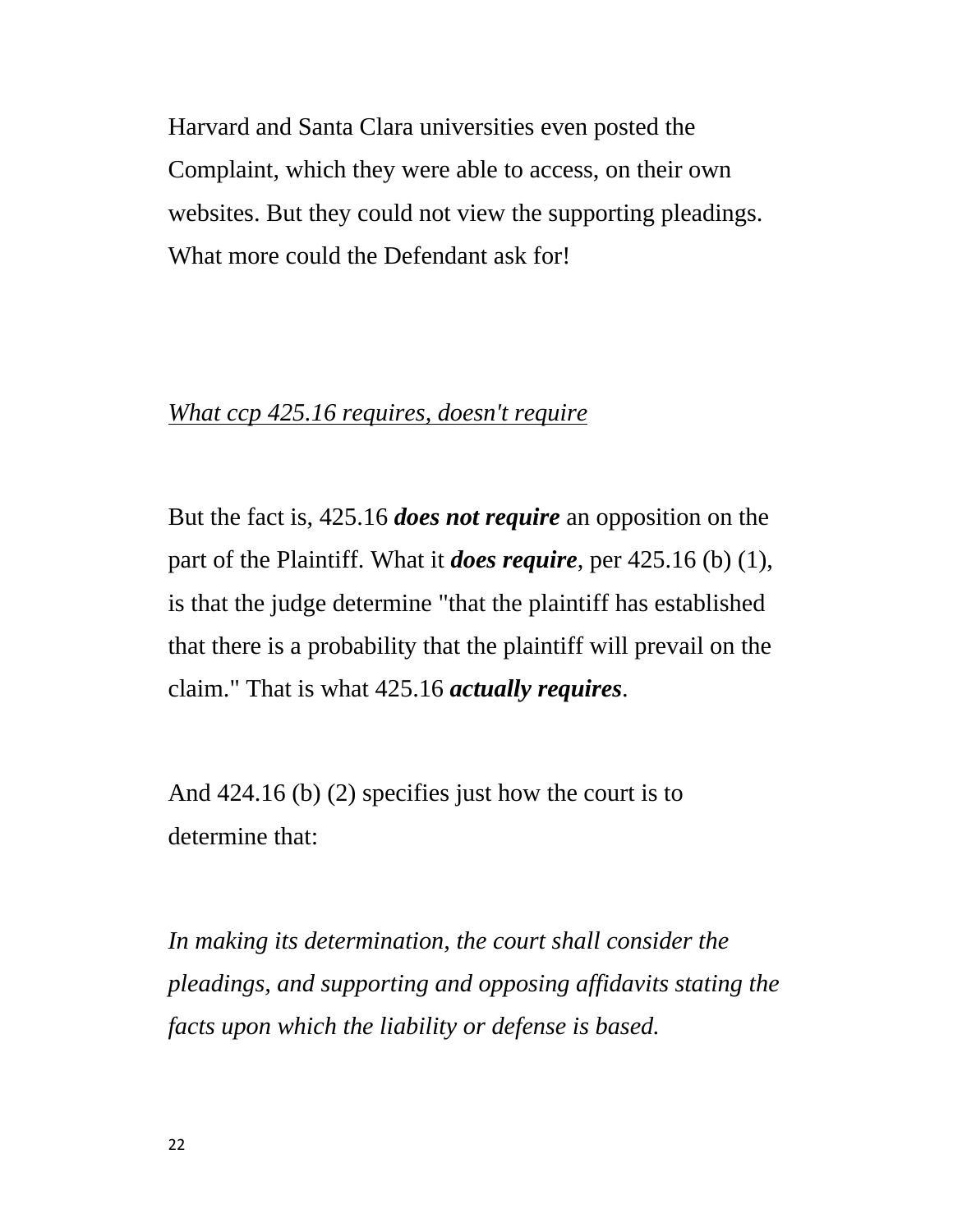*The onus is therefore on the judge, and the judge clearly failed to meet the requirements of the law.* That is of course malfeasance. But the judge went even further by suppressing five critical filings in the case. That is Obstruction of Justice per CPC 182 (5).

Now consider this: While no opposition to a 425.16-based special motion to strike is required, in fact an opposition to the motion to strike was combined with the rebuttal to Defendant Google's demurrer response in a document called "THE CASE FOR CONTINUING THE CASE AGAINST GOOGLE—AND REJECTING ITS DEMURRER REQUEST". (Moreover, this was detailed in the document called "Attachment to Case Management Statement for Case CGC-14-539972 (S. LOUIS MARTIN V GOOGLE, INC.), for 22 April 2015 Meeting: MOTION-TO-STRIKE ISSUES ADDRESSED IN REBUTTAL DOCUMENTS AS WELL AS DEMURRER ISSUES". See page 77 in the Appellant's Appendix for the document called "THE CASE FOR CONTINUING THE CASE AGAINST GOOGLE—AND REJECTING ITS DEMURRER REQUEST". )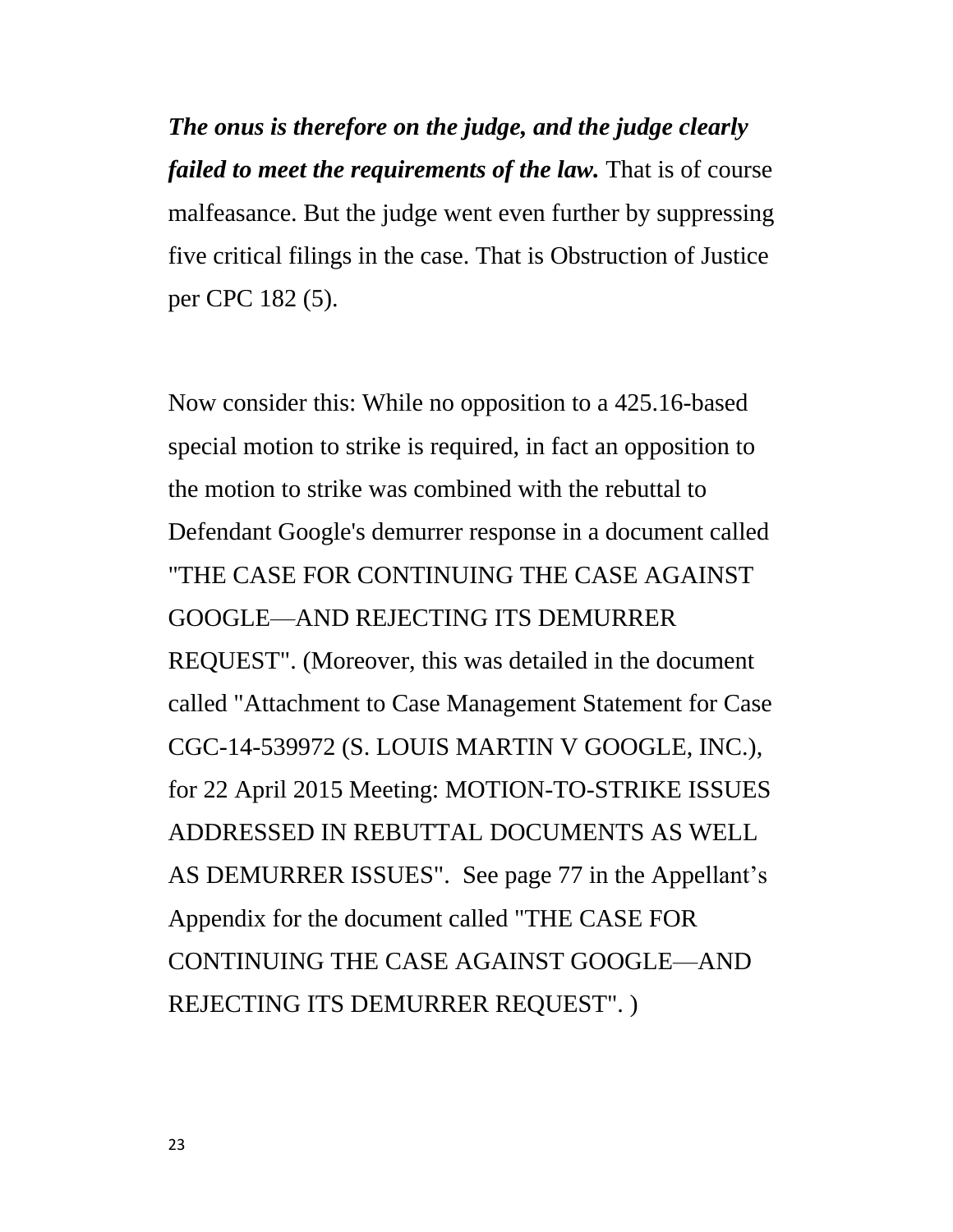Since the issues were nearly identical, as would be expected, this was deemed proper. It was also perfectly acceptable per court rules to combine the responses. Nevertheless, the judge refused to look at it, denying that it even existed; while, per 415.16 (b) (2), it was his duty to "consider the pleadings," and that includes all the pleadings. Thus he should have considered it under all circumstances, even if for some odd reason he did not think it was the opposition. 425.16 requires that. He should also have considered all suppressed documents. There is nothing in 425.16 that says only nonsuppressed or viewable filings need be considered.

Also, it should be noted that Defendant Google filed its Anti-SLAPP motion late. Per 415.16 (f) it is due within 60 days; Google filed it in 73 days without a Motion for Leave to delay, with the clerk not catching or flagging the error, and with this violation going unnoticed or unnoted by the judge. Why it was not filed before or with the Demurrer (also filed late) is anyone's guess, though by filing it late (following the filing of the Demurrer), this did tend to cause confusion. What was the Defendant up to? In *Olsen v Harbison* the, the appeals court ruled against a late filing of a 425.16-based motion to strike, stating that the anti-SLAPP motion "is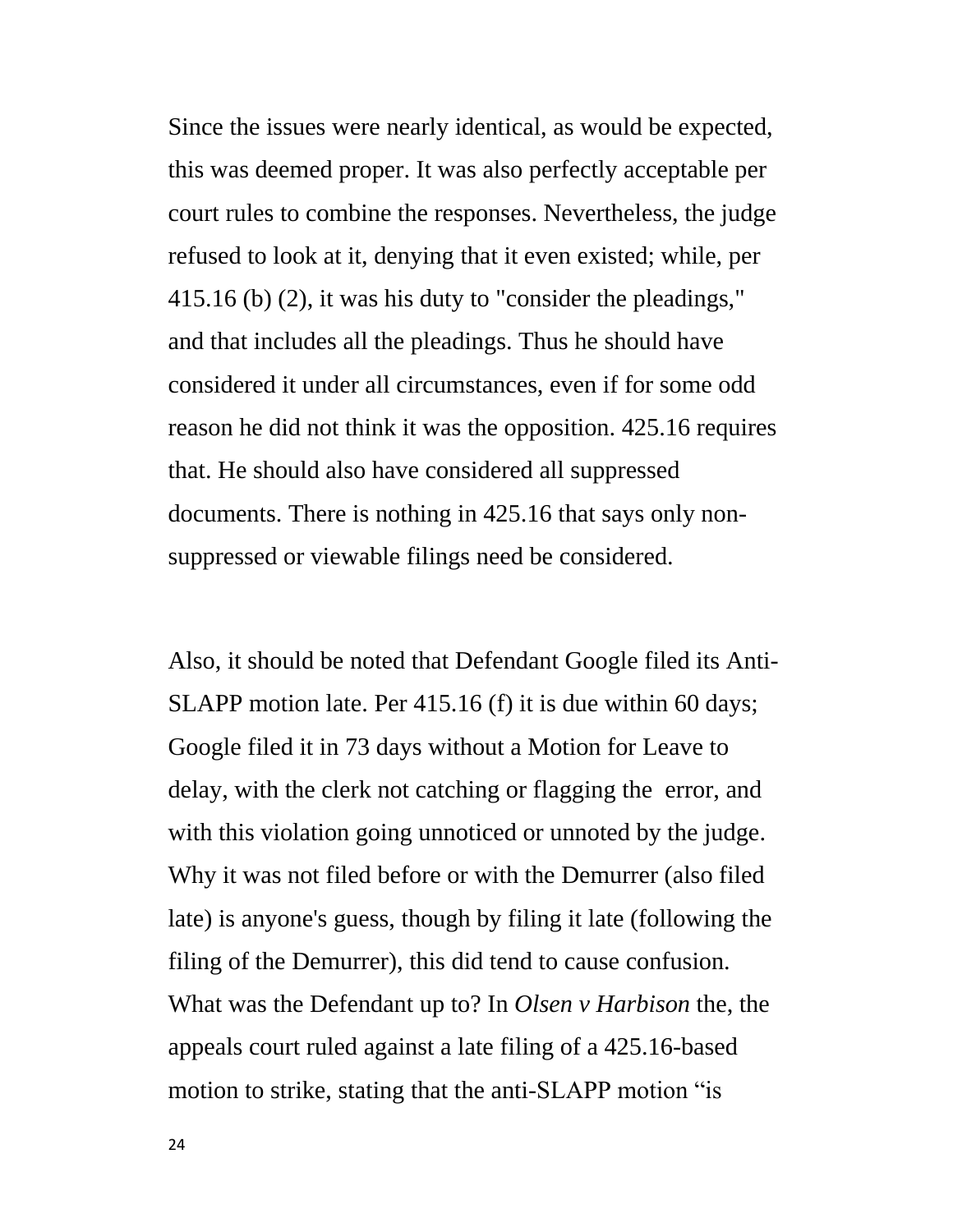denied on the ground that it is dilatory, without good cause for failing to bring the motion earlier...." Likewise, in the case of S. LOUIS MARTIN V GOOGLE, INC. the filing by Google was "dilatory" and no good cause -- or any cause at all! -- was ever stated, formally or informally. It therefore should not have been allowed. And it is another instance of Google's privileged attitude of entitlement. In *PLATYPUS WEAR, INC. v. Martin GOLDBERG*, an appeals court overturned the decision of the Superior Court to grant a late filing of a 425.16-based motion to strike, stating,: "[T]he grounds given by the court for finding the anti-SLAPP motion [timely] are inconsistent with the substantive law of section  $425.16, ...$ "

Of course, in the case of S. LOUIS MARTIN v GOOGLE, INC., no application for late filing of the Anti-SLAPP was even filed! The late filing was simply tacitly accepted by the clerk of the court and the judge, again indicating a privileged status for Defendant GOOGLE, INC.

Moreover, the Demurrer was filed 30 days late (60 days after the Complaint was filed) -- ccp 430.30 requires it to be filed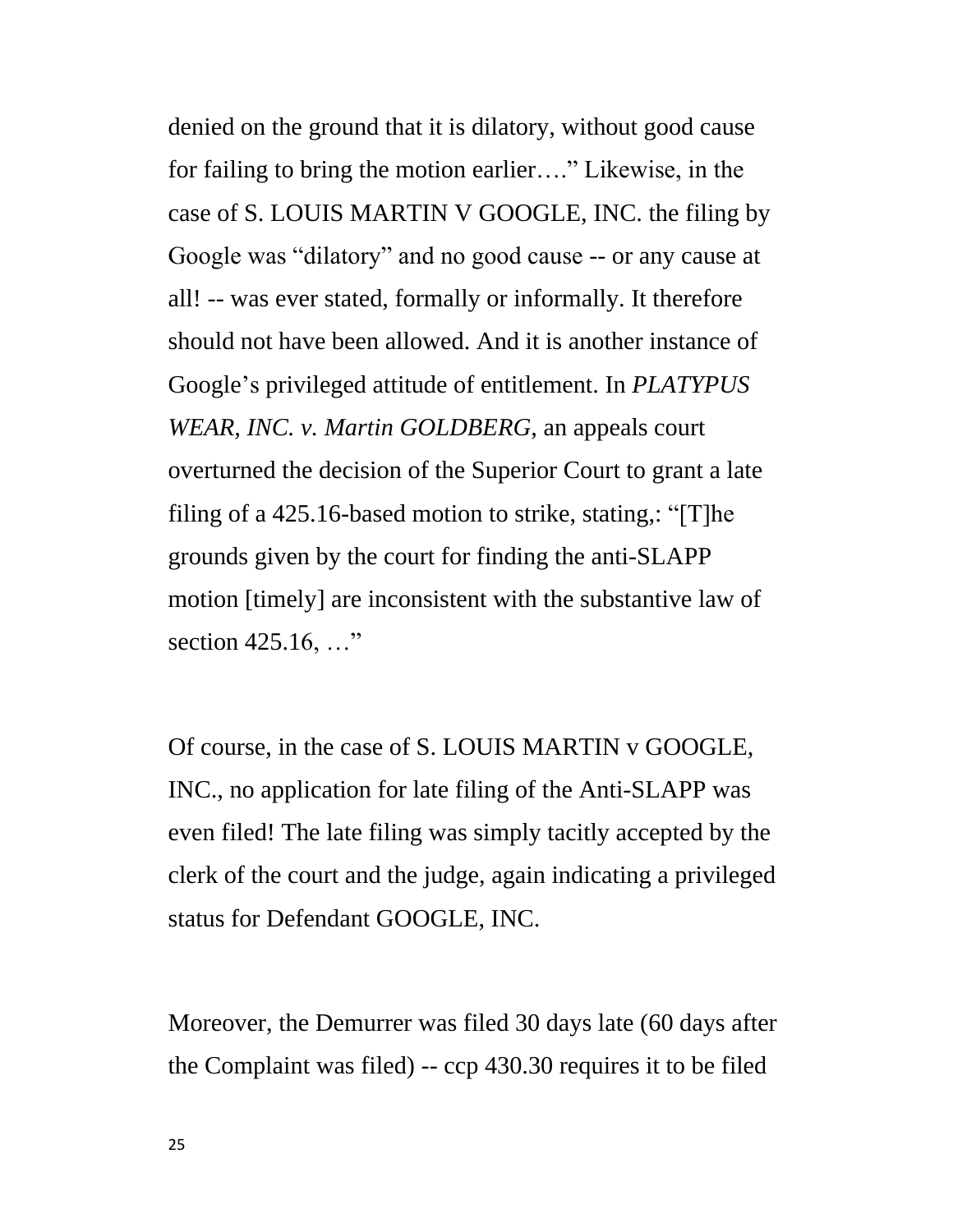in 30 days -- likewise without a Motion for Leave and with the violation going unnoticed or unnoted by the court. This is part of a pattern of favoritism to Defendant Google that will be outlined later in this document. In general, however, the court has behaved in a Google-friendly, non-neutral, clientlike manner suggesting the influence of politics and money. It should also be noted that Judge Goldsmith is up for reelection, and in the state of California it is not illegal for judges to solicit campaign contributions, a practice that the United States Supreme Court commented on in *WILLIAMS-YULEE v. FLORIDA BAR*, stating that "Judges are not politicians."

# *Summary of legal errors*

Summary of legal errors: ccp 425.16 says nothing about a requirement to file an opposition. Thus S. LOUIS MARTIN did not "fail" to do so by the standards of 425.16, as stated by the judge. But in fact he did file an opposition, which the court refused to acknowledge or read. The major failures here are the court's failure to consider the pleadings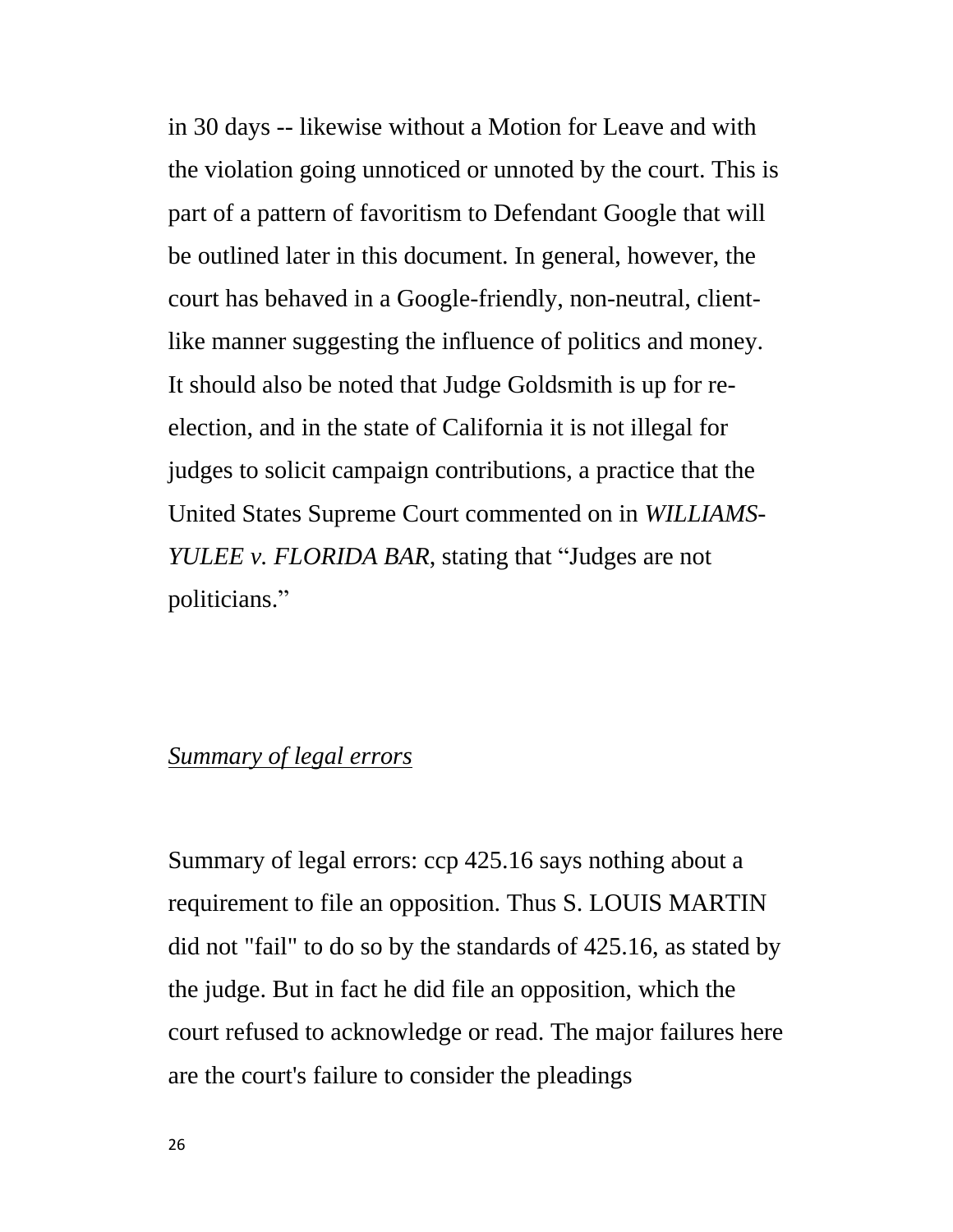(malfeasance), a requirement of 425.16; and the court's suppression of a majority of the Plaintiff's pleadings absolutely without explanation (Obstruction of Justice per CPC 182 (5)). Of course added to this are three violations of the required schedule for filings -- ccp 425.16 (f), ccp 430.30, and CRC 3.1312. Moreover, it should be noted that everything discussed by Plaintiff Martin in the 29 June 2015 hearing was ccp 663 (1)- related, contradicting the statement made by Judge Quinn in the order denying the Motion to Vacate the Judgment. All arguments of S. LOUIS MARTIN were clearly made in the context and framework of 663 (1).

#### *Use of 425.16*

But there is a broader issue at stake here: the appropriateness of the use of 425.16 at all in this case.

As stated in 425.16 (a):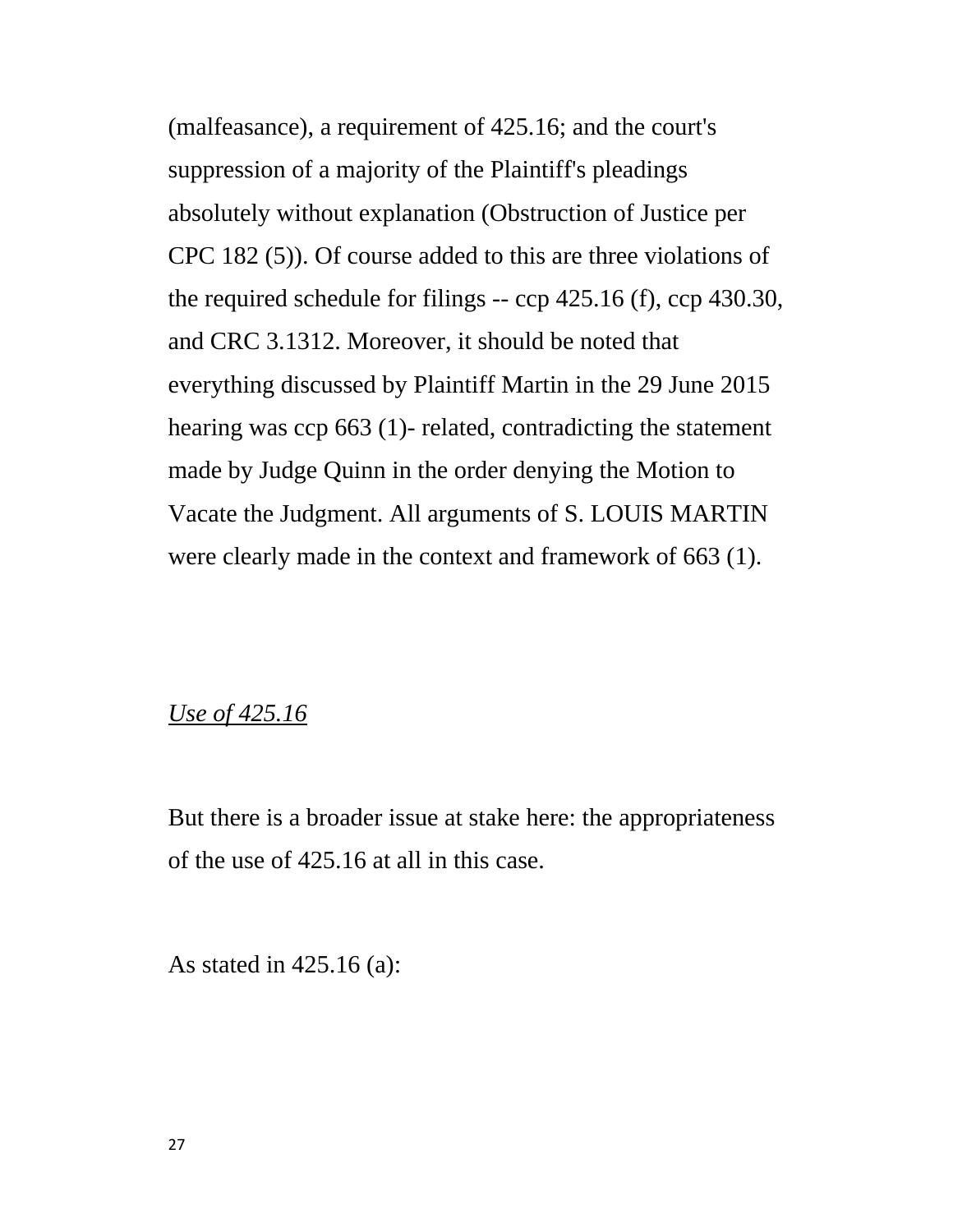*The Legislature finds and declares that it is in the public interest to encourage continued participation in matters of public significance, and that this participation should not be chilled through abuse of the judicial process."*

Clearly, S. LOUIS MARTIN V GOOGLE, INC. has nothing to do with chilling "participation in matters of public significance" of Google the company. This is a complaint against one of its products, not the company; clearly Google Search is the target of the complaint. That is abundantly clear in the details of the complaint. Nor from a practical point of view would it be possible for S. LOUIS MARTIN to prevent Google from signing a petition, speaking freely in a public place, or participating in public matters. Moreover, S. LOUIS MARTIN has no desire to prevent GOOGLE, INC., from doing anything at all other than destroying his business. In fact, if GOOGLE, INC. would obey the law, there would be no lawsuit to consider here.

And surely the court was well aware of this. Living right next door to ccp 425.16 is its responsible big brother, ccp 425.17, which states: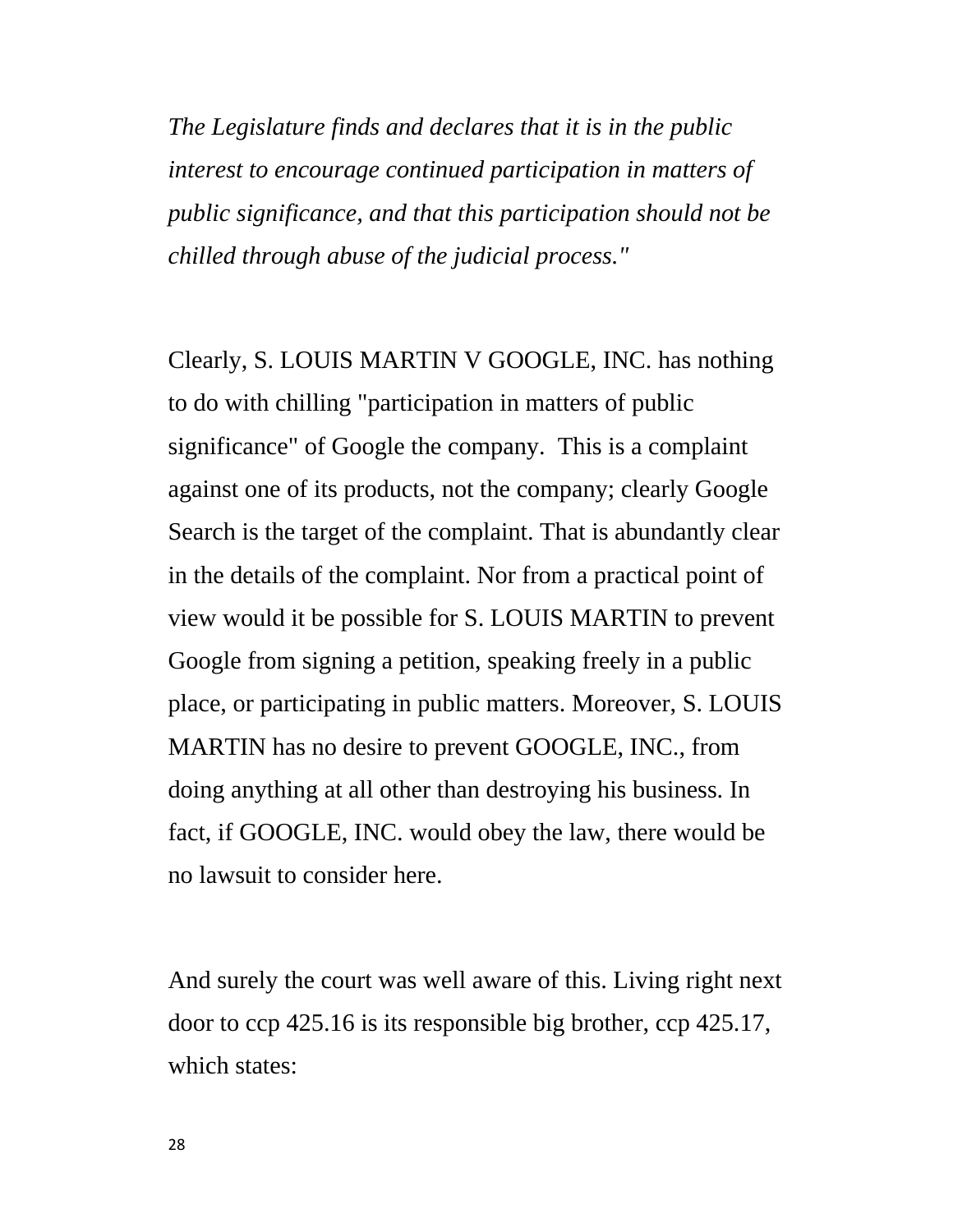*(a) The Legislature finds and declares that there has been a disturbing abuse of Section 425.16, the California Anti-SLAPP Law, which has undermined the exercise of the constitutional rights of freedom of speech and petition for the redress of grievances, contrary to the purpose and intent of Section 425.16. The Legislature finds and declares that it is in the public interest to encourage continued participation in matters of public significance, and that this participation should not be chilled through abuse of the judicial process or Section 425.16.*

And that is exactly what is occurring here in Martin v. Google, Inc. -- the "abuse of the judicial process." Google is misusing 425.16 to deflect a legitimate lawsuits related to the dubious behavior of one of its products, a product that not only misleads consumers but kills competitors.

425.16 is written so broadly per  $425.16$  (e) (4) -- "any other conduct in furtherance of the exercise of the constitutional right ..." -- that passing gas in a public place, per the California Legislature, would qualify as protected speech. By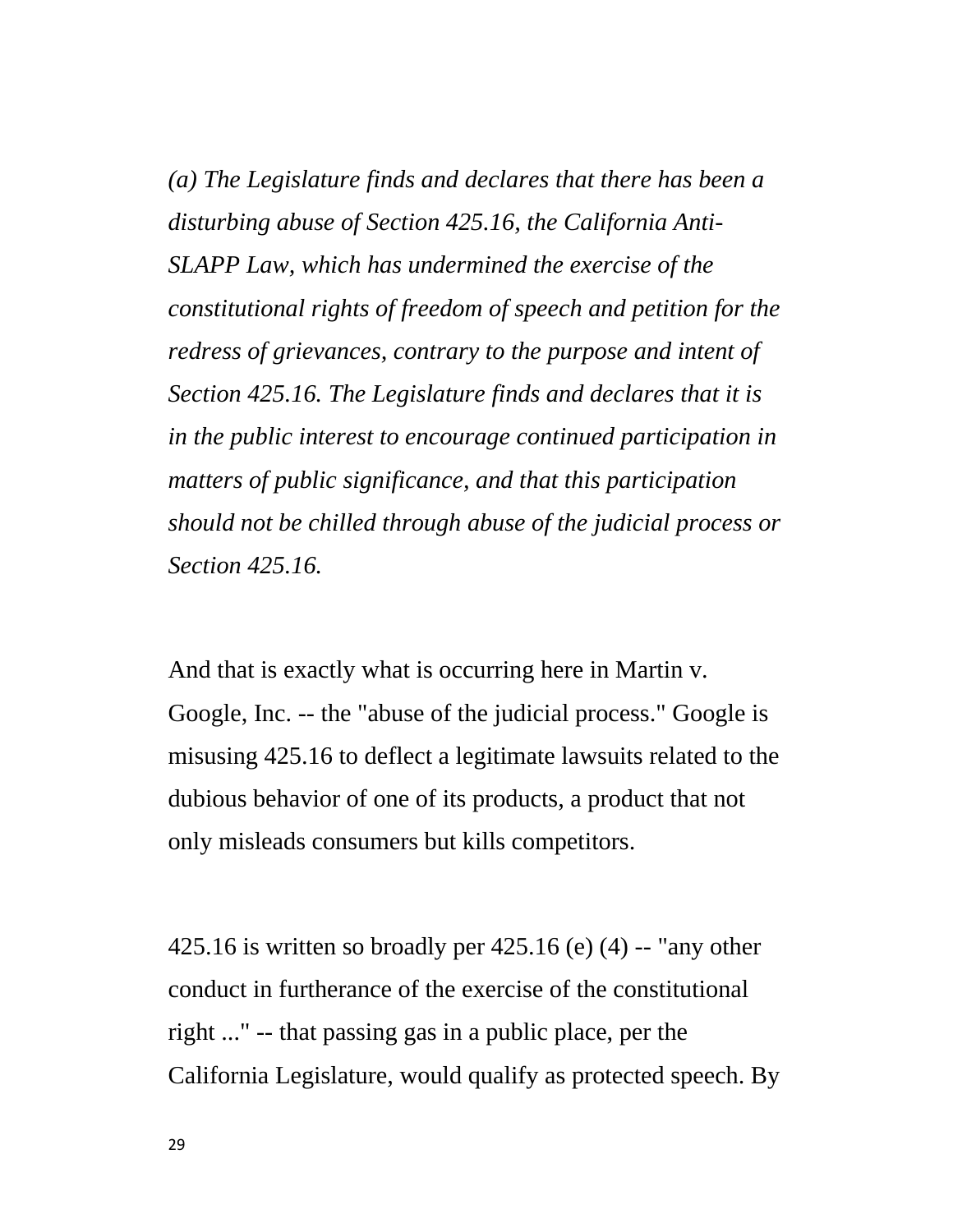this low standard, Google's Search results would certainly meet the threshold of "passing gas" in a public place if it were not for this: *Google's search results are a deceptive business practice as defined by the Federal Trade Commission Act, Section 5*, as well be described in detail later in this document. They also violate the Sherman Act and Clayton Act.

But even if Google Search results were not deceptive, would those results, as information about information, i.e., as URL pointers to information, qualify as "information" per the United States Supreme Court ruling in *Sorrell v. IMS Health*? (In *Sorrell v. IMS Health* the Supreme Court declares that ―creation and dissemination of information are speech within the meaning of the First Amendment.") Would they not impose limits on whether information about information also qualifies as information? And what about information about information about information ...? Would the first reference to information inherit legitimacy for consideration as information? And where in the chain would inheritance stop? Any reasonable person would find this a stretch; but no court, let alone the US Supreme Court, has taken up this matter. Nevertheless, the question remains: Where does sense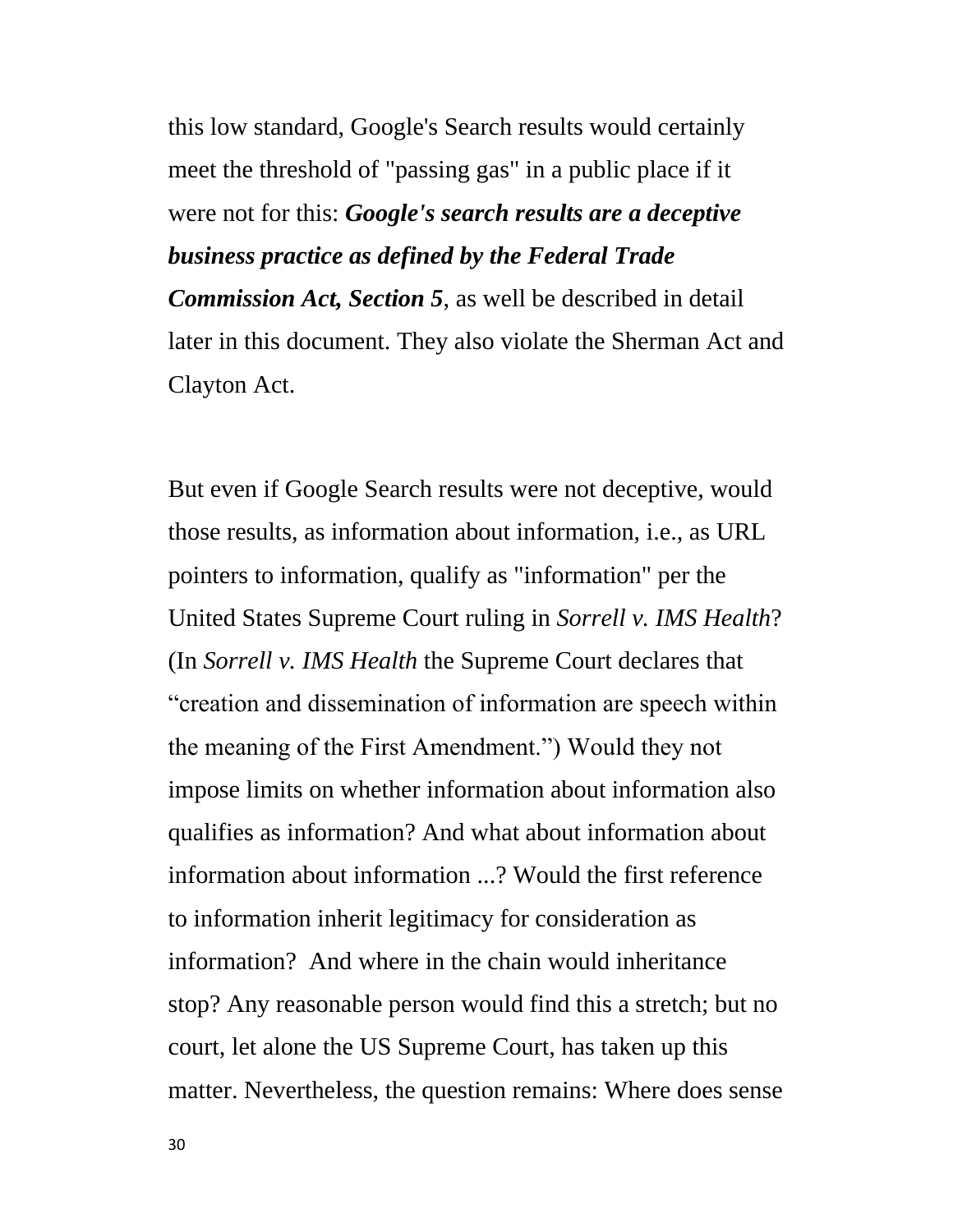stop and nonsense begin? And who is allowed to stretch the law and who isn't? While the "spirit of the law" may be invoked in some matters, care must be exercised when evil spirits are at work.

Imagine, for instance, a list of street addresses where witnesses to a murder in Mountain View, California, live. Imagine the bureau chief in charge of the investigation telling one of his detectives, "I put the list on your desk." Does that make his statement information about the murder itself or some other kind of information? And consider this: What if the detective's wife had left him the day before and he, feeling lonely or insecure, brought his dog to work that day? Now suppose further that the dog ate the list before the detective got back to his desk and then -- Heavens! - deposited the list on the lawn of the detective's neighbor the next day. Would that lump on the neighbor's lawn still qualify as "protected speech"? According to a broad interpretation of 425.16 it might. But back to Google:

While Google Search generates URL pointers to information that others create, does this mean that these pointers inherit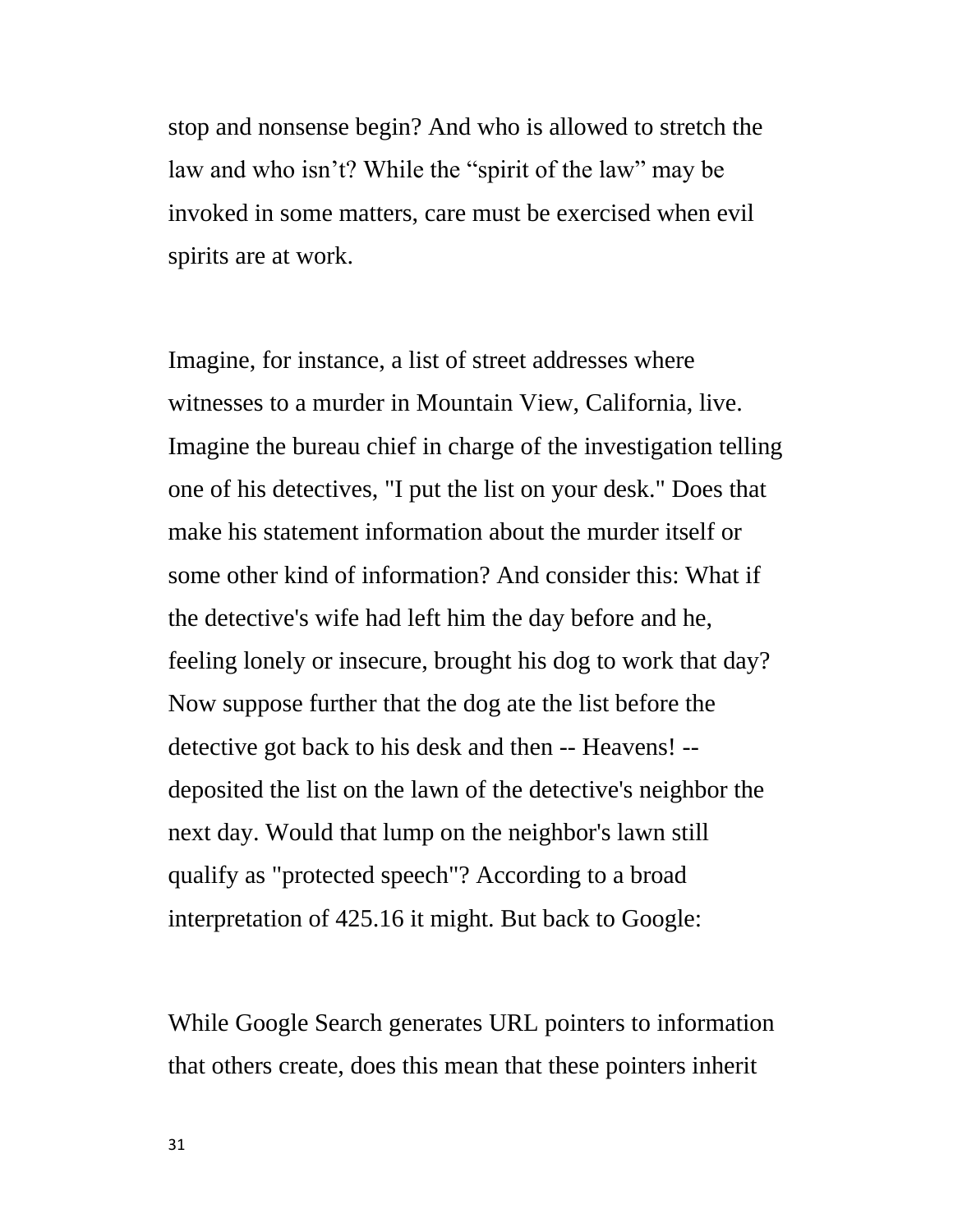status as speech? Are they talking pointers? Are they symbolic, like pumping your fist at a political rally? Or consider the question this way: While the writings of Voltaire, the historical father of free speech, are clearly speech, and some of the finest ever written, is the index file at the public library that tells you where to locate, say, *Candide, ou l'Optimisme*, in the stacks also speech? Are they on the same level of speech as the great author's books? And what if there were an error in the index and a card pointed to no book at all? Would that card still be speech? Would it be a talking card with the right to petition, public participation …? Perhaps the high court would say yes, but the great libertarian thinker and philosopher Voltaire would probably draw a line somewhere and say, *ce n'est pas, monsieur*, cards don't talk. After all, he was a sensible man and knew where to draw the line, as per Leibniz' optimism. What right then would the California Legislature or the US Supreme Court have to deny him is "opinion"? Voltaire was concerned with truth, not the specious politics of the day.

While these arguments may sound ludicrous, they present a kind of *reductio ad absurdum* method used by philosophers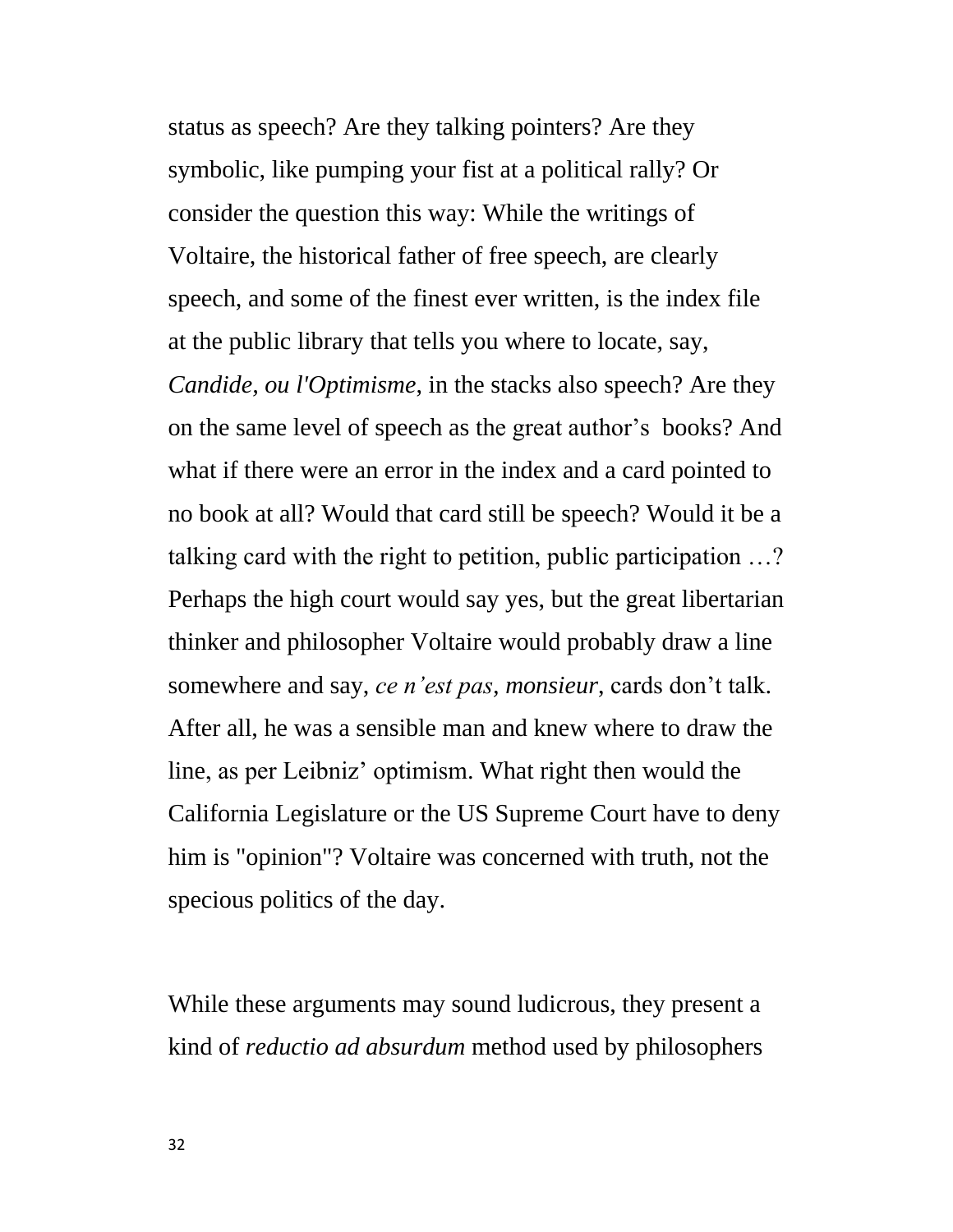to deal with nuisance questions created by individuals or institutions that are a nuisance.

Here follows a list (Martin won't attempt to determine if it is "protected speech" or not!) of other legal violations by Defendant Google:

-- Its Demurrer Response to the Complaint was filed 30 days late (60 days following the complaint) in violation of ccp 430.30. No Motion for Leave was filed, and the violation was neither noted nor sanctioned by court.

-- The 425.16-based Anti-SLAPP motion is supposed to be filed in 60 days but it was filed in 73 days with no Motion for Leave filed. This is in violation of 425.16 (f). This violation was neither noted by court nor sanctioned.

-- A Request for Judgment (dismissal) is supposed to be filed within 5 days following the granting of a 425.16-based motion per CRC 3.1312 (a), but Google filed its in 5 months, which is a pretty liberal interpretation of the law by Google. In this rare case, the violation was noted by the presiding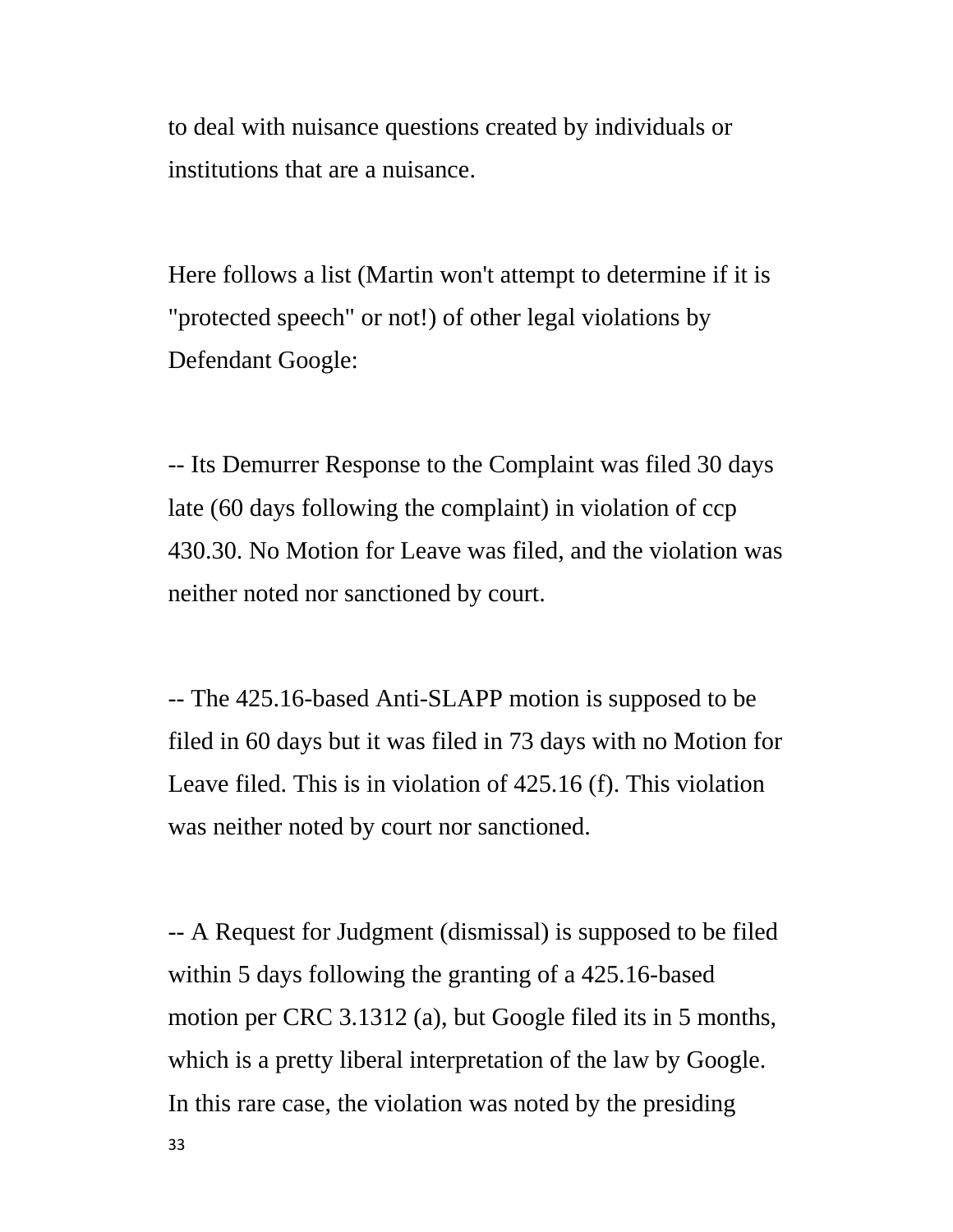judge of the court, John Stewart, but no sanctions were imposed for this gross violation of court rules. It was the old story: no consequences for Defendant Google -- not even a "don't do it again," a common admonishment used on school children who don't do their homework on time.

(See the Register of Action on page 164 or the Appellant's Appendix to verify any of the above statements.)

Please note that no extensions were ever granted to Plaintiff S. LOUIS MARTIN, even for a formal, justifiable request. A prime example of this is Martin's "Request for Continuance" made when there were alleged criminal allegations: perjury pending against the judge and computer hacking against Defendant Google. Apparently ordinary procrastination is considered a better excuse for being late than a valid reason and "showing cause." (See page 137 of the Appellant's Appendix for the filing called "This is a Request for continuance of the hearing set for 3 February 2015 in Case S. LOUIS MARTIN V GOOGLE, INC. (Case CGC-14- 539972)".)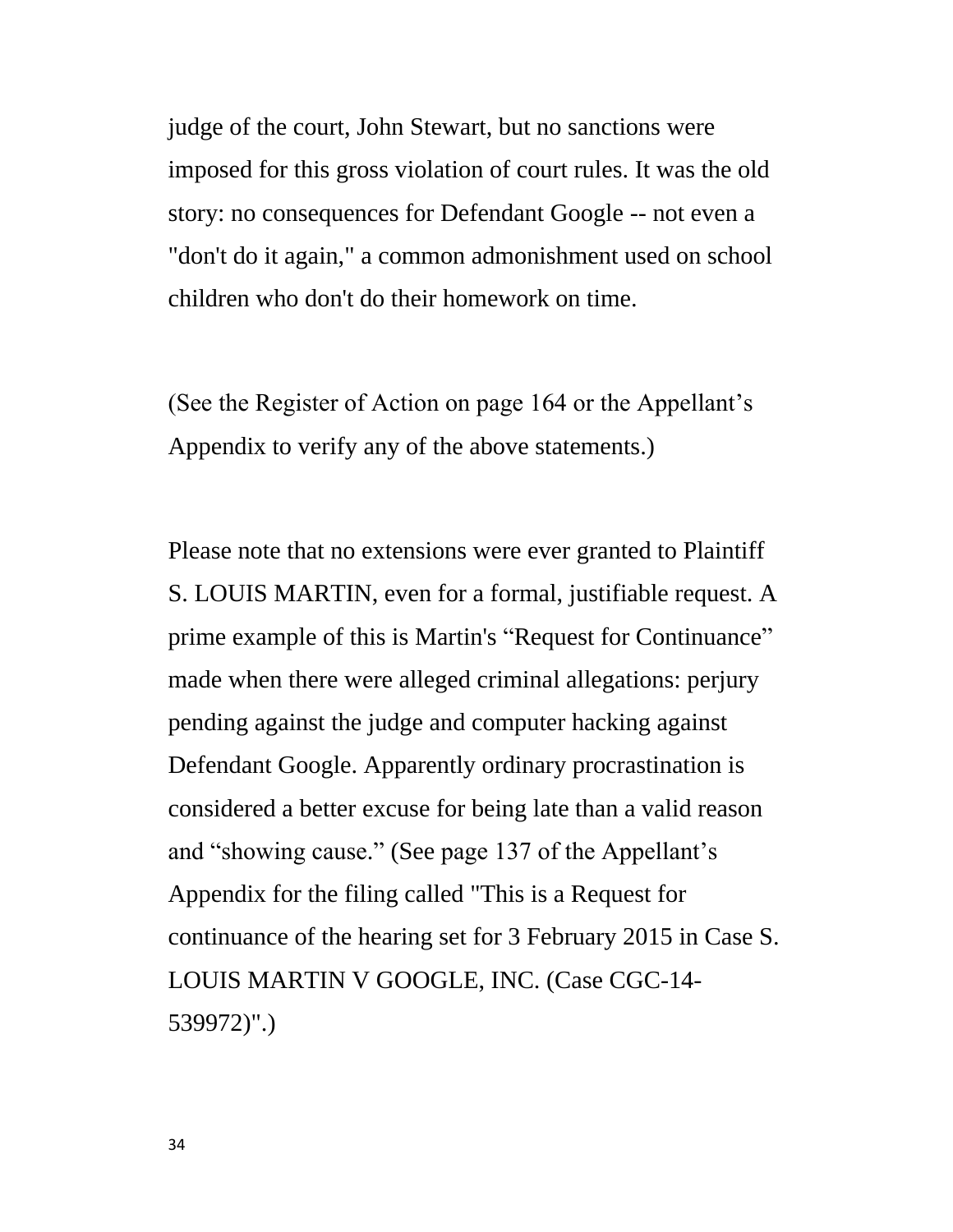# **2. Judgment Not Consistent With or Not Supported by the Facts per ccp 663 (1)**

*Summary of Point 2: The Judgment made by the court is totally out of touch with reality. All "competent" evidence shows that the Plaintiff, S. Louis Martin, had an excellent chance of winning this case if it ever saw the light of day. The court and Google, Inc. appeared to function as a well-coordinated team to make sure that never happened. Read on for the details. And please pay special attention to the section called "Killing Publishers," which outlines the motive for the attack on high-quality organic search results of bone fide publishers.*

The judgment is clearly not supported by the facts. The facts, in fact, support quite a different judgment.

First, two volumes of evidence were filed in this case but suppressed by the court. Both quoted numerous industry experts, including Steve Ballmer of Microsoft, Jeremy Stoppleman of yelp, Jeff Katz of Nextag ... as well as the Stanford Encyclopedia of Search Ethics. (See "Corroboration"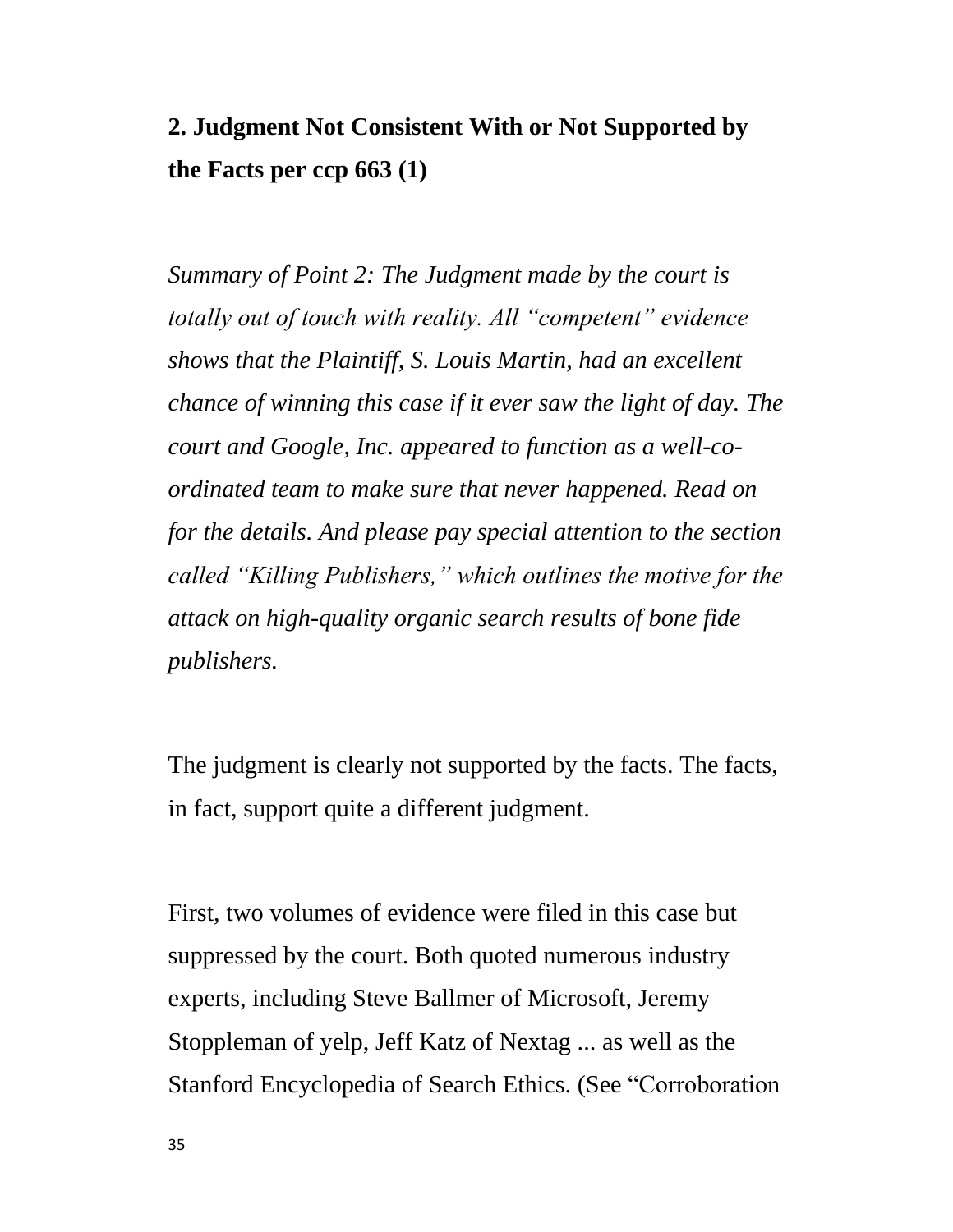of Experts" on page 92 of the Appellant's Appendix.) The supporting statements of these authorities should have been enough to validate the legitimacy of this lawsuit and the likelihood of its succeeding.

But as pointed out in the Motion to Vacate the Judgment (page 153 in the Appellant's Appendix) and the testimony at the 29 June 2015 hearing (see reporter's transcript), there has been much new "competent" evidence.

#### *New "competent" evidence*

Consider the following:

**a**. The FTC documents leaked to the Wall Street Journal show that the real investigators for the FTC stated that Google was guilty of antitrust violations, causing harm both to the consumer and to competition. According to the Wall Street Journal: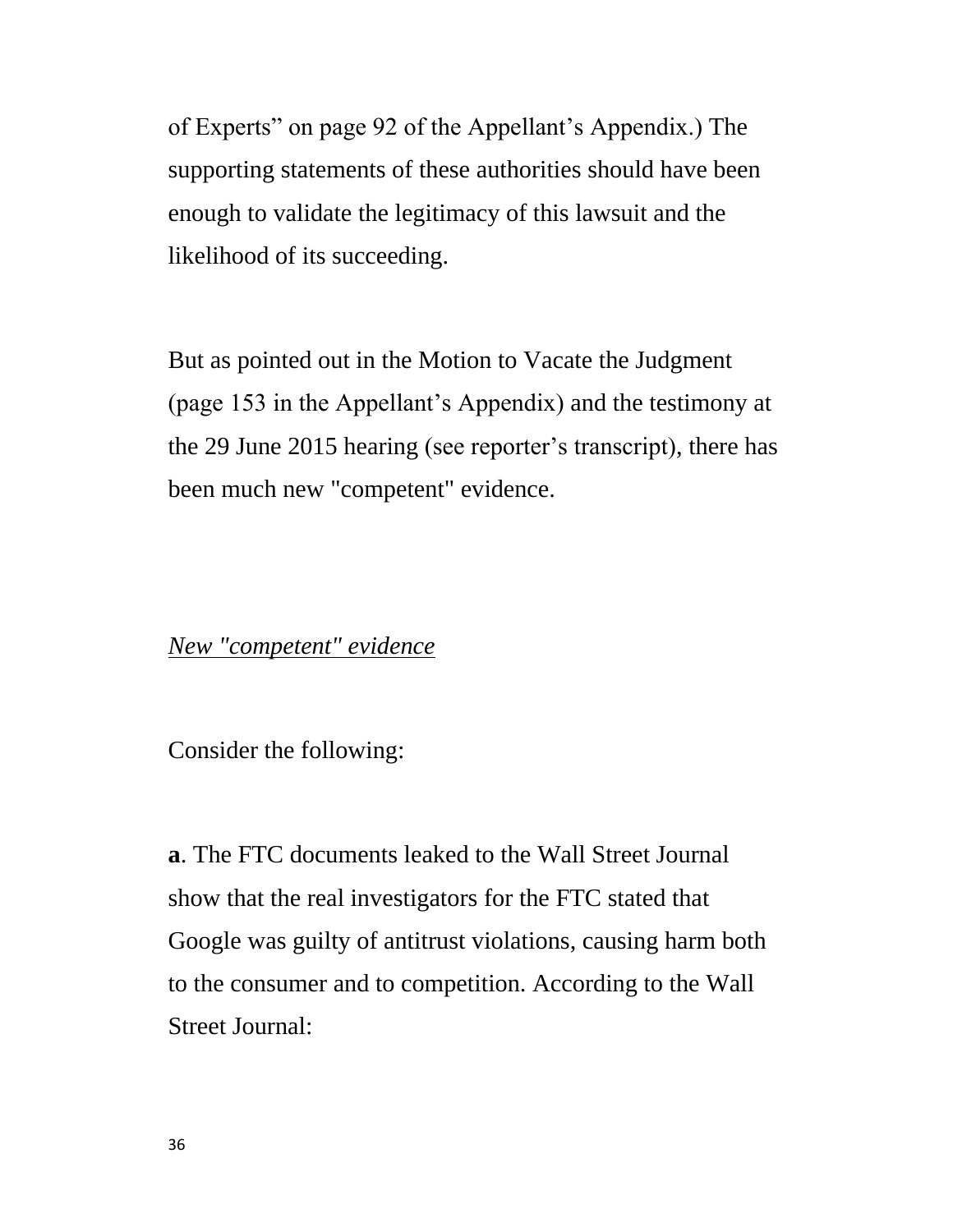*In its investigation, FTC staff said Google's conduct "helped it to maintain, preserve and enhance Google's monopoly position in the markets for search and search advertising" in violation of the law. Google's behavior "will have lasting negative effects on consumer welfare," the report said.*

FTC staff recommended punishing Google. But the politically appointed, administrative law judges who make the ultimate decisions for the FTC chose to ignore their own staff's recommendations and only put Google on probation for 20 years.

Google stated in its response to the S. LOUIS MARTIN's complaint that it had been exonerated by the FTC, which is a false statement. Clearly it was not exonerated. It was found guilty, but as a result of political pressure -- 24-million dollars of lobbying and 68 Google visits to the White House - - it was not punished. Clearly the decision to not punish was purchased via influence peddling. It is a well-known law both of human and corporate behavior that no punishment means no change in behavior, and no change in behavior has been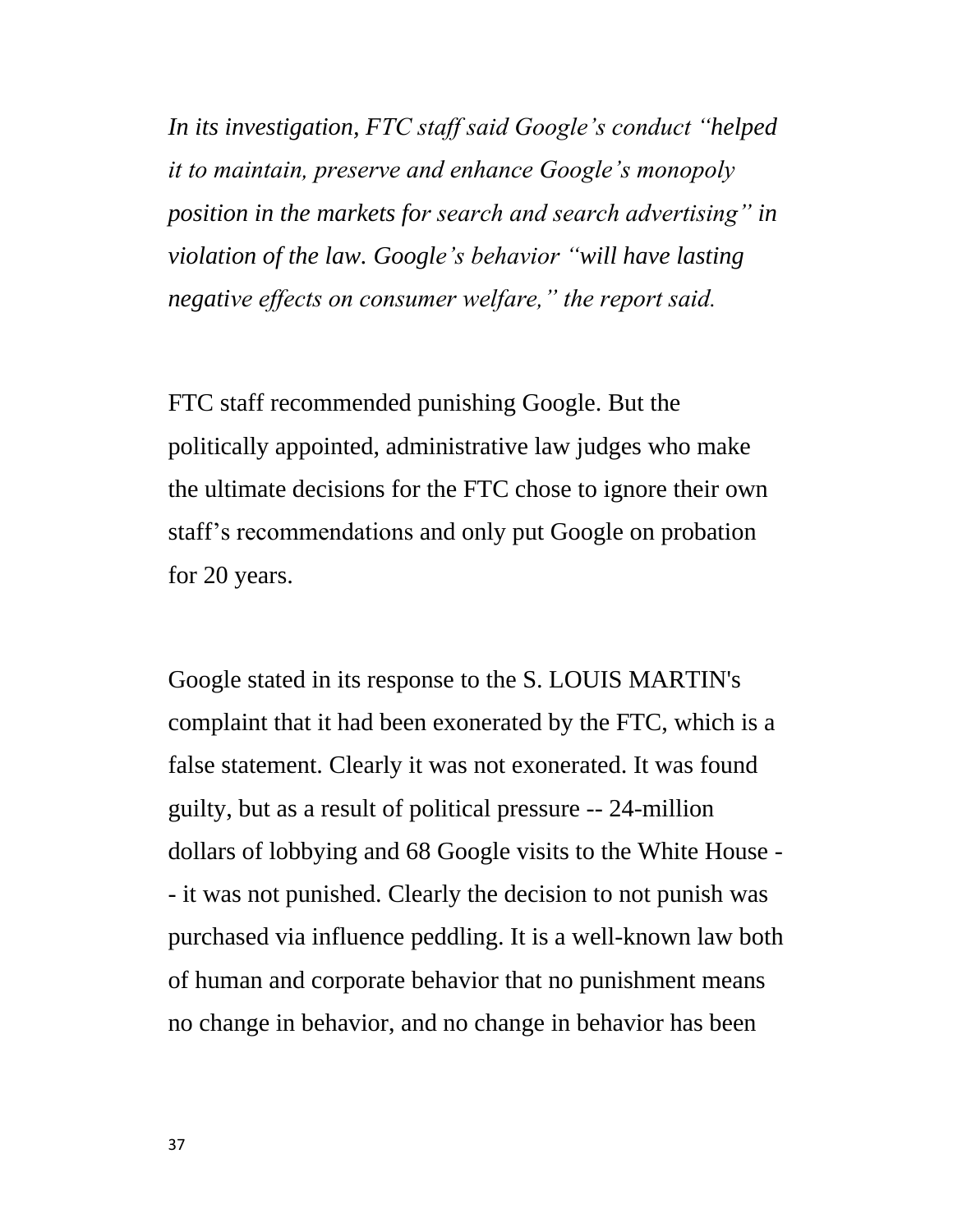observed since the FTC's decision. It is Google as usual in cyberspace.

**b.** Clearly the EU lawsuit, spearheaded by American companies such as Microsoft, yelp, Nextag, TripAdvisor, etc., who can't get justice on home soil, is not a frivolous lawsuit. The EU does not engage in frivolous lawsuits. And being based on the same kind of complaint filed by S. LOUIS MARTIN, it backs up the legitimacy of the lawsuit by S. LOUIS MARTIN, indicating a probability of prevailing.

**c.** Likewise, the new US Senate antitrust investigations (Senate Judiciary Committee's Antitrust Subcommittee) into Google following the leaks to the Wall Street Journal clearly indicate a serious concern with the issues raised by S. LOUIS MARTIN.

**d.** The recent conciliatory statement made by Matt Brittin, head of Google Europe -- "We don't always get it right" - also lends support to the claims of S. LOUIS MARTIN that all is not well at Google.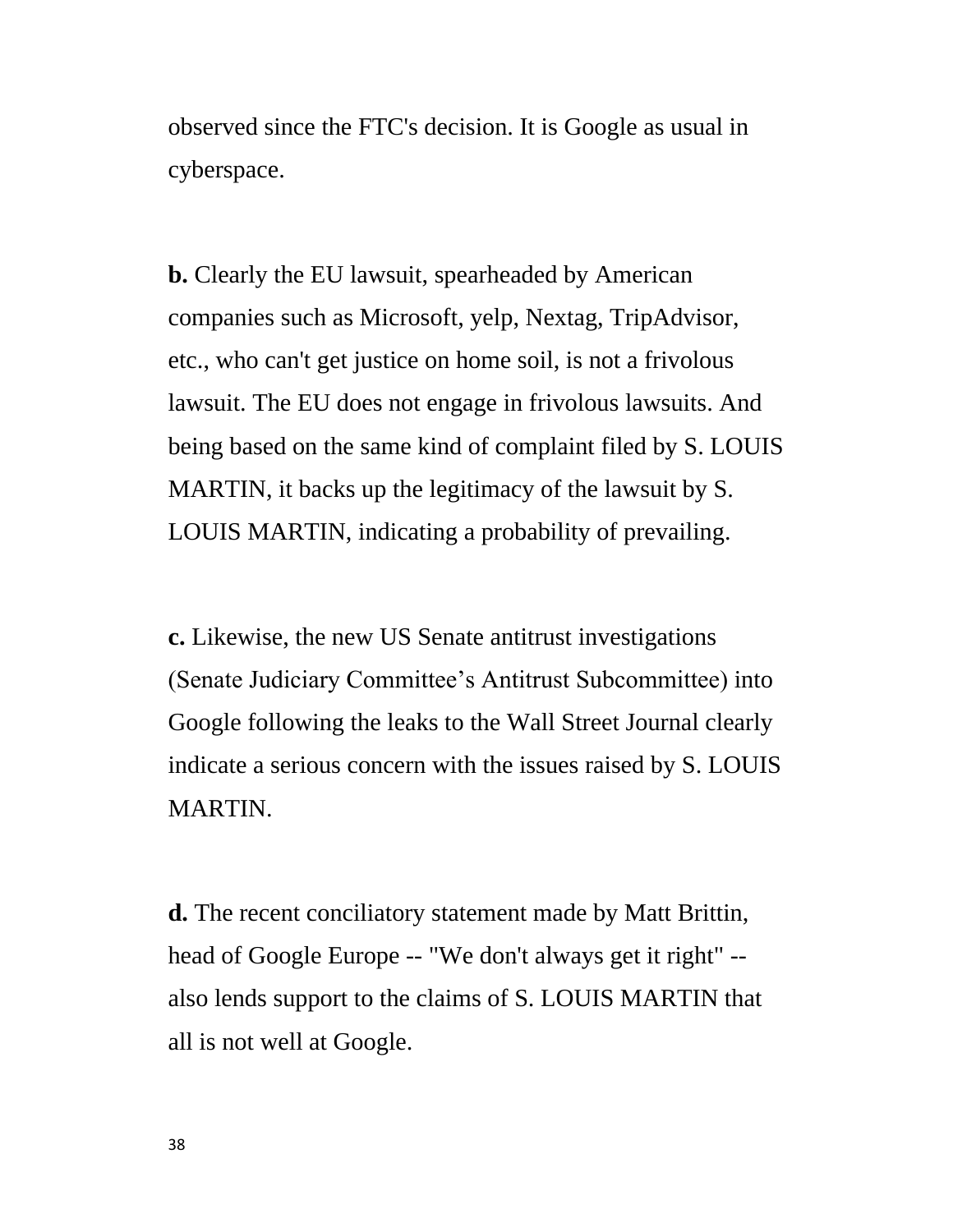All of these issues were raised in the Motion to Vacate the Judgment and in the testimony in the 29 June 2015 hearing, all going unopposed by Google. And while the judge listened and may have even read the motion, he offered not a single comment. Does this material sound unworthy of comment? Even S. LOUIS MARTIN's Internet-loathing aunt Millie would have had something to say! The denial of the motion (see page 159 in the Appellant's Appendix) says that S. LOUIS MARTIN failed to address ccp 663, which is clearly not true. Such a denial can be interpreted to mean that it was written in advance of the hearing, then simply signed after perfunctory toleration of the arguments put forth by S. LOUIS MARTIN. One might even call it a "done deal" of the backroom type.

More recently, law professors from both Harvard University and Columbia University (Michael Luca and Tim Wu, respectively) have thrown powerful support to the claim that Google harms both competitors and consumers.

Finally, one really has to ask the question: Does the court think that the European Trade Commission, the Federal Trade Commission, the Congress of the United States, the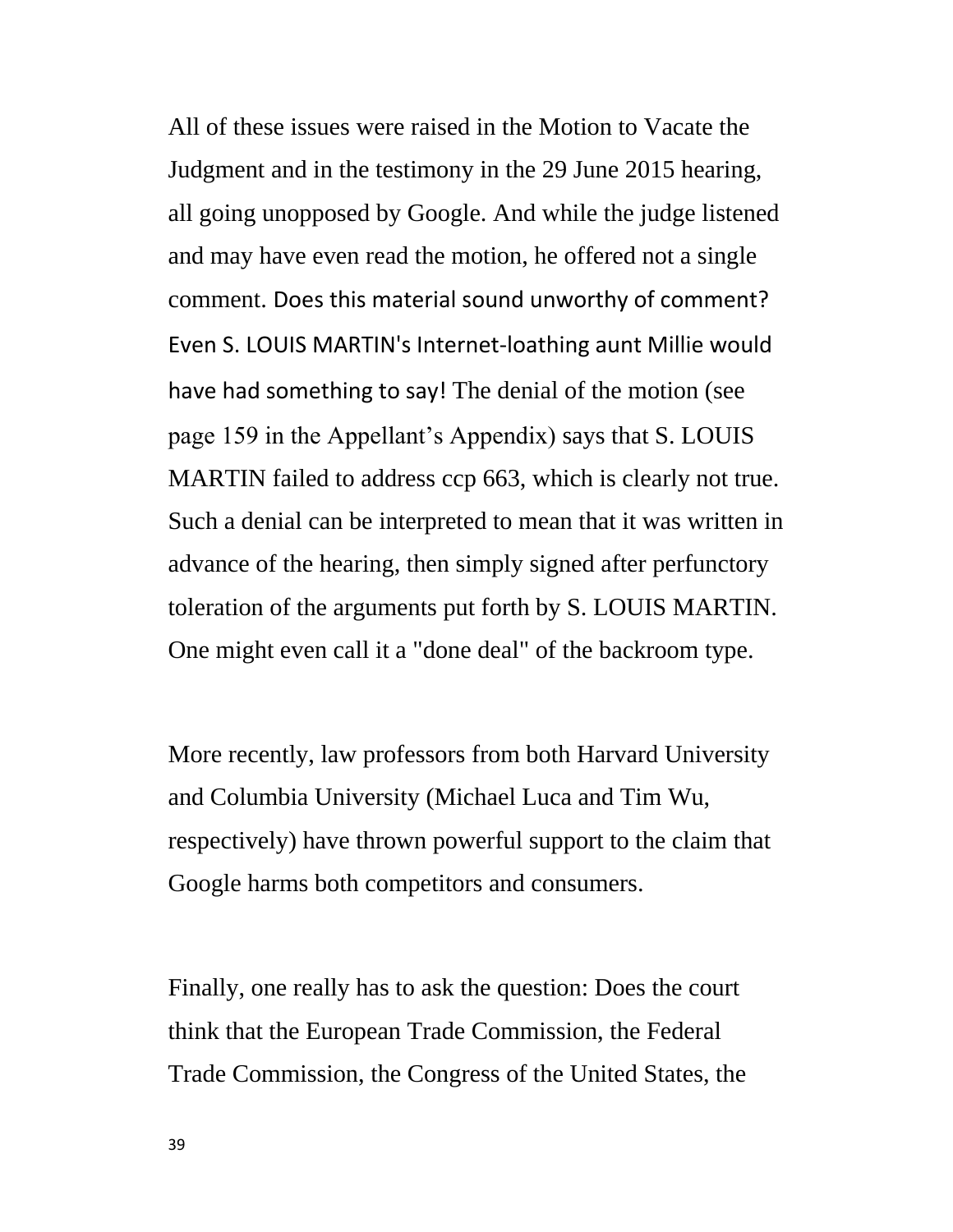head of Google in Europe, and the good law professors at Harvard and Columbia universities are all making things up when they detect antitrust trouble? Or is the court helping out an American Hero "buddy" named Google?

## *Killing publishers*

S. LOUIS MARTIN, in one of his court-suppressed document, "Shifting Search Scenarios, Extreme Bias," (see page 115 of the Appellant's Appendix) tells the same story and shows in detail why Google is doing it. While the good law professors from Harvard and Columbia universities are on the right track, Martin does not think they understand the full economic implications of what Google is doing. The money from returning unmarked advertisers is hugely more lucrative than returning honest search results. When you do the math, it is almost staggering. Martin explains in detail why Google is disappearing publishers in its search results and instead returning unmarked advertisers.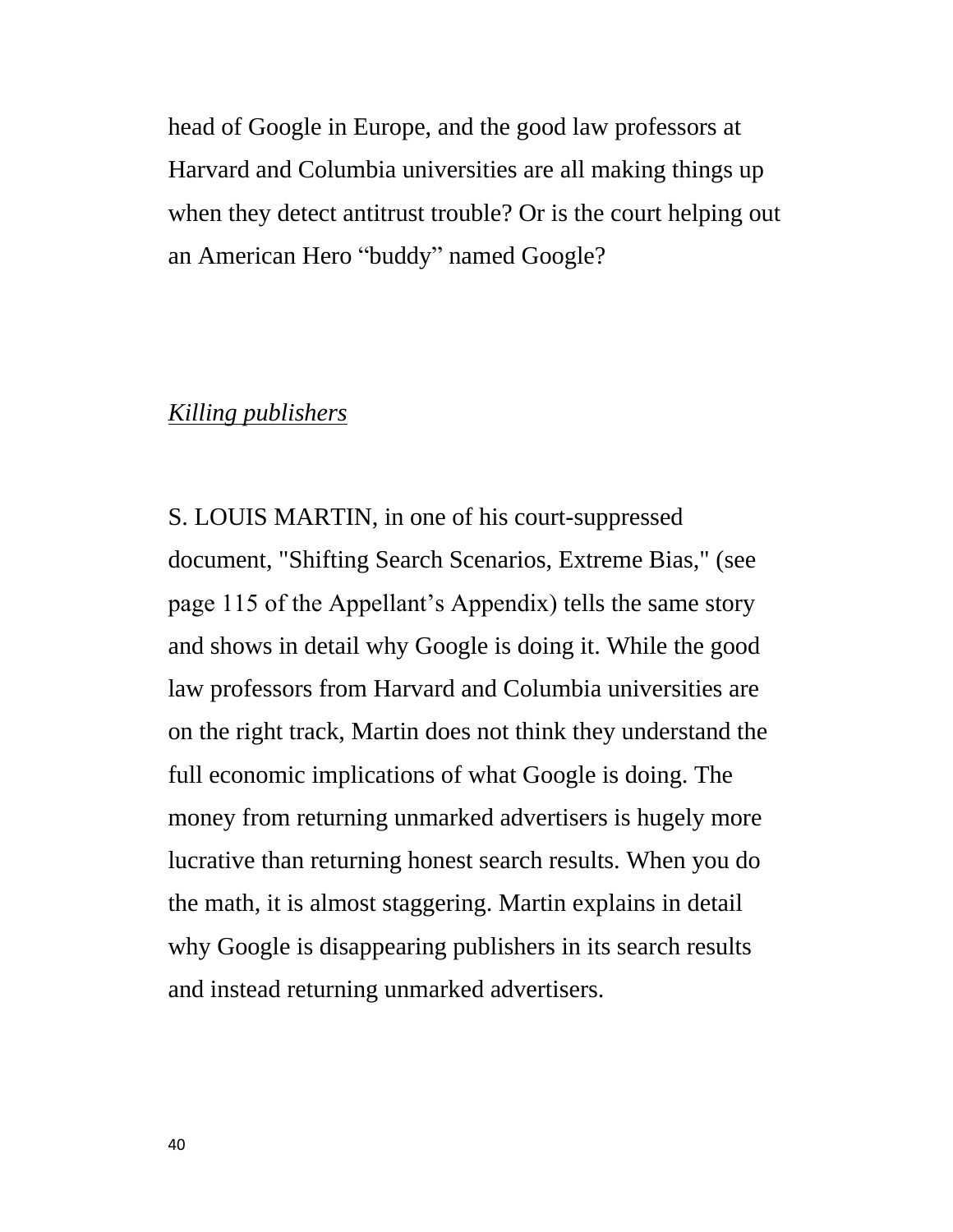Let's do the math, based on the research analysis of "Shifting Search Scenarios, Extreme Bias."

In the case that Google returns an actual publisher (honest search result based on ranking, sometimes called "organic" or "natural" search result) with an ad on the page, for 1,000 clicks on that publisher's URL, Google would make about 32 percent of 2.5 clicks \* 6 USD. That comes out to be 4.80 USD, the price of a cheap bottle of wine at Trader Joe's.

*Notes*:

- 2.5 clicks is used because only 2 to 3 out of 1000 users would click on an ad if they knew it were an ad;
- 6 USD is the average cost to the advertiser for the click;
- Google keeps 32 percent of the 6 USD.

In the case that Google returns an unmarked advertiser, Google would make 100 percent of 1,000 \* 6 USD. That comes out to be 6,000 USD, the cost of some pretty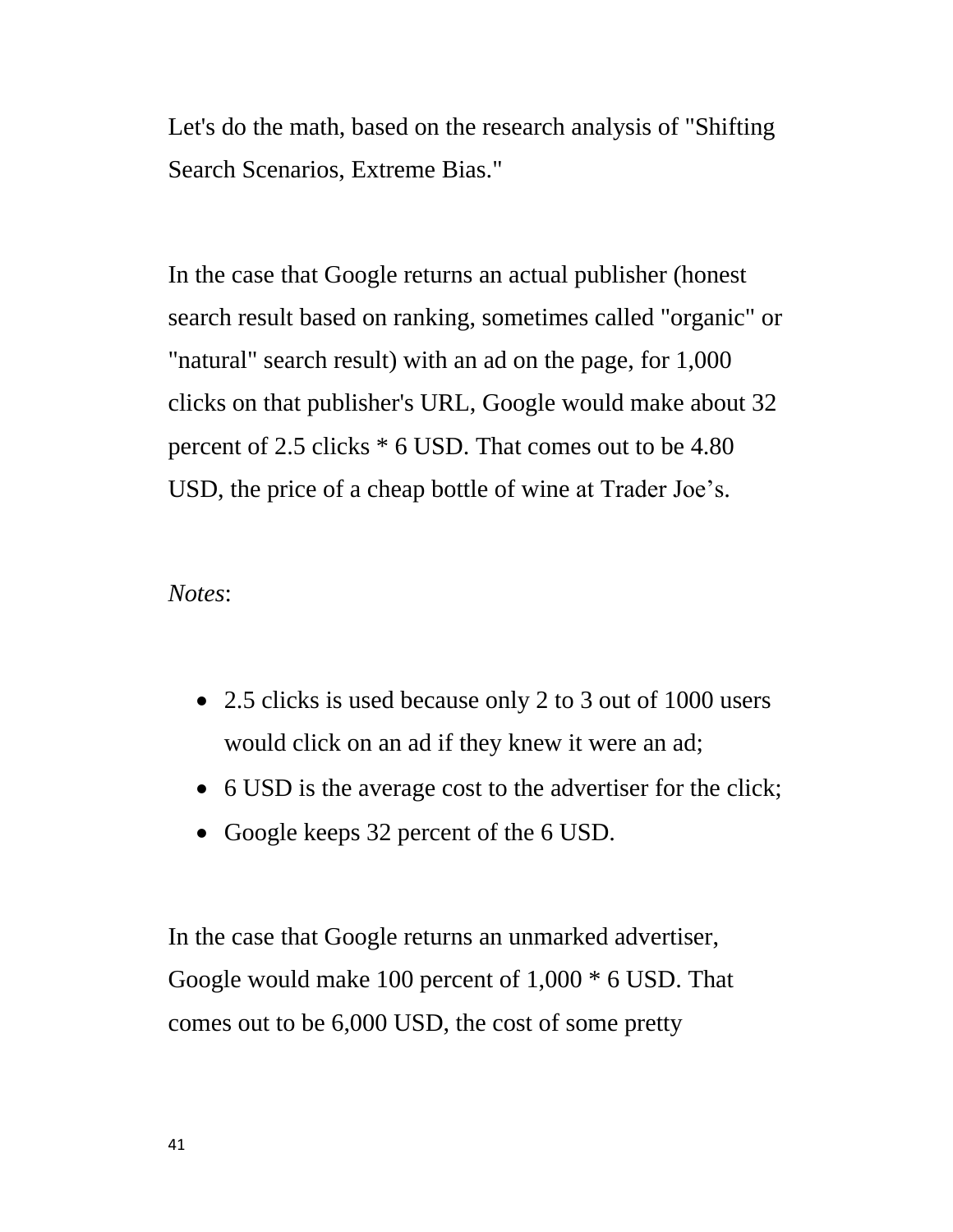pampered weekend fun for a Google-glassed executive in a self-driving car.

# *In short, Google makes 1,250 times as much returning an unmarked ad than it does a real publisher!*

But note that it is very important that Google does not label an ad as an ad, because if it did the click rate would go down to 2 to 3 in 1000. The practice is of course very deceptive, as the assumption by the consumer is that if the ad is not marked as an ad, then it is a bone fide search result. And, ironically, the presence of a few labeled ads enhances that perception. It says, "Those are the ads; here are the real search results." While this strategy is clever, it is also extremely devious.

Thus the motivation is clear and obvious for disappearing real publishers and, by the deception of the unmarked ad, returning an ad instead. Real publishers get in the way of ad delivery on the Google ad network, so they must go. (See "Introduction to What Is Google?" on page 108 of the Appellant's Appendix and "What Is Google?" (page 111 in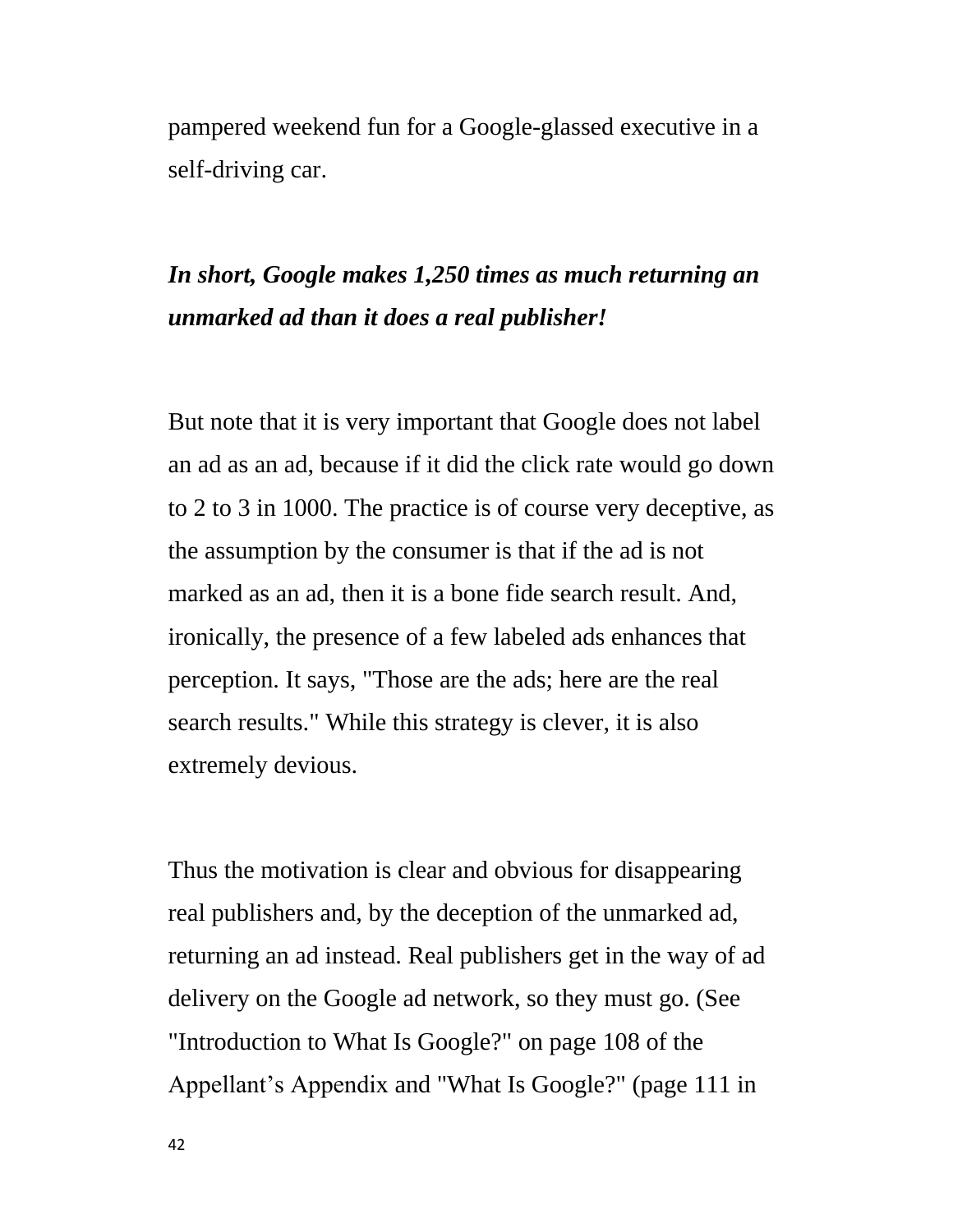the Appellant's Appendix), two other suppressed documents.) *And, ironically, the higher the quality of real publishers, the greater is the urgency to get rid of them!*

There is no mystery about what is going on anymore, but there has been a great effort made by Google, and apparently the court too, to conceal it by suppressing the real story.

In short, anyone who had access to Martin's pleadings could not have concluded other than this: S. LOUIS MARTIN had an excellent chance of prevailing in this lawsuit. Like yelp, TripAdvisor, and others, he did his homework while the court suppressed critical documents and tipped the scale of justice hugely in favor of Defendant Google.

Certainly the judge's behavior is subject to CPC 182 (5), Obstruction of Justice, in the matter of suppression of filings; and Google's is subject to Section 5 of the Federal Trade Communication Act, as discussed below, for deceptive practices. And please note: While Google makes the dubious claim that its search results are "protected speech," that protection evaporates when it comes to deceptive business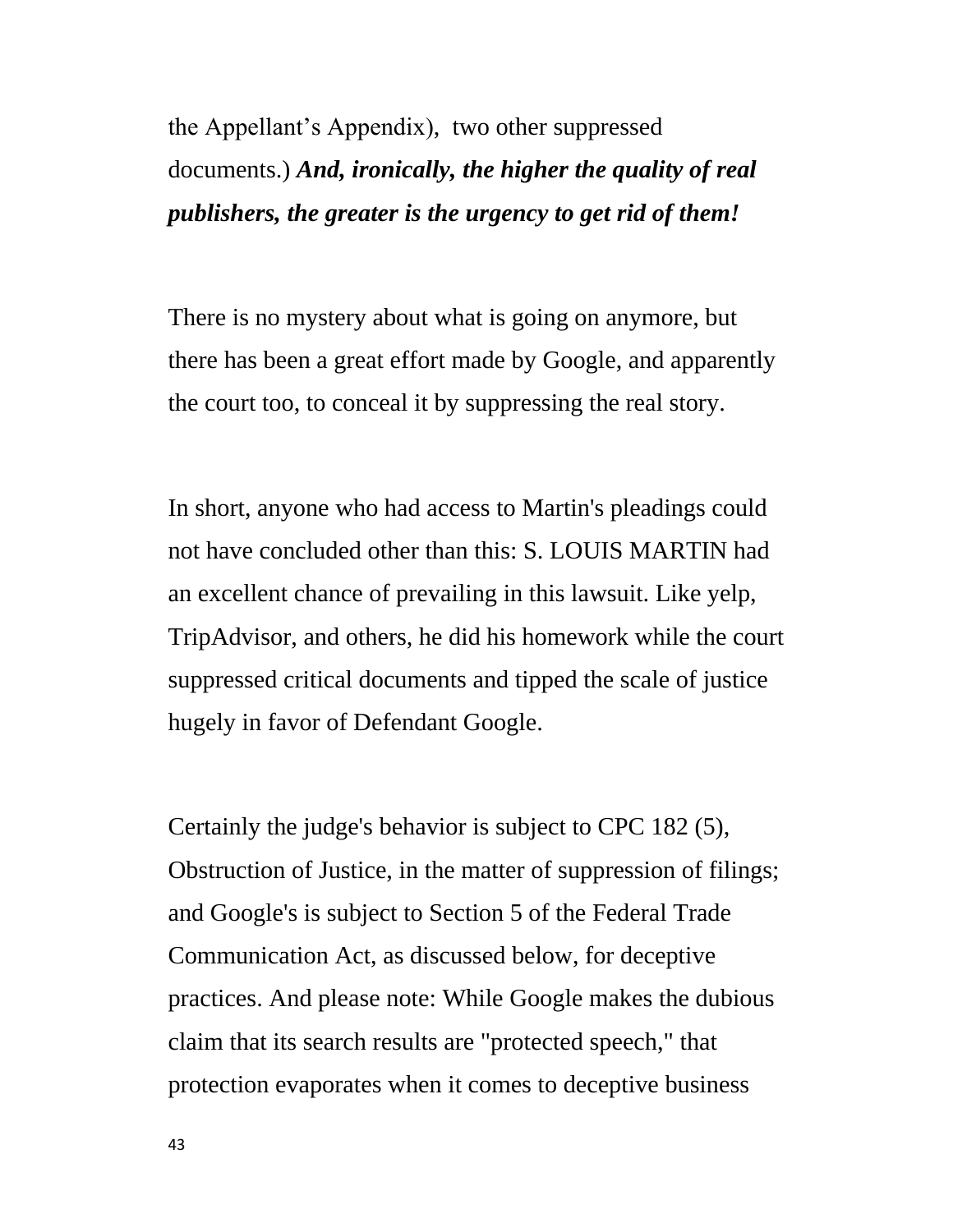practices. No one has the right to knowingly fib, mislead, or deceive. Such "speech," like shouting "fire" in a crowded theatre, is not protected, even if Google, with all its money and powerful political connections, declares that it is!

Consider the case of *Flatley v Mauro*, decided by the California Supreme Court. The court denied Mauro's 425.16 based motion to strike on the grounds that extortion, as employed by Mauro, was not protected speech. The court held that the defendant cannot use the Anti-SLAPP law if "either the defendant concedes, or the evidence conclusively establishes, that the assertedly protected speech or petition activity was illegal as a matter of law."

While Google is not directly extorting money from clients - though some would argue that its *AdWords* program for bidding on keywords amounts to the same thing -- it *is* engaging in deceptive business practices regarding unmarked advertising and should never have been granted the 425.16 based motion to strike. The free-speech rights of its search algorithm, if they exist at all, do not apply when it is telling lies to consumers or deceiving them!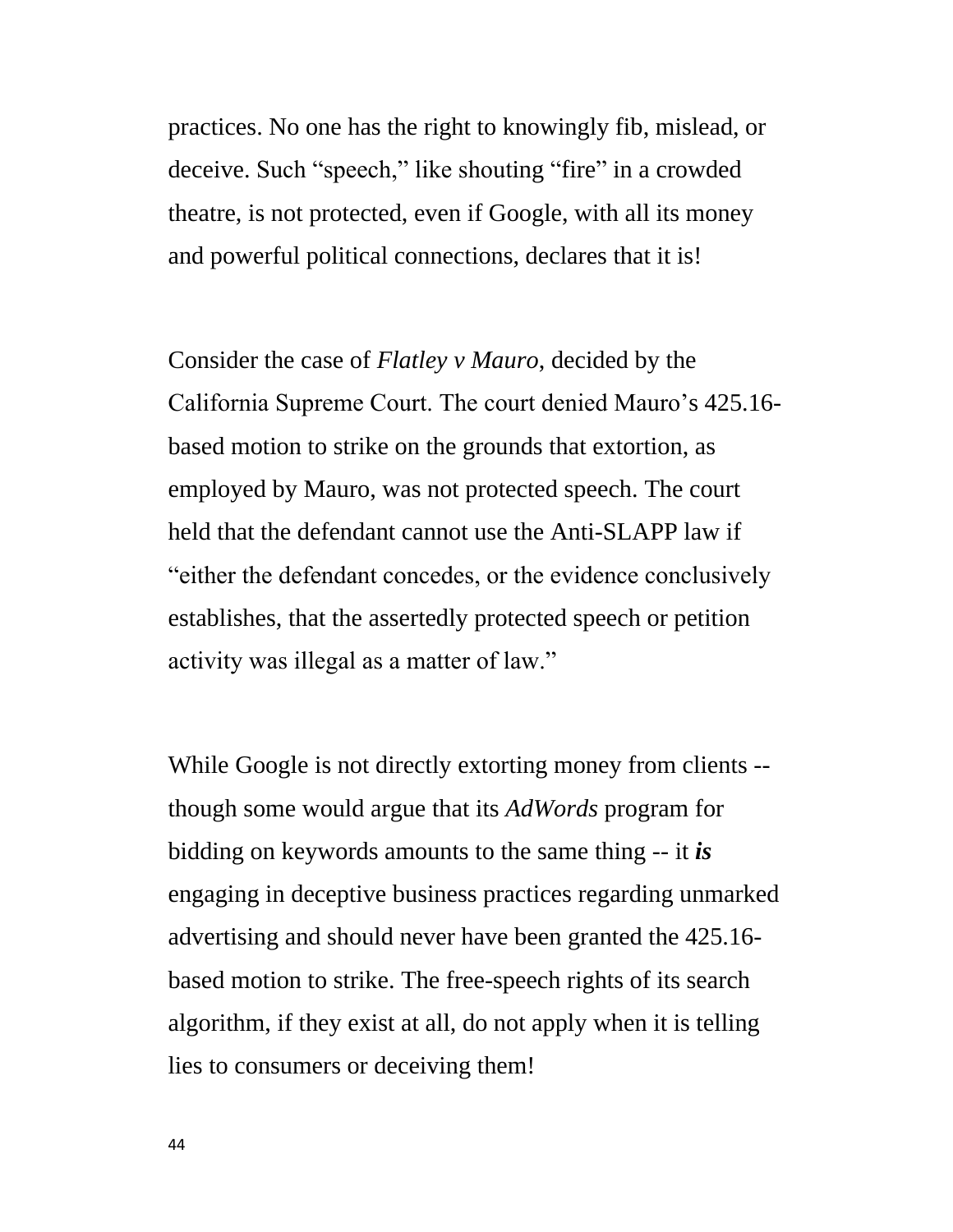## **3. Google Has Not Met its Burden**

*Summary of Point 3: "Google has met its burden" is a nice phrase if it were true. It is not. Google has willingly misused the law to escape punishment for unfair business practices per the FTC and California Business law. It has willingly deceived the public for profit while destroying competition. And its use of 425.16 is totally disingenuous. It is invoked for the opposite reason for which the law was intended. It is being used to suppress legitimate complaints by smaller business, thereby preventing redress of grievances. Please read on.*

Google has not met its "burden of showing that the claims asserted against it arise from constitutionally protected activity," as stated in the order granting the special motion to strike.

425.16 (e) lays out what is included in an "act in furtherance of a person's right of petition or free speech under the United States or California Constitution in connection with a public issue."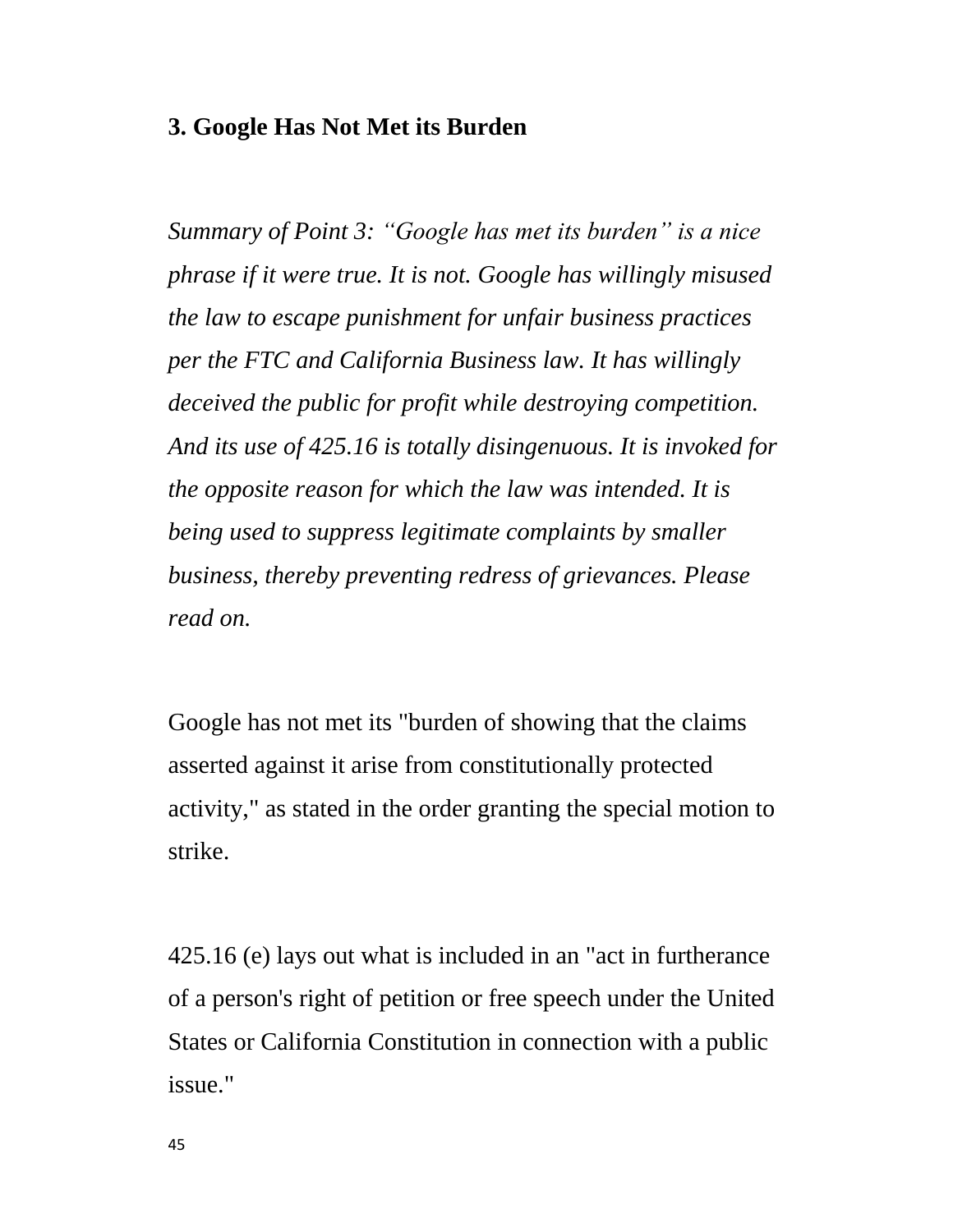Specifically, 425.16 (e) (4) clarifies what is meant by an "act in furtherance of a person's right of petition or free speech ...":

*any other conduct in furtherance of the exercise of the constitutional right of petition or the constitutional right of free speech in connection with a public issue or an issue of public interest.*

The problem for Google is that speech that falls under the description of deceptive business practices per the Federal Trade Commission Act, Section 5, as Google's search results do, does not qualify for First Amendment protection. And it is abundantly clear that Google's search results are deceptive as described earlier. Like climate change, this is no longer an issue of conjecture. What such "speech" does qualify for is punishment for violations of rules per the Federal Trade Commission Act, Section 5; the Sherman Act; and BPC 17200-17210 and 17500-17509 of California state law.

In short, **in no way does Google meet its "burden"** as stated in the order granting Google's Special Motion to Strike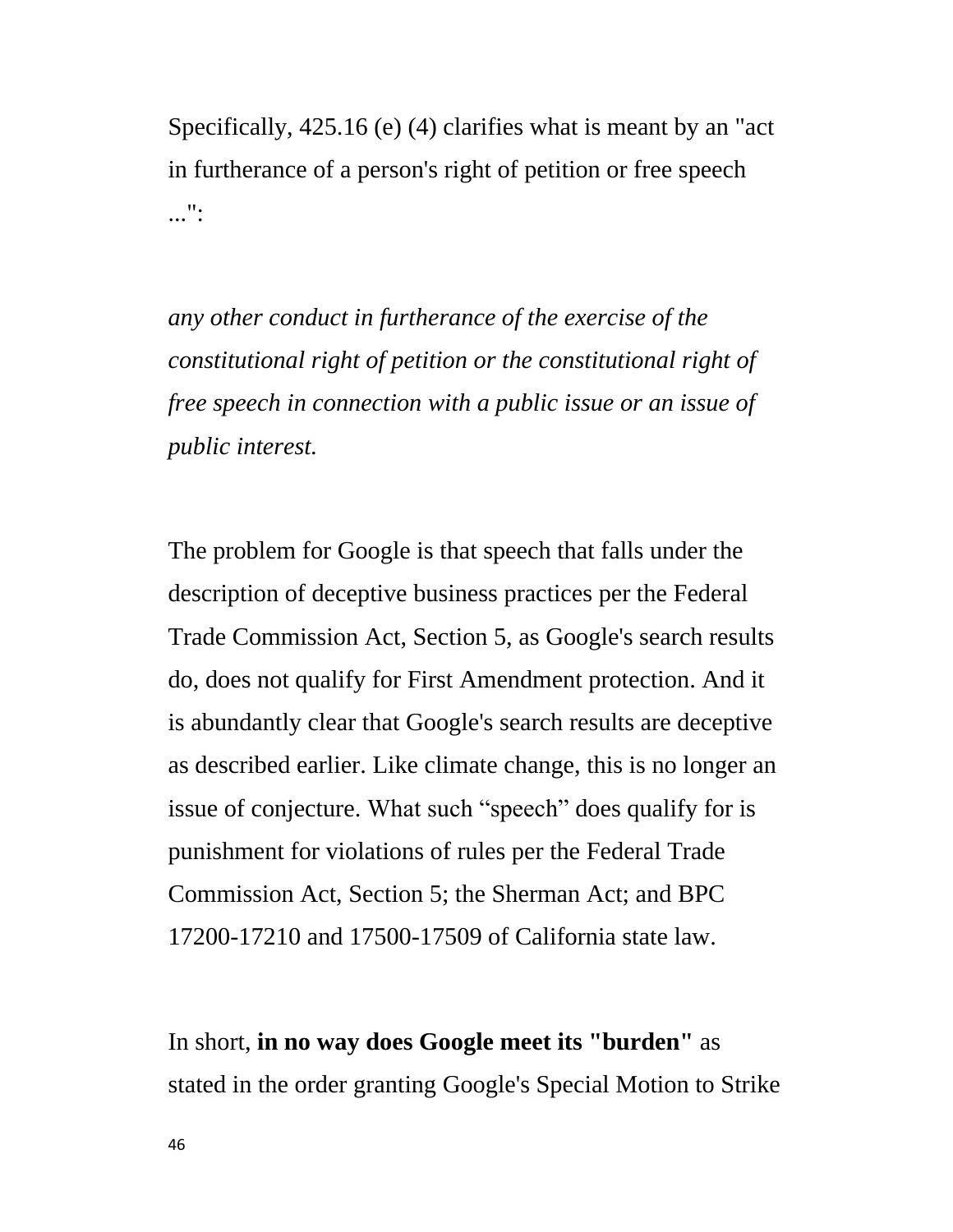pursuant to 425.16. While the statement may sound superficially plausible, it is no more than that.

But there are other issues worth looking at in regard to the use of 425.16. Consider this:

The clear intent of 425.16 is to protect a company ("person") from a lawsuit brought to chill/muzzle public participation, free speech, and/or the right to petition. While "broad interpretation is intended," Google has stretched its interpretation to the point where meaning is no longer meaningful.

Consider what Google is suggesting: that one of its products, its search algorithm, is a manufactured "act" of the company, even though this software has no ability to sign a petition, speak freely in a public place (after all, it is only a software generator of lists and has been programmed to *not* speak freely), or participate in anything; it is trapped inside of an unseen computer and can't even pass gas in a public place, as a human could in a defiant act of "symbolic" speech per the United States Supreme Court (*Virginia v. Black*).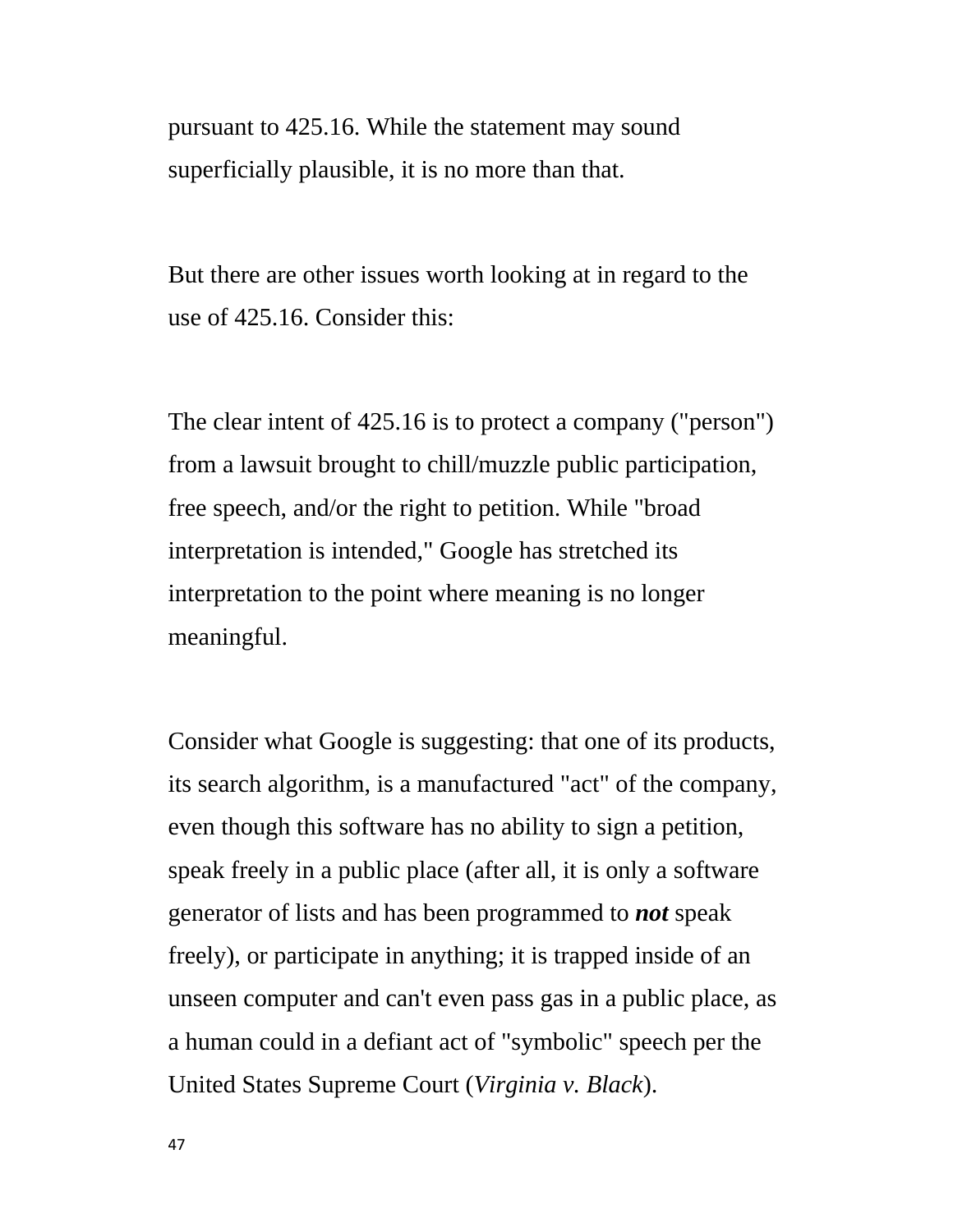It also has no content, which means it has nothing to say; only the advertisers and/or publishers that the URLs point to have content and therefore anything to say. The algorithm is a list-generator of web addresses or URLs. When there is money to be made, the URLs point almost exclusively to advertisers these days; when there is no money to be made, the URLs may point to a few real publishers with content. But even the brief descriptions of content associated with the URLs are taken without permission from the advertisers and/or publishers to which the URLs point. Thus the content, which should be afforded protection, is not on the Google side. Google generates no content of its own. And, ironically, it is using 425.16 to silence any real publisher who complains about the injustice of this practice. Let us hope this was not the intention of 425.16 and the California Legislature because, if it were, it works against justice, not for it.

Thus the notion that Google "has met its burden" is nonsense. Google is the burden that competitors have to bypass in order to be seen. In the restaurant business, which was a specialty of CoastNews.com, the burden -- you might call it the Google tax -- is 5 to 7 USD per click. Google's involvement is better described as a "racket" than a business. It is like the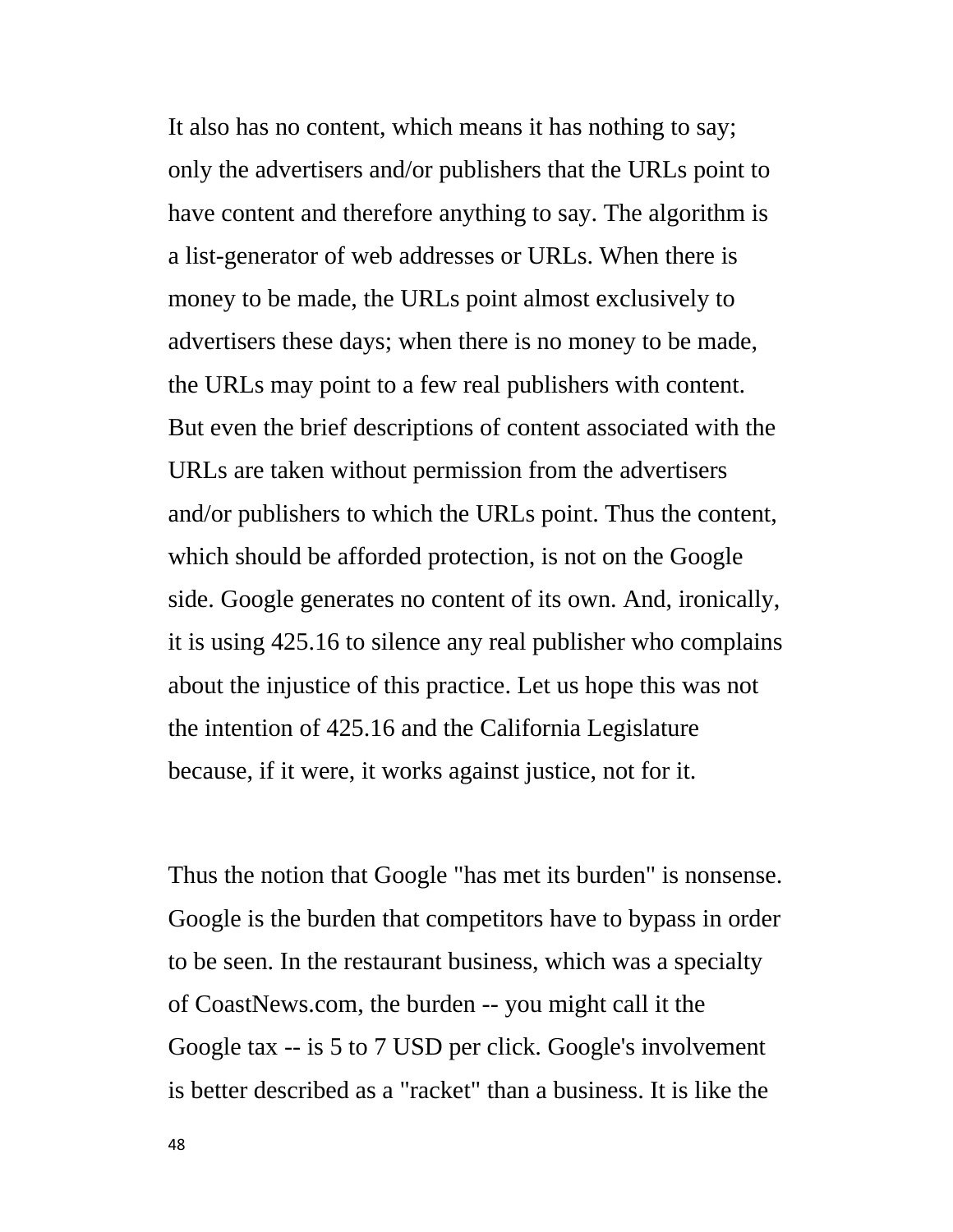"Suge tax" that rappers wanting to play Vegas had to pay before Marion "Suge" Knight was arrested in 2015 for the murder of Terry Carter, co-founder of Heavyweight Records.

Moreover, the lists are both deceptive and unfair and fall into the category of deceptive/unfair business practices. Section 5 of the Federal Trade Communication Act defines a deceptive business practice, among other things, as when:

*A representation, omission, or practice misleads or is likely to mislead the consumer.*

## *Where the worst may be first, the best last*

Clearly, "search results" that are unmarked ads paid for by advertisers by keyword bidding are deceptive. Other than the most cynical of consumers, or intelligent or astute, consumers assumes search results are objective and honestly selected, not the result of some background-bidding process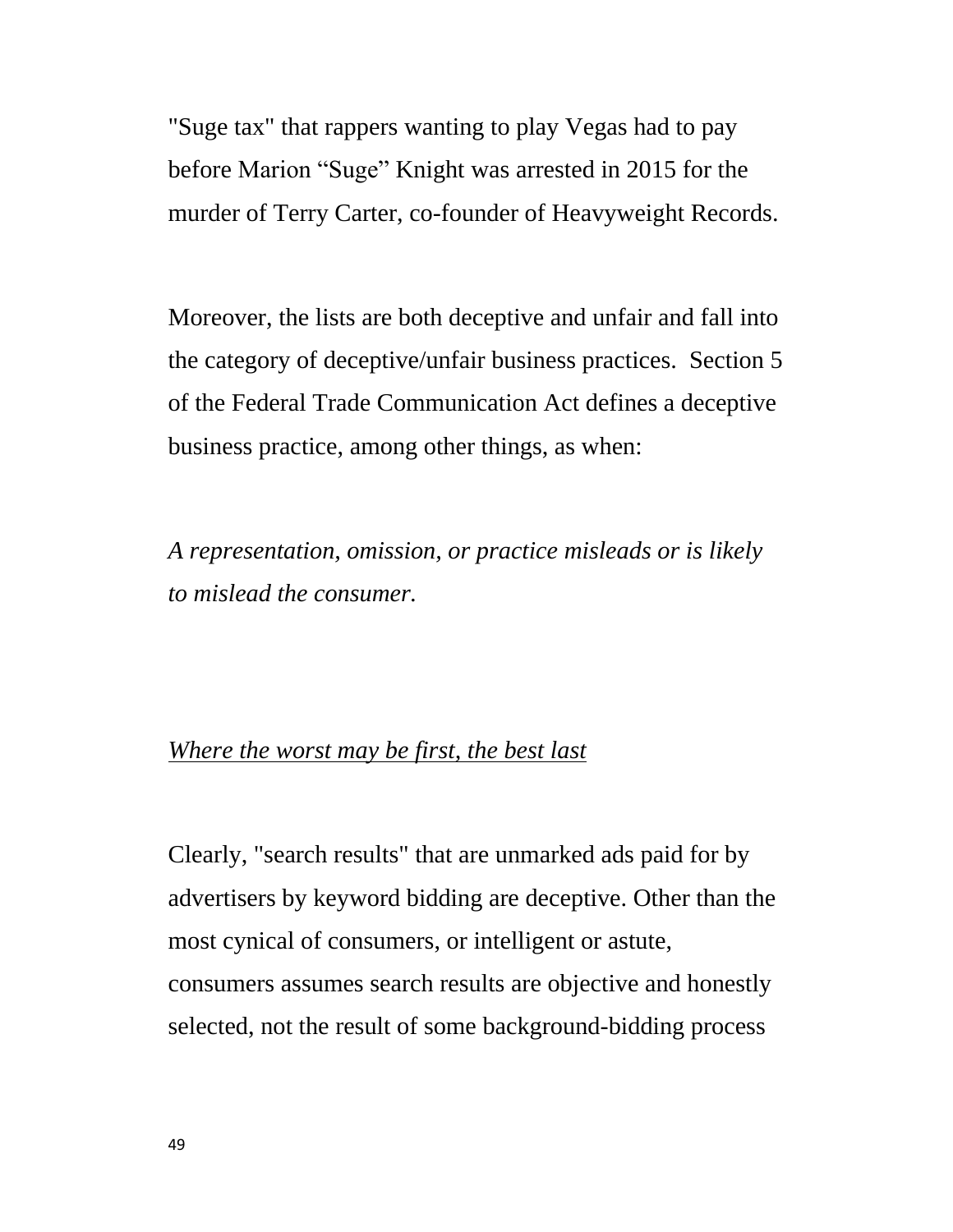on ranking, where the worst may be first and the best may be last or even disappeared.

In 2013 the FTC updated guidelines on the "Need to Distinguish Between Advertisements and Search Results." Said the FTC:

*The updated guidance emphasizes the need for visual cues, labels, or other techniques to effectively distinguish advertisements, in order to avoid misleading consumers, and it makes recommendations for ensuring that disclosures commonly used to identify advertising are noticeable and understandable to consumers....*

Further on it states:

*The guidance advises that regardless of the precise form that search takes now or in the future, paid search results and other forms of advertising should be clearly distinguishable from natural search results.*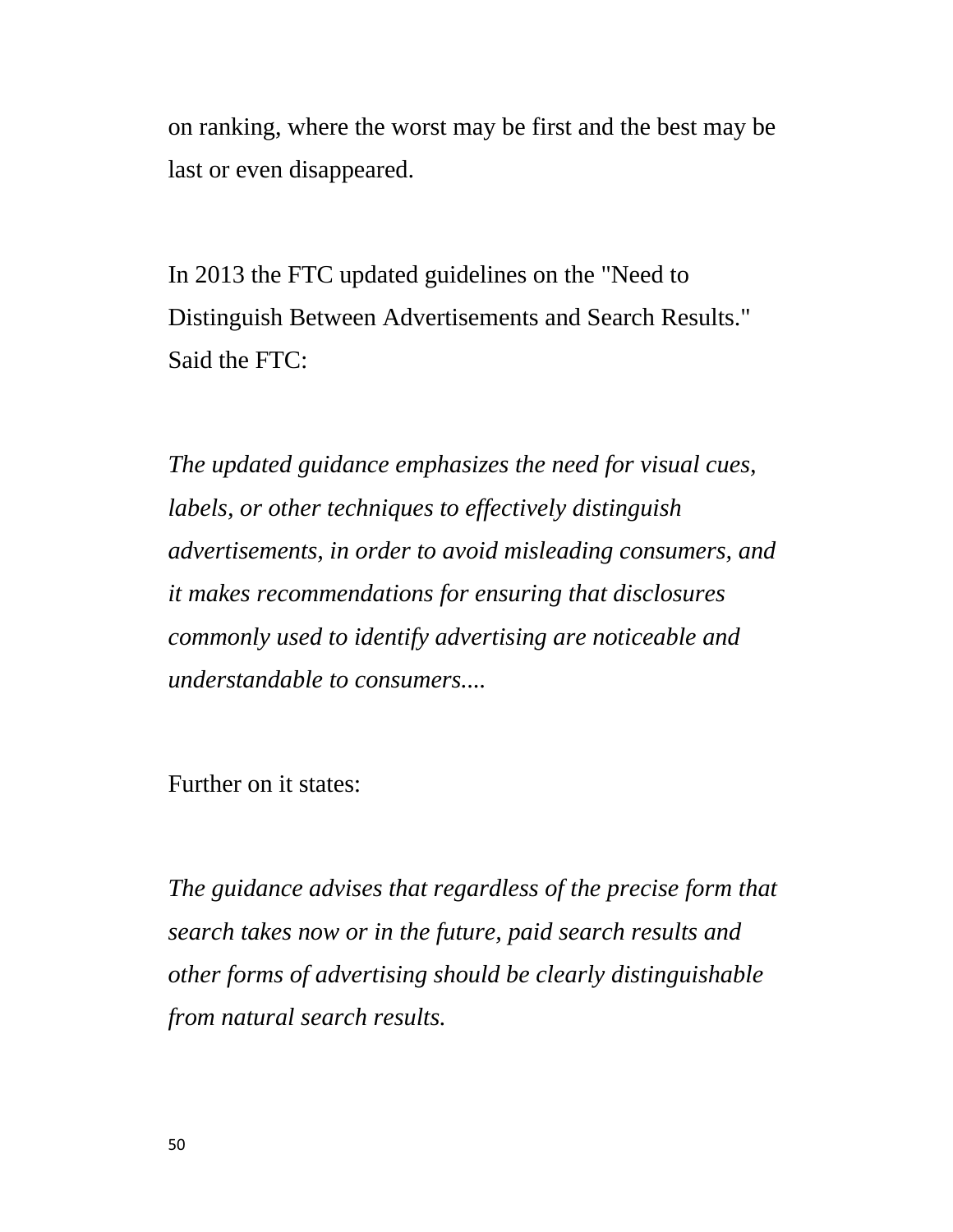Nevertheless, Google continues to thumb its nose at the FTC in this matter, providing search results so biased that Business Insider has drubbed them "horribly biased." (see "Additional Collaboration" on page 119 of the Appellant's Appendix.)

In the category of unfair business practices, the FTS lists, among other things, a practice that:

*Causes or is likely to cause substantial injury to consumers.*

Unmarked ads for pharmaceutical products could clearly do that, as mentioned in the complaint. Consider taking the least effective cancer drug rather than the most effective. Death or a shortened life span could easily be the result. Or consider taking the pharmaceutical equivalent of heroin for pain relief and becoming slowly addicted, as so many people are these days. (See page 94 in the Appellant's Appendix regarding "Corroboration of Experts".)

While Google likes to talk about the "right to order its search results as it wants," what it is really doing is "rigging" its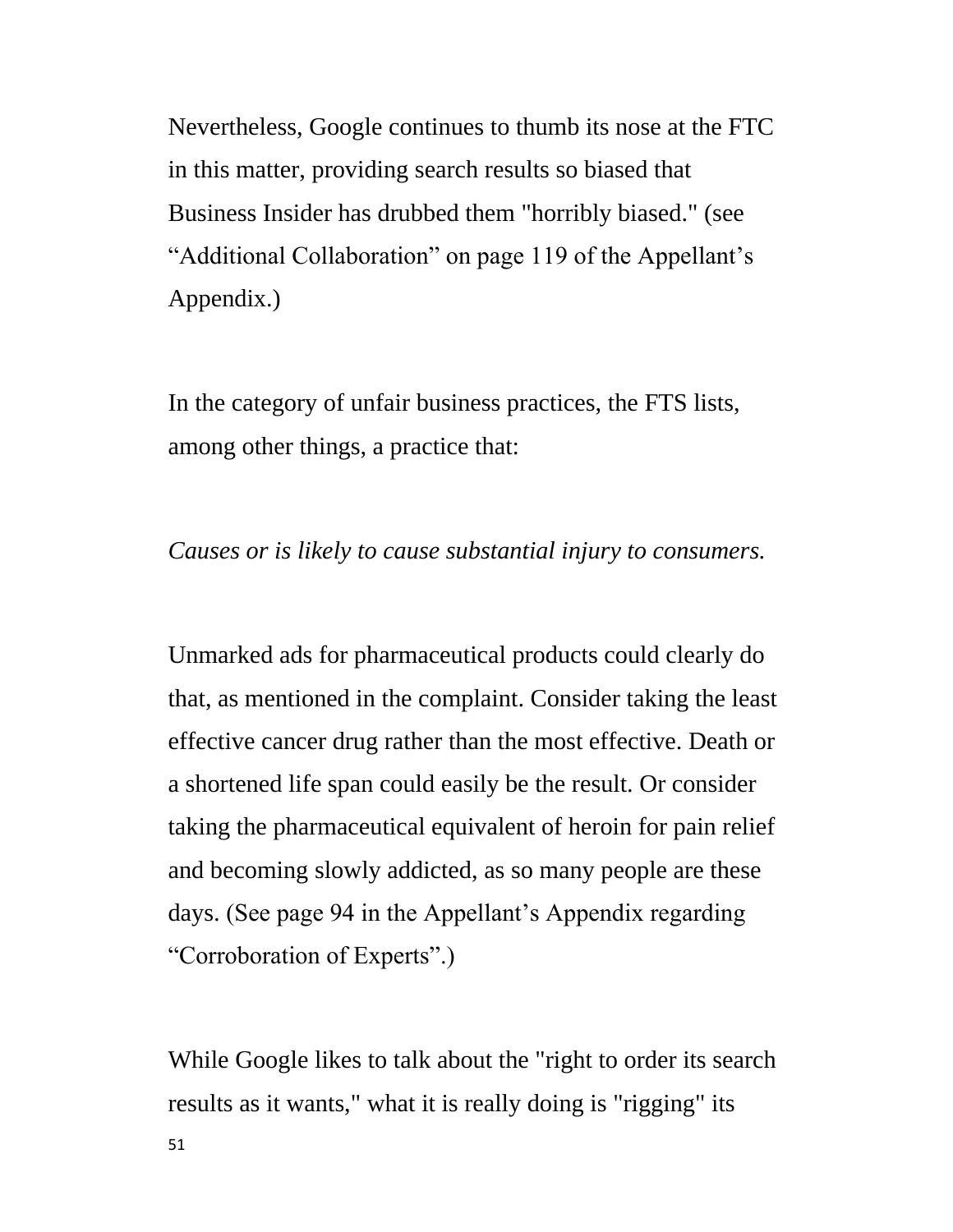search results to make the most money at the expense of both the consumer and competition. There is a big difference between the concept of ordering something or rigging it. Google search results make an excellent illustration of the difference.

If one were to take Google's argument about "meeting its burden" seriously, then one could also argue that an automobile manufacturer, on the basis of free speech rights, can publish erroneous manuals or videos on the operation and maintenance of its automobiles, even if death or serious injury resulted. The Plaintiff sincerely hopes it is not the intention of 425.16 to absolve criminals of responsibility for what they say or do in public places.

Google has not "met its burden"; rather it has violated Section 5 of the Federal Trade Communication Act and the Sherman Act, as well as California Business and Professional law.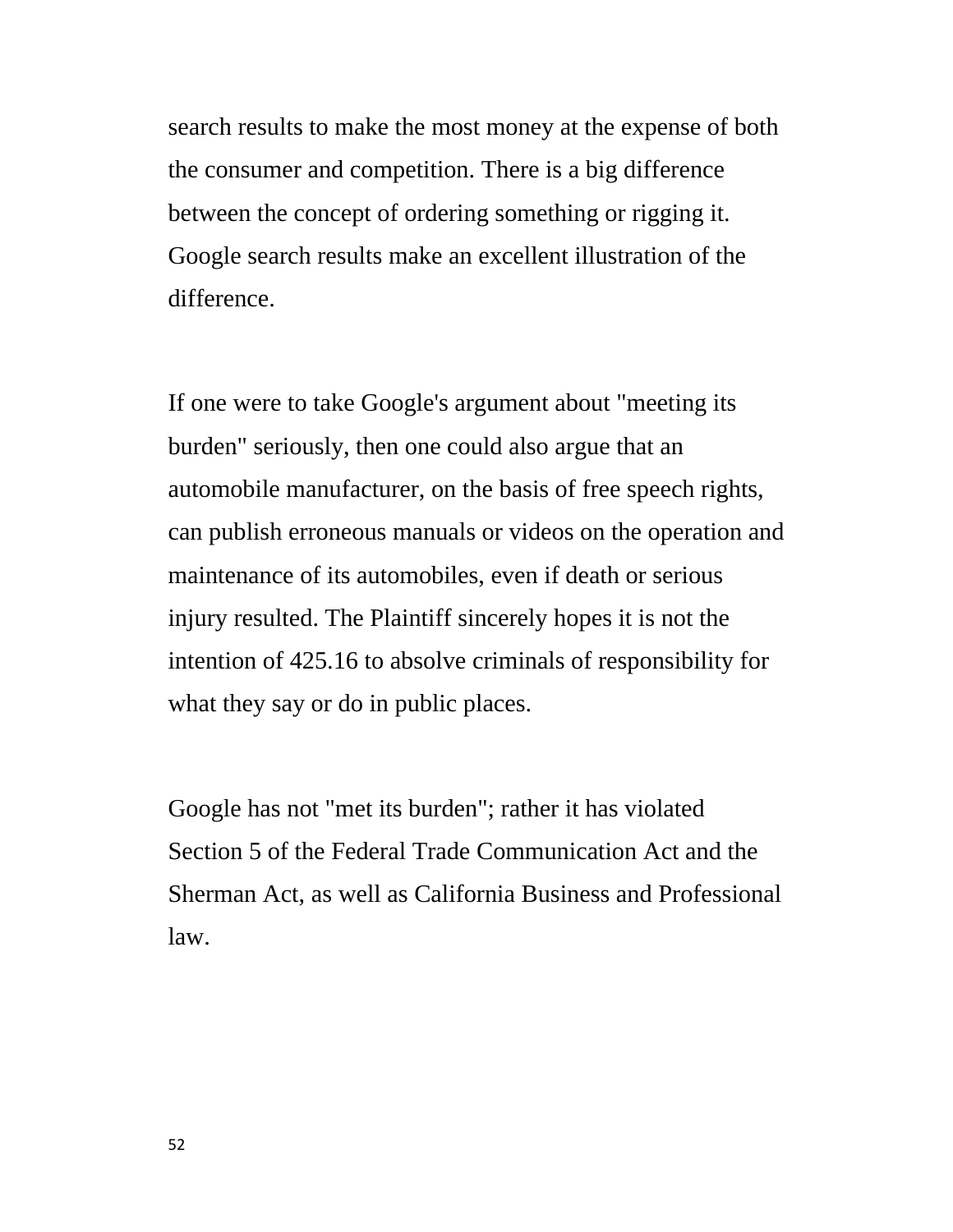Like yelling "fire" in a crowded theatre or inciting a riot, Google's search results, because of their deceptive nature, are not protected speech.

Google also returns the URLs of advertisers/publishers that show how to get around background checks for purchasing firearms. Is that also "protected speech"? What if a mentally ill consumer reads those instructions, illegally purchase firearms, then goes on a rampage that kills children at a public school? Is this free speech, or does it make Google an accessory to murder?

According to Google, its right to make money via freespeech protection comes before public safety issues.

#### *No content, no nothing*

While Google cites California Court of Appeal cases *Tampkin v. CBS Broadcasting, Inc.* and *Braun v. Chronicle Publishing* in its "Memorandum of Points and Authorities in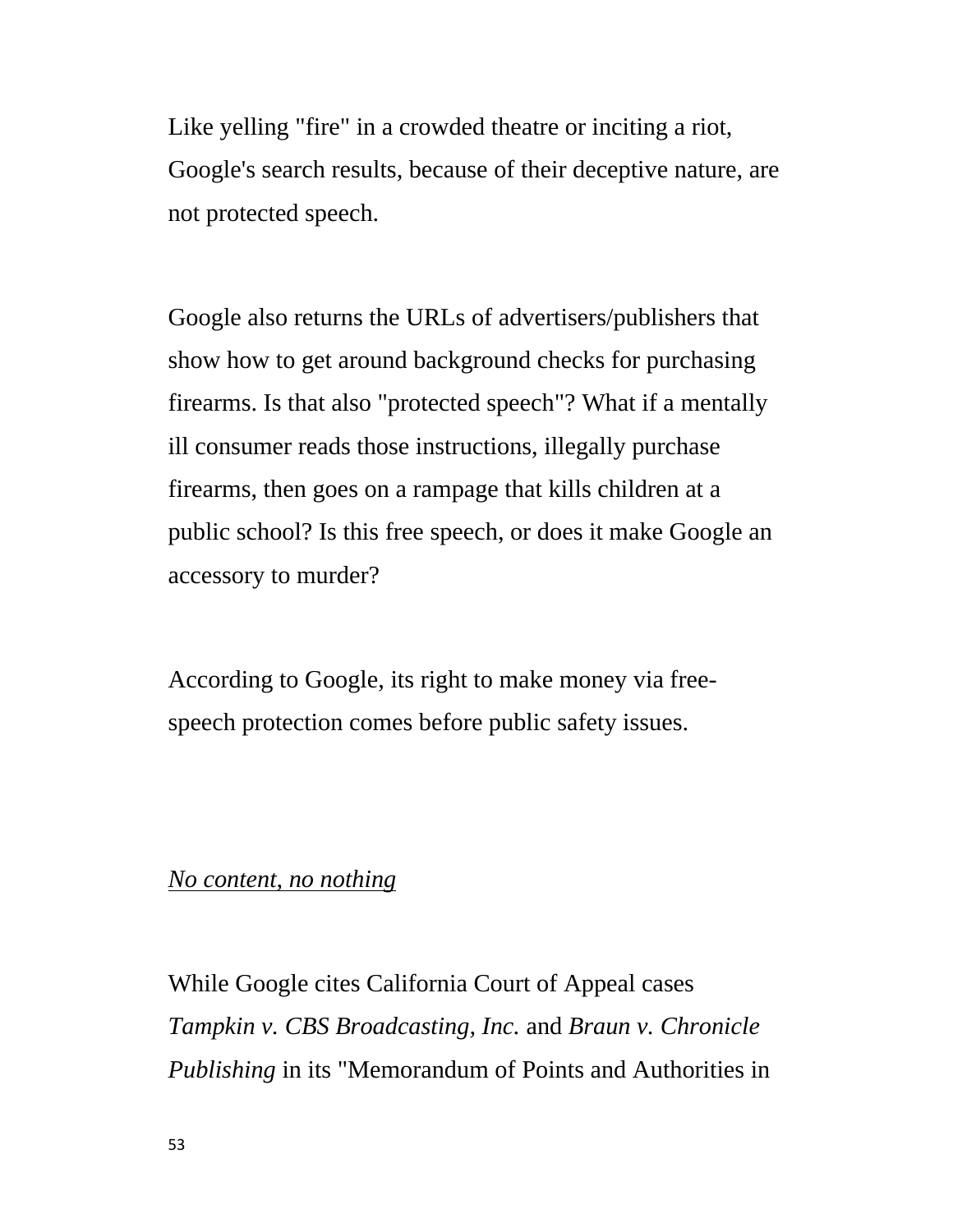Support of Defendant Google to Strike Plaintiff's Compliant Pursuant to CCP 425.16," it should be noted that CBS Broadcasting and Chronicle Publishing generate content, unlike Google, who just points at content via URLs and steals their descriptions. Google's URLs do not express thoughts or feelings and do not constitute "speech" in any normal use of the word. Nor are these URLs the type of "information" alluded to in *Sorrell v. IMS Health* by the Supreme Court. The Supreme Court ruling is about real information, not possible pointers to it.

There is a big difference between a shopping list and a delicious meal. You can't eat the shopping list, nor does it tell you how to cook the meal, as a recipe might. Nor does the purloined description of a tomato make you a publisher; on the contrary, it makes you a thief subject to CPC 484-502.9.

## **4. Other Issues Ignored by Court and Google**

*Summary of Point 4. Both the court and Google chose to address only one issue in this complaint, that relating to*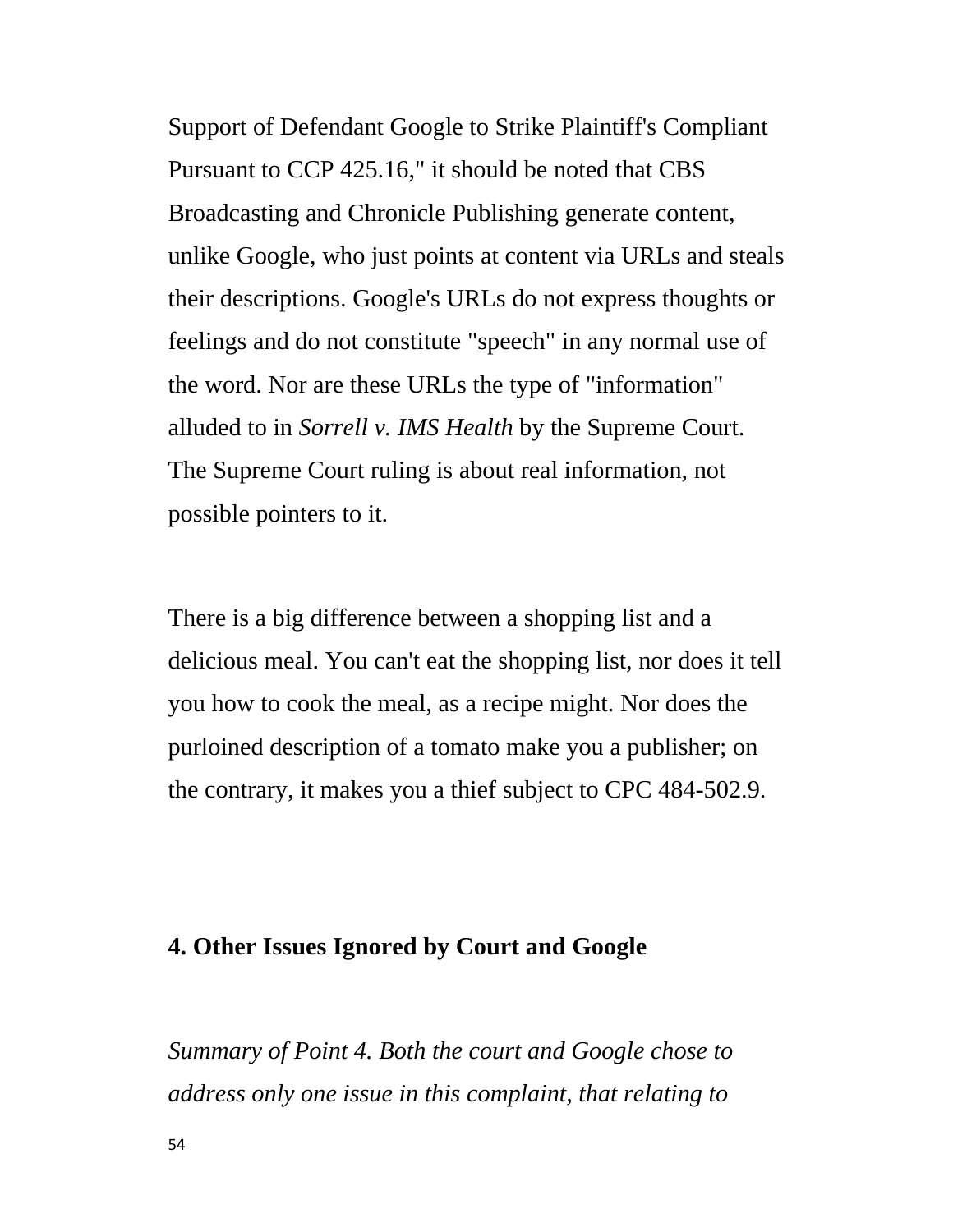*antitrust law. But there were two other related issues, as discussed below. Please read on.*

Also raised in the complaint were issues regarding Deceptive Business Practices and Destruction of Business Property. (Sections 2 and 3 of the Complaint on page 9 and 11, respectively, in the Appellant's Appendix.) These are not trivial issues.

The method that Google used to disappear CoastNews.com was to falsely charge CoastNews.com with being a pornography website, which it clearly is not. Google used the Communications Decency Act falsely to do this. (Discussed in the pleading titled "THE CASE FOR CONTINUING THE CASE AGAINST GOOGLE—AND REJECTING ITS DEMURRER REQUEST", items #2 (page 80 in the Appellant's Appendix). In essence, Google used CDA section 230 (c) (2) in bad faith to justify disappearing CoastNews. CDA section  $230$  (c) (2) requires "good faith" usage, as explicitly stated by this law.) This charge was based on one article on a popular nudist colony in the Santa Cruz Mountains. As discussed in the complaint, photographs in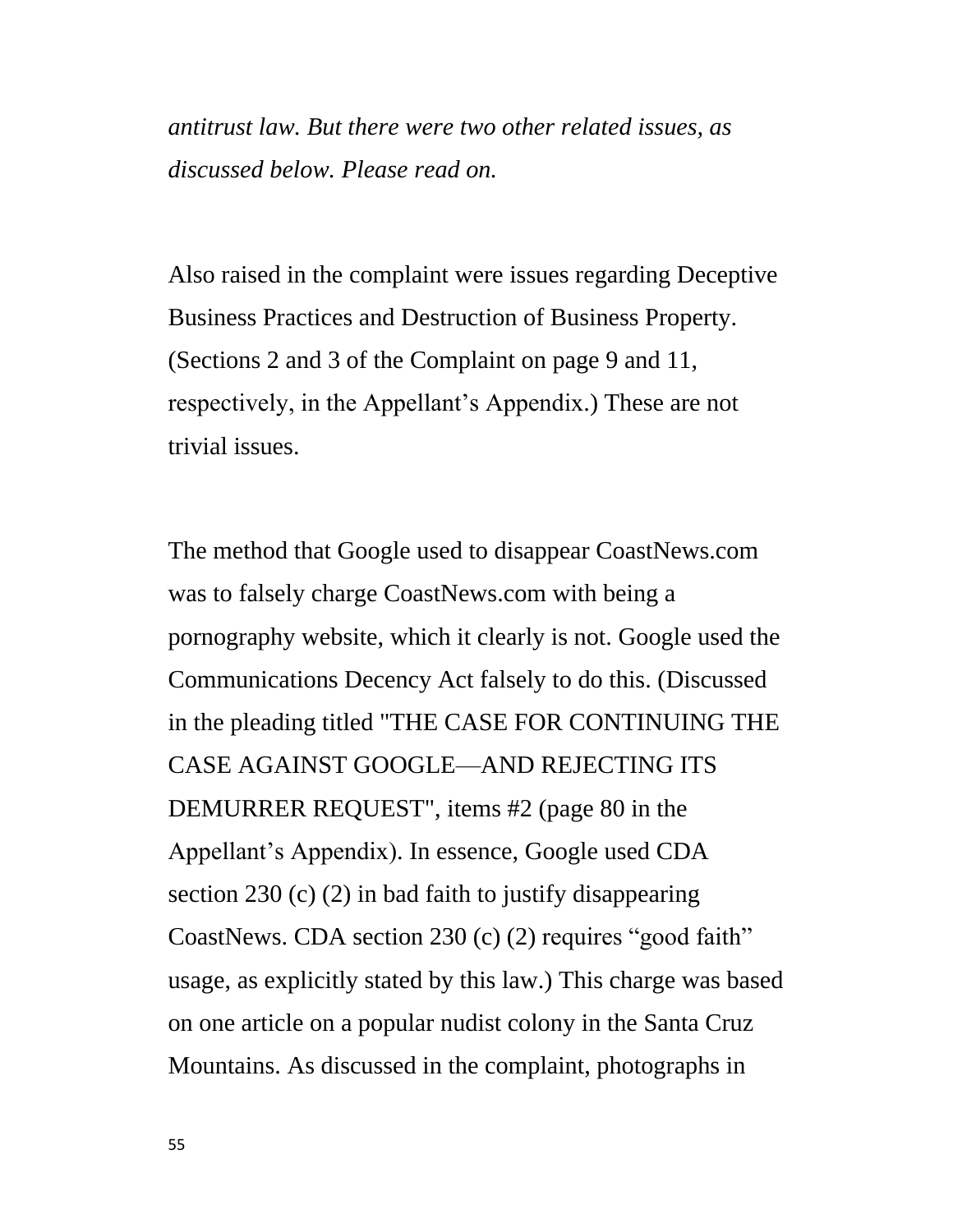The National Geographic and of nudist colonies are not considered to be pornographic. (See *Supreme Judicial Court of Massachusetts case COMMONWEALTH v. John REX*.) And while Martin complied with Google's request to either delete the article in its entirety from the Internet or remove Google's ad delivery code from it (Martin removed the ad code), Google then told Martin via its automated "appeal" process that there could be other problems but did not state what they might be. This all smacks of deceptive business practices. It is also the epitome of hypocrisy, as Google is the largest conduit of hard-core pornography in the world. Want to see a 40-year-old "hunk" having sex with a 13-year-old girl? Go to videos.google.com and enter "young naked girls". In the UK, Prime Minister David Cameron, following two copy-cat murders, made Google remove pointers to articles on the sexual torture and mutilation of young girls. Google did so only reluctantly when Cameron threatened to block Google in the UK. Does Google sound like a company that cares about decency or morality?

Finally, Google destroyed the aesthetics of the CoastNews.com layout by giving only three days of notice before shutting off ad delivery, leaving inexplicable blank holes all over the website. That was clearly not enough time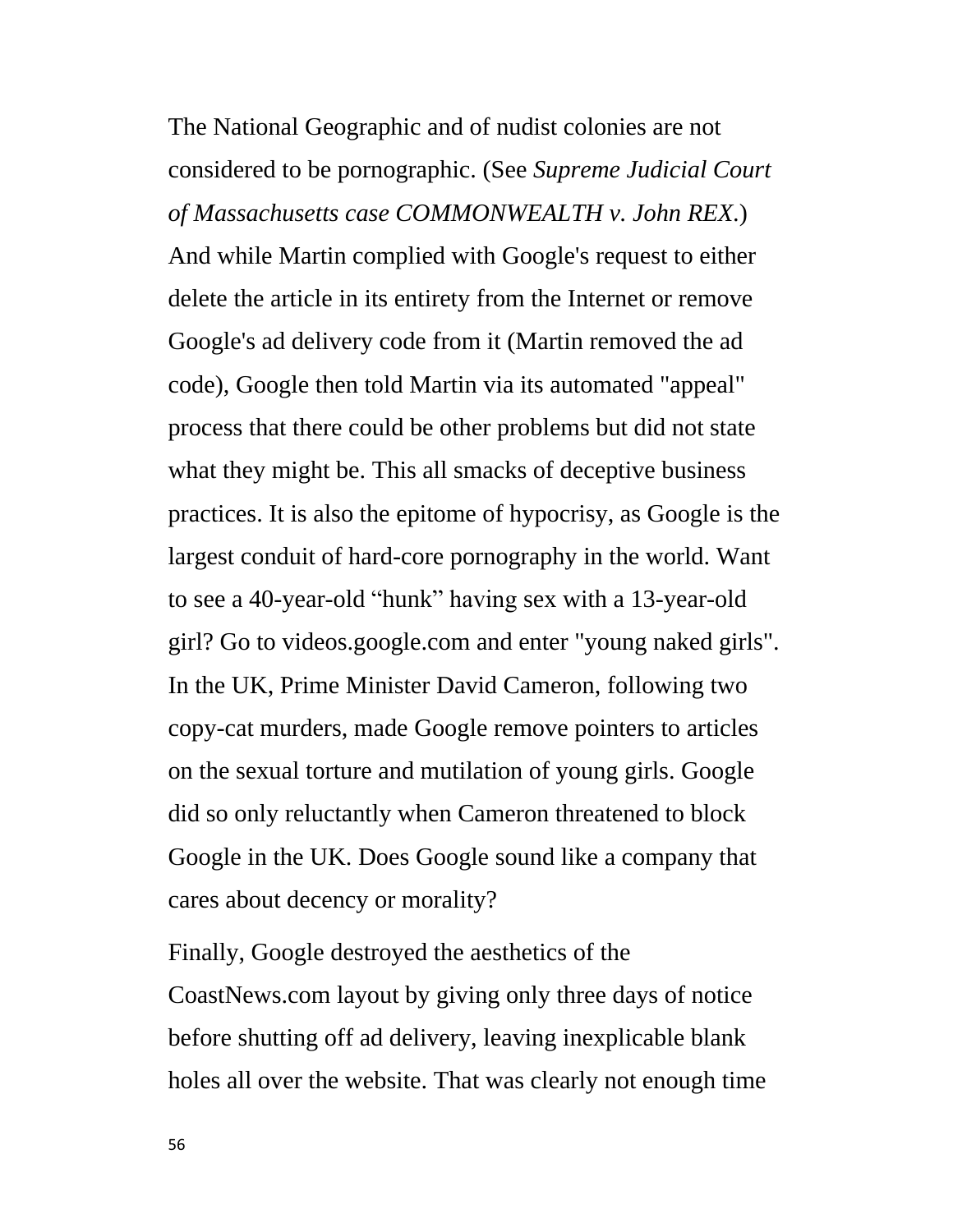to cope with the situation. CoastNews.com has some 1000 pages with carefully imbedded Google ad code. It took years to carefully insert it, and it would take a considerable amount of time to carefully find and remove it. Thus beyond disappearing CoastNews.com, Google has also knowingly destroyed the aesthetics of it.

Apparently the only issue that interested the court and Google was the one related to antitrust law, but there were two other related issues that needed to be addressed.

#### *Summary*

With so many legal errors in this case, it is hard to know whether to call it a comedy or a tragedy. But with the various attempts by Defendant Google to portray evil as good and good as evil -- everything as its opposite -- there is little levity to be observed. Therefore, let us declare it a tragedy, one most modern and authentic. But it is a tragedy more tragic than the usual tragedy, as it appears to involve politics, money, and a pattern of collusion -- or at a least happy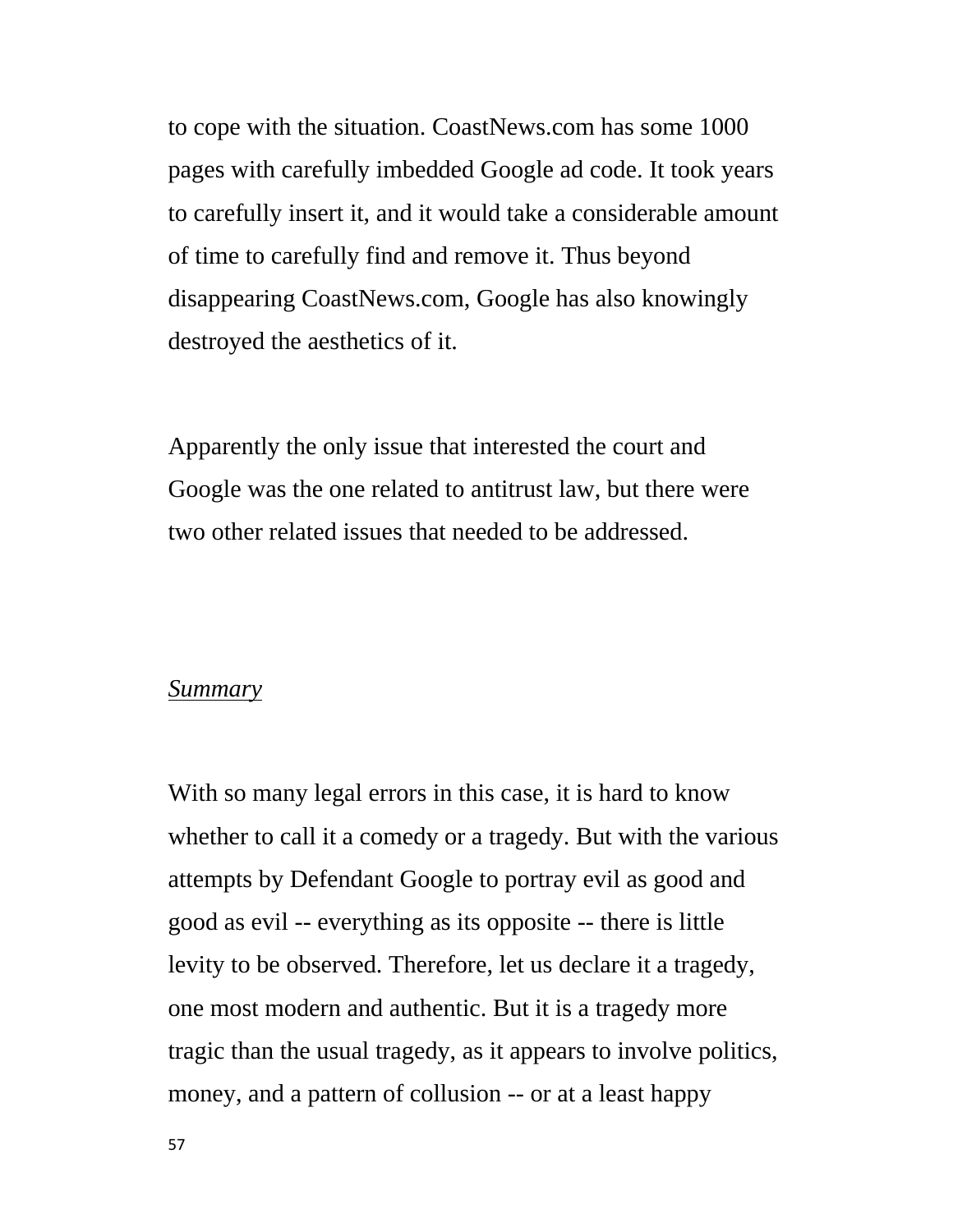collaboration ---of the Defendant and the court. Clearly, the use of the 425.16-based motion to strike should never have been allowed. Clearly, it is nothing other than an attempt to dismiss as rapidly as possible a legitimate complaint against a company's product. But given that it was allowed, the judge then failed to follows rules laid down in 425.16. He stated that the Plaintiff "failed" to file an opposition to the motion. But that is not a failure because no opposition is required. In fact, however, the Plaintiff did file an opposition but the judge refused to read it, even going so far as to deny that it existed. And 425.16 (b) (2) clearly states that the judge must consider the pleadings. Instead of doing that, the judge suppressed the majority of the pleadings and did not read the existing one. There is also the violation of the deadline for 425.16. It must be filed in 60 days per 425.16 (f), whereas it was filed in 73. Surely the court and the judge were aware of this. Per ccp 430.30, the Demurrer was also filed late (30 days). Moreover, in violation of CRC 3.1312 (a) the request for judgment was filed 5 months late! But the wrong doing doesn't end there. Google's search results are mostly unmarked ads, in violation of the Federal Communication Act, Section 5, which deals with deceptive and unfair business practices. And those results do not qualify as